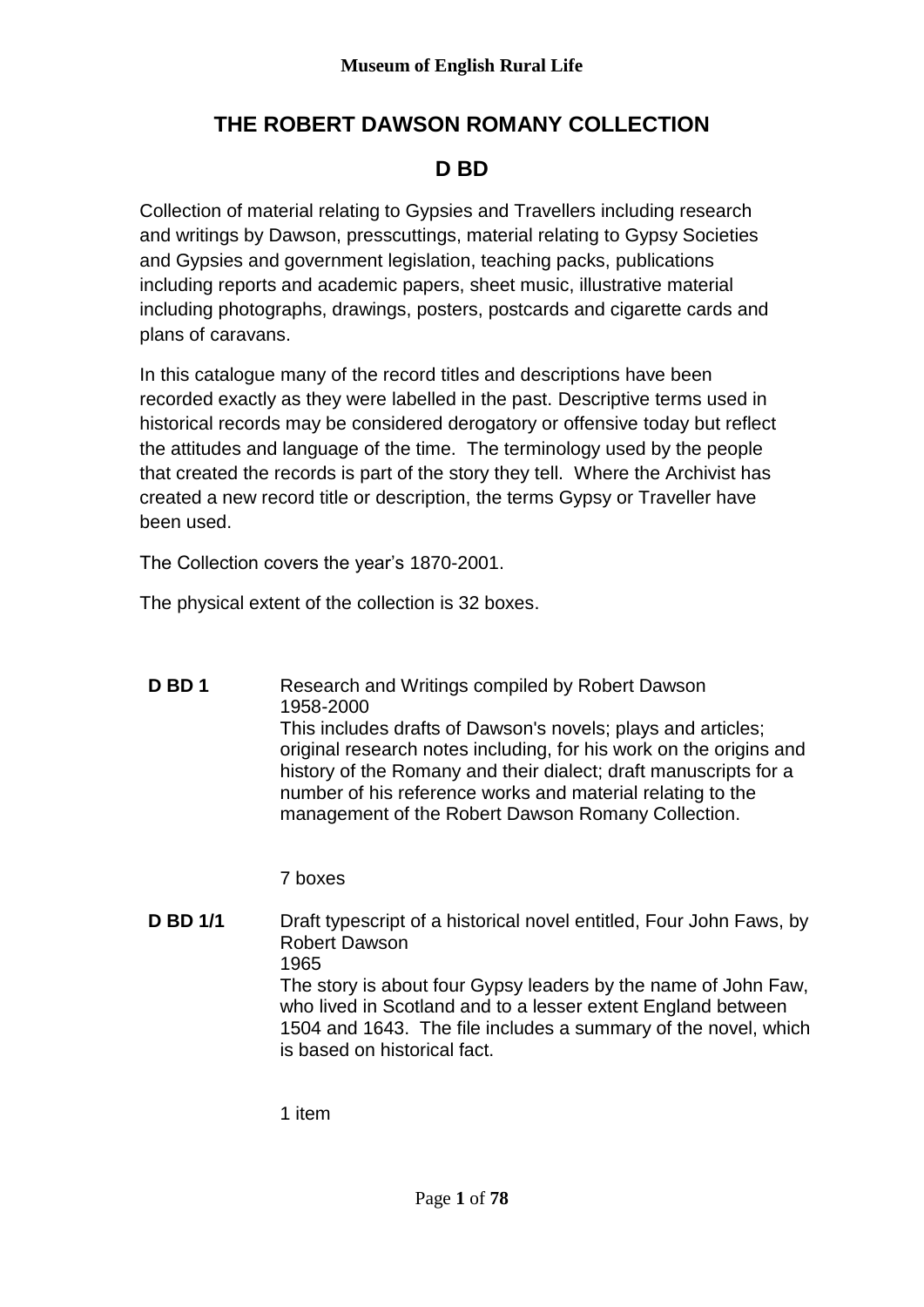**D BD 1/2** Draft typescript of a novel entitled, Cry Wolf!, by Robert Dawson 1993 The story is a psychological account of child abuse, set in the 1950s. The file includes 3 compact floppy discs which currently cannot be accessed. 3 compact floppy discs for Amstrad 6128 for use with Mini Office 2 - currently inaccessible

4 items

**D BD 1/3** Draft typescript of a novel entitled, Love in the Cards, by Robert Dawson undated c.1970 - c.1990 Two copies of the typescript with corrections.

2 items

**D BD 1/4** Draft typescript of a children's novel entitled, Totally Natural Talent, by Robert Dawson 1992-1993 Photocopy of a typescript of the novel originally written in November 1992 and revised in December 1993. The file includes a compact disc, the content of which is currently inaccessible. 1 compact floppy disc for Amstrad 6128 to be used with Mini Office 2 - currently inaccessible

2 items

**D BD 1/5** Draft typescript of a script for a play entitled, Ballad of Spring, by Robert Dawson 1960s The play is set in Scotland in a castle near the English Border in 1610.

1 item

**D BD 1/6** Draft typescript of a story for radio entitled, Flamenco Peony, by Robert Dawson undated, c.1970-c.1990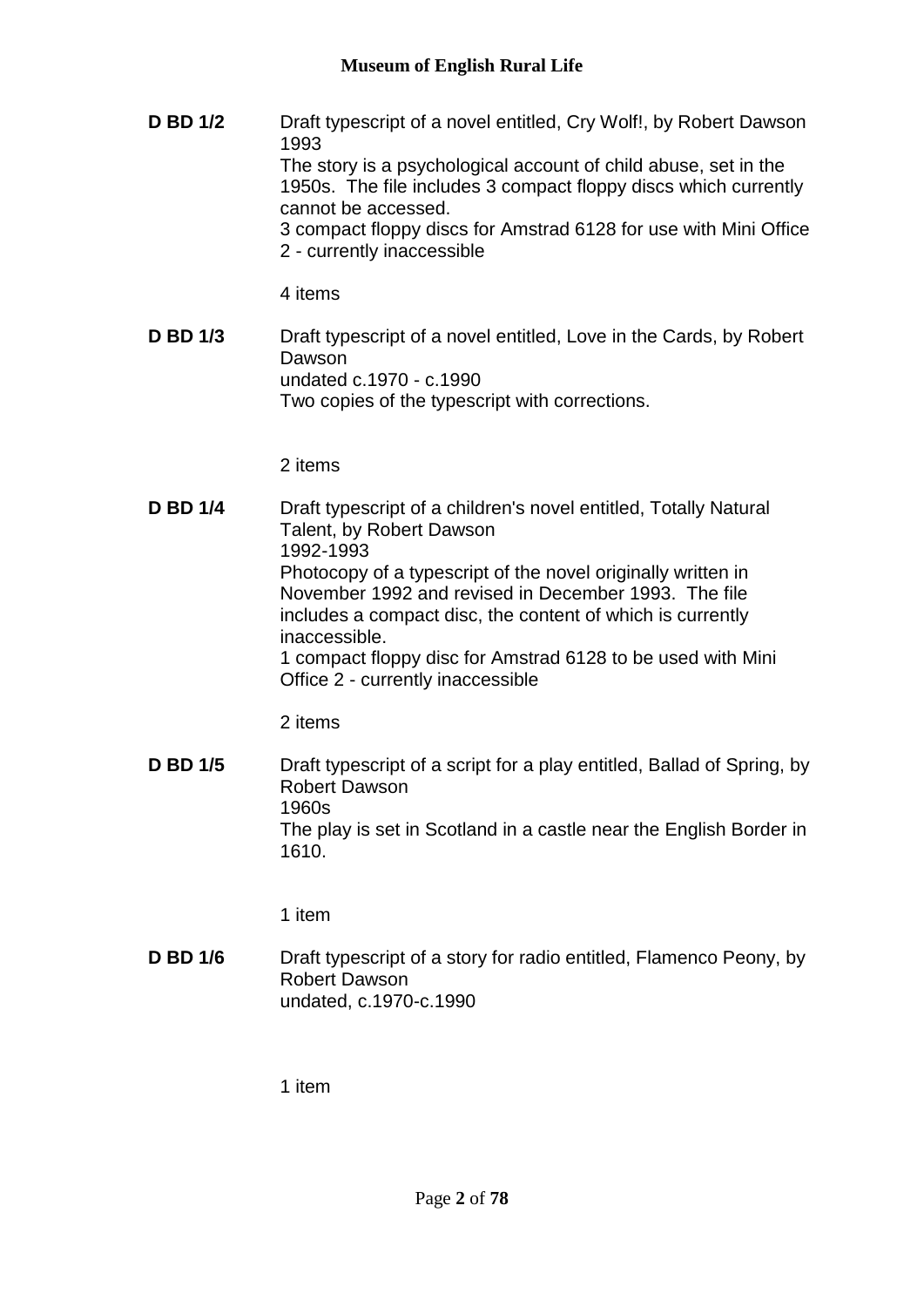**D BD 1/7** Draft typescript for a booklet entitled, The Magi and the Gypsies, by Robert Dawson 1989 Typescript of the text for a booklet and a "mock-up" of the booklet, which has been illustrated with images cut from greetings cards.

2 items

**D BD 1/8** Draft typescript of a non-fiction book entitled, Romanies Rokkering, by Robert Dawson undated, c.1970-c.1990 The title of the typescript, "Romanies Rokkering" means "Gypsies Talking" and is a study of some 200 Gypsy families, largely told through their own experiences. Their life and family histories are examined, including the following: definitions of Gypsy, ethnicity and adoptions, nuclear and extended families and their genealogy, origins and early history, lifestyle and livelihood, religion, poetry, ceremonial cleanliness, birth, marriage, death customs, group status/feuds, superstition, crafts, poaching, encounters with Royalty, special recipes, the Law, plus Criminal Justice Act, site provision, crime by Gypsies, persecution and vocabulary. Some pages may be missing.

1 item

**D BD 1/9** Draft typescript of a booklet entitled, Traditional Travelling People, by Robert Dawson undated, c.1970-c.1990 Proposed educational booklet aimed at Councils, Health Authorities and Police.

1 item

**D BD 1/10** Notebook entitled 10 Years with Gypsies, June 1965, and notes for revision by R M Dawson 15 Jun 1965 - 1967 The notebook is the manuscript for a book by Dawson on his research on Gypsies which he began at the age of 11. Includes a typescript revision dated a couple of years later.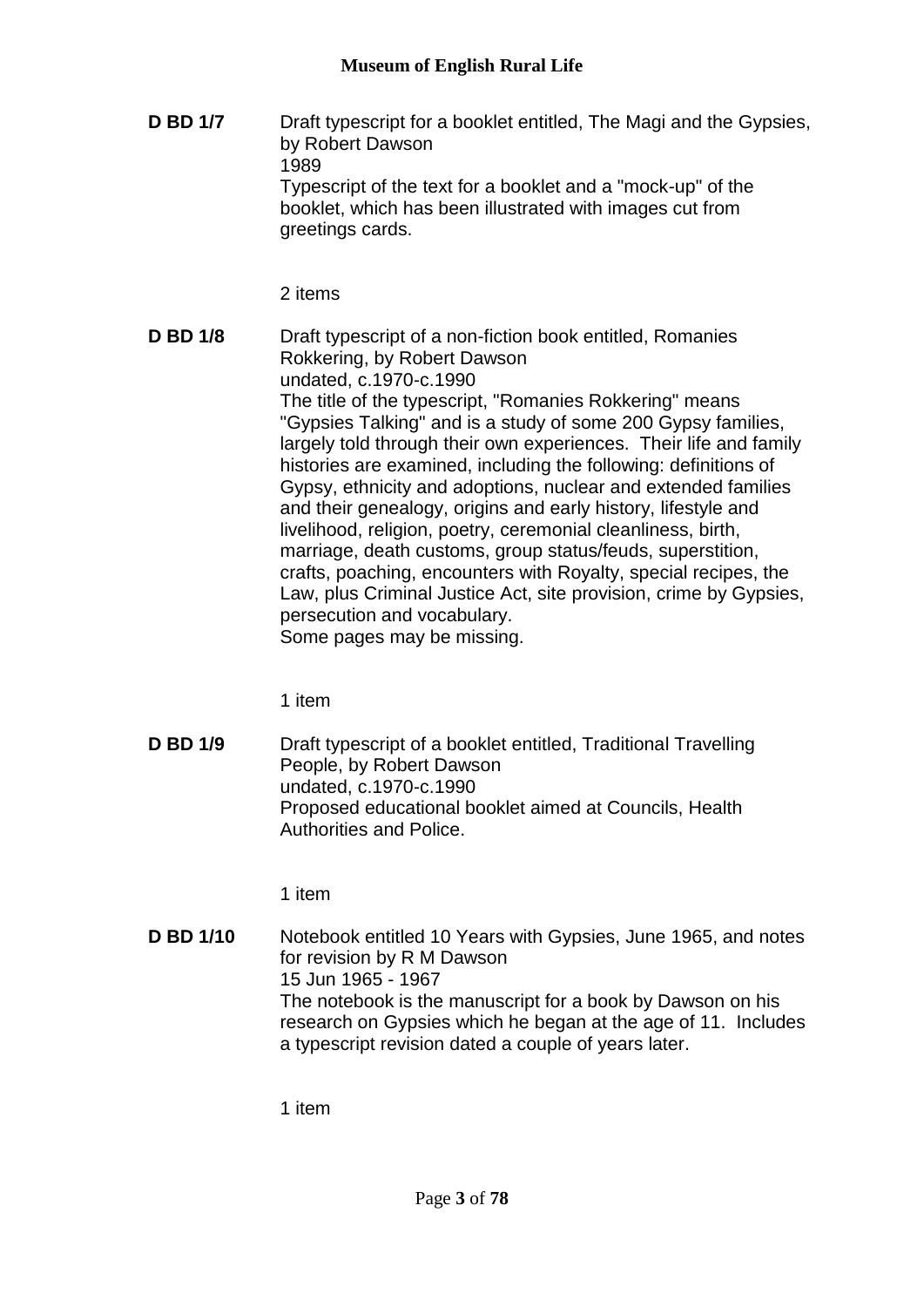**D BD 1/11** Notebooks containing original research by Robert Dawson on Gypsy customs, trades, tramp signs, population, superstitions and sayings 1958-1965 Notebook entitled Gypsy and Tramp Signs collected from notes made by Rev. Frank Jennings and Jean-Paul Clebert and references in the Sunday Times; Notes entitled Occupations of Gypsies, taken from the Journals of the Gypsy Lore Society (10 July 1965-13 July 1965); Notebook entitled Gypsy Customs, Habits, Traditions, Population, Superstitions, Sayings etc. (1958- 1963); Notes entitled English Gypsy Customs and Trades

4 items

**D BD 1/12** Notebooks containing draft editions of All About The Gypsy by Robert Dawson 1958-1959 Notebooks containing the draft manuscript for a First, Second and Third edtion of Dawson's book about Gypsies. The Third edition is co-authored with S Tarno. The book covers customs, origins, stories, songs, folk-tales and poems about Gypsies, definitions, tribe names and the beginnings of a dictionary. The first edition contains a photograph of Dawson with his nephew; the second and third editions have illustrations.

3 items

**D BD 1/13** Original notes by Robert Dawson about the history and origin of the Gypsies 1962-1964 Four notebooks entitled, Notes on Gypsy History, (21 November 1964-21 December 1964); Notebook entitled, Gypsy Origin, detailing a lecture that Dawson gave; Map showing the dispersion of the Gypsies' round the world; A hand-drawn "family tree" of gypsy tribes in different countries; Loose pages of notes for "A History of the Gypsies", (late Oct 1962 - 3 Jan 1963)

1 file and 4 notebooks

**D BD 1/14** Notebooks containing a draft of A Gypsy Encyclopaedia by Robert Dawson 1968 These notebooks cover Part One of the encyclopaedia on Language.

2 items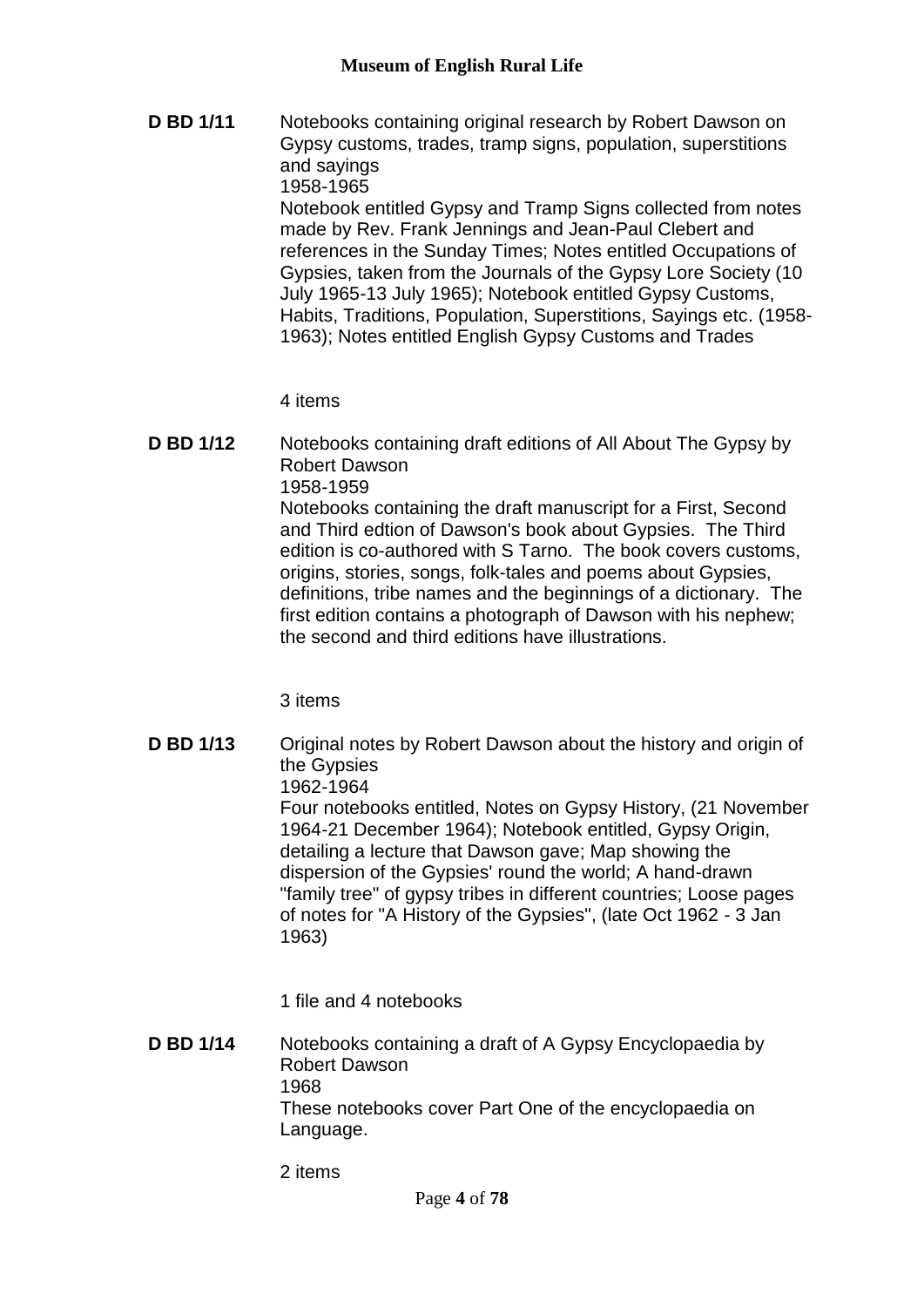**D BD 1/15** Notebooks containing notes on vocabulary and folk tales 1968-1990 Notebook entitled, Notes taken from the Townsleys - Words and Folk Tales, (Sep 1968); Notebook entitled, The Vocabulary of Tom and Julie McCready, Corbriggs, Temple Normanton, Derbys. (1990); Notes on The Vocabularies of Hughie and Diane Steele and Ishmael and Minnie James, Corbriggs, 1990.

3 items

**D BD 1/16** Notebooks entitled, Psychic Appliances and the Mind by Robert Dawson undated Original notes by Dawson on The Tarot and Numerology and its adaptations

1 item

**D BD 1/17** Notebook containing The Norwegian Gypsy Legend of the Return of Alako with comments by Robert Dawson undated

1 item

**D BD 1/18** Notebook containing references to Gypsies in "From Paris to Cadiz" by Alexandre Dumas, noted by Robert Dawson undated

1 item

**D BD 1/19** Notes made by Robert Dawson on Gypsy Tribe names c.1965 Set of 66 postcards of Gypsy names and aliases, A-W; Typescript of an article on Gypsy Tribes

2 items

**D BD 1/20** Notebooks entitled, List of Gypsy Experts, compiled by Robert Dawson 1967 Dawson awarded points for writing etc., by various individuals in order to provide a ranking of experts.

2 items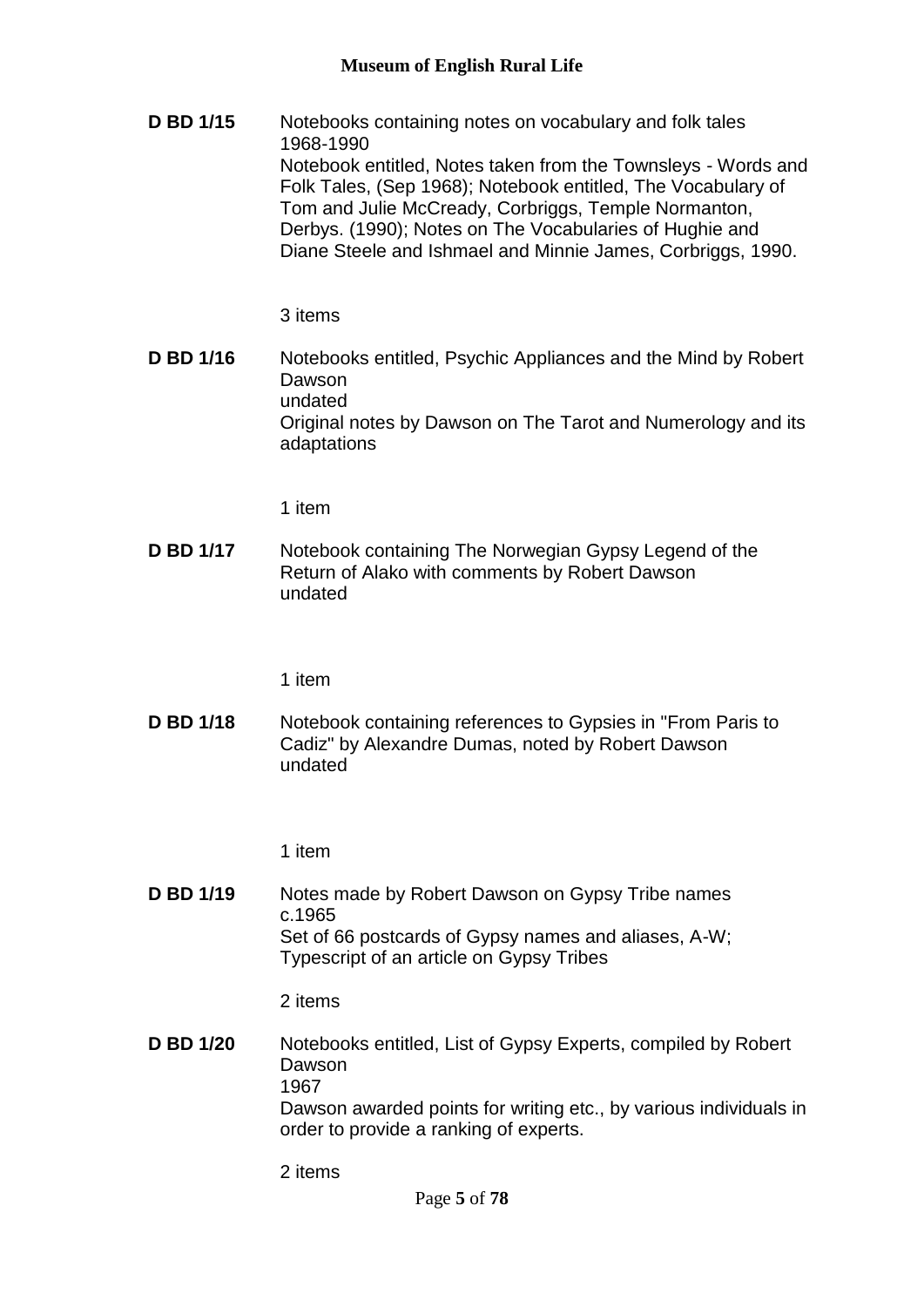**D BD 1/21** Notebook containing a list of written works produced by Robert Dawson excluding his work as a journalist c.1966 Dawson recorded his writing from the age of 5 until the age of 26.

1 item

**D BD 1/22** Notebook entitled, A Compact Dictionary of Romani Words, compiled by Robert Dawson undated Words were collected by Dawson and others.

1 item

**D BD 1/23** Notebooks containing a compact dictionary of words other than Romani, compiled by Stanley Tarno and Robert Dawson undated Contains a small notebook of words other than Romani including Cant, Shelta and Slang, collected by various Gypsy Lorists and compiled by Stanley Tarno; a notebook which has lost its cover, containing words collected and compiled by Robert Dawson and including words collected by other students of tramp jargon, cant, shelta, tinkler language and Romani slang; a small notebook entitled A Compact Dictionary of words other than Romani, collected by Smart and Croften and Dawson including some Romani Slang; includes loose sheets of notes.

1 file

**D BD 1/24** Notebooks containing comparisons between English Romani and various other languages, compiled by Robert Dawson October 1965 The notebooks compare English Romani with Indian, Greek, Gypsy Slang, Shelta, Tinkler talk and Cant, Tramp talk and market slang but are incomplete. One of the notebooks using Dawson's scoring system.

2 items

**D BD 1/25** Notebooks containing an English to Welsh Romani Dictionary, compiled by Robert Dawson, and based upon "Dialect of the Gypsies of Wales" by Dr John Sampson 1989 Includes a description of sounds and inflection and syntax.

7 items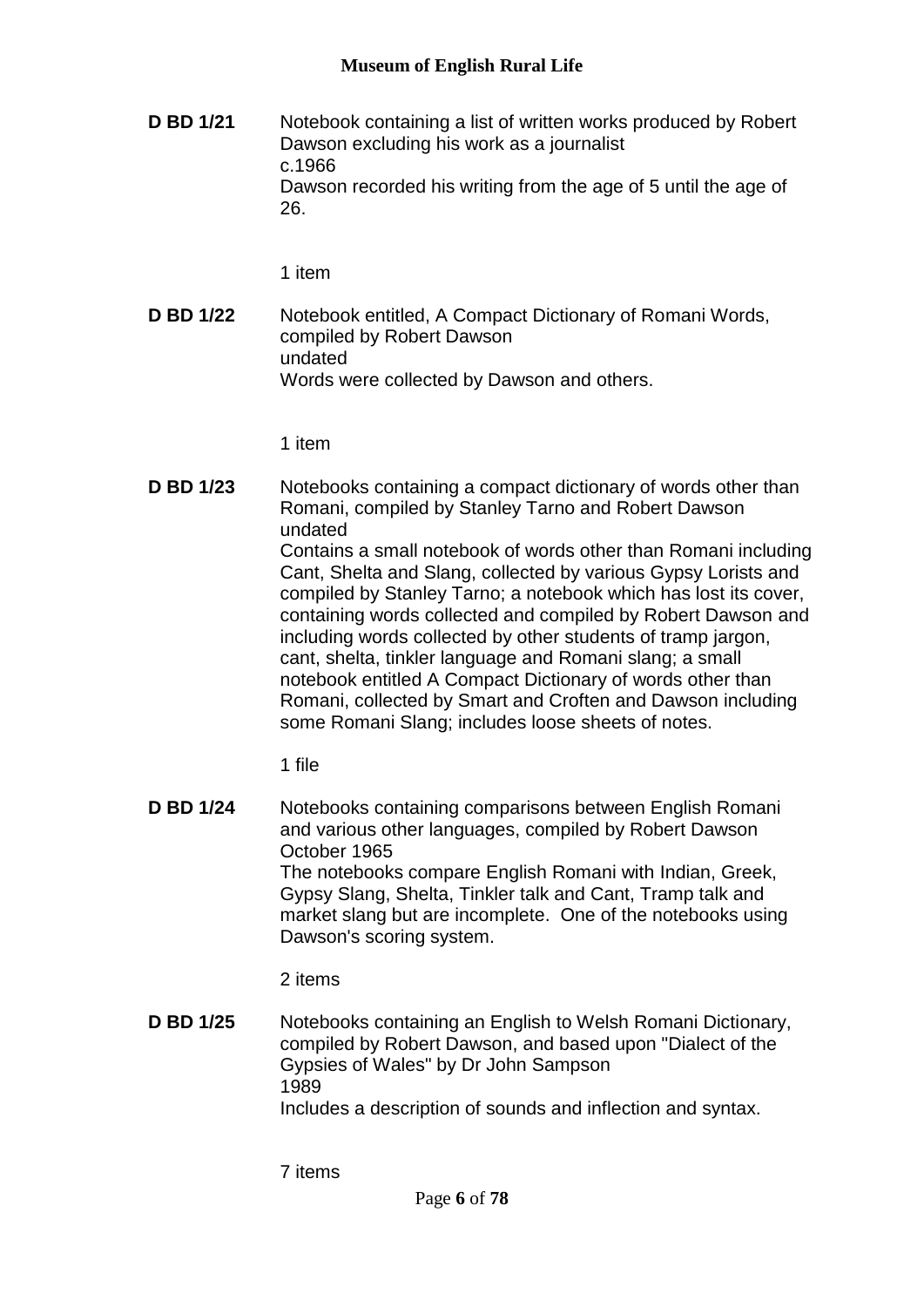**D BD 1/26** Lists of words collected by Robert Dawson c.1989-c.1991 Seven small notebooks containing Travellers' words collected by Dawson; small notebook of words collected from the Bradshaw's; small notebook containing words etc. from Derbyshire Travellers, 1989-1991.

1 file

**D BD 1/27** Notes for an analysis of the language of the Scottish Tinkler Gypsies by Robert Dawson c.1966-1968 Drafts and notes for a suggested thesis for the National Council for the Training of Journalists' Diploma. Includes typescript of recollections of meetings that Dawson had with Arran Tinklers and further lists of words. Includes papers for an application made by Dawson for a Leverhulme Research Fellowship or Grant in aid of Research to research the anthropology of the Scottish Tinkler-Gypsies, with particular reference to those on the Island of Arran.

1 file

**D BD 1/28** Notebook entitled Gypsy Dictionary by Robert Dawson c.1961 The notebook is damaged and now only contains pages 1-151 of the Gypsy Dictionary

1 item

**D BD 1/29** Notebook entitled Language of the Gypsies of the Ottoman Empire (Turkey), 1870, indexed by Robert Dawson 1965-1967 The words have been taken from "Etudes Sur Les Tchinghianes Ou Bohemiens de L'Empire Ottoman" by Alexandre G Paspati.

1 item

**D BD 1/31** Notebook entitled, An Analysis of the speech of the Scottish Tinkler-Gypsies incorporating English Romani, collected by Robert Dawson undated Includes non-Romani words collected throughout Britain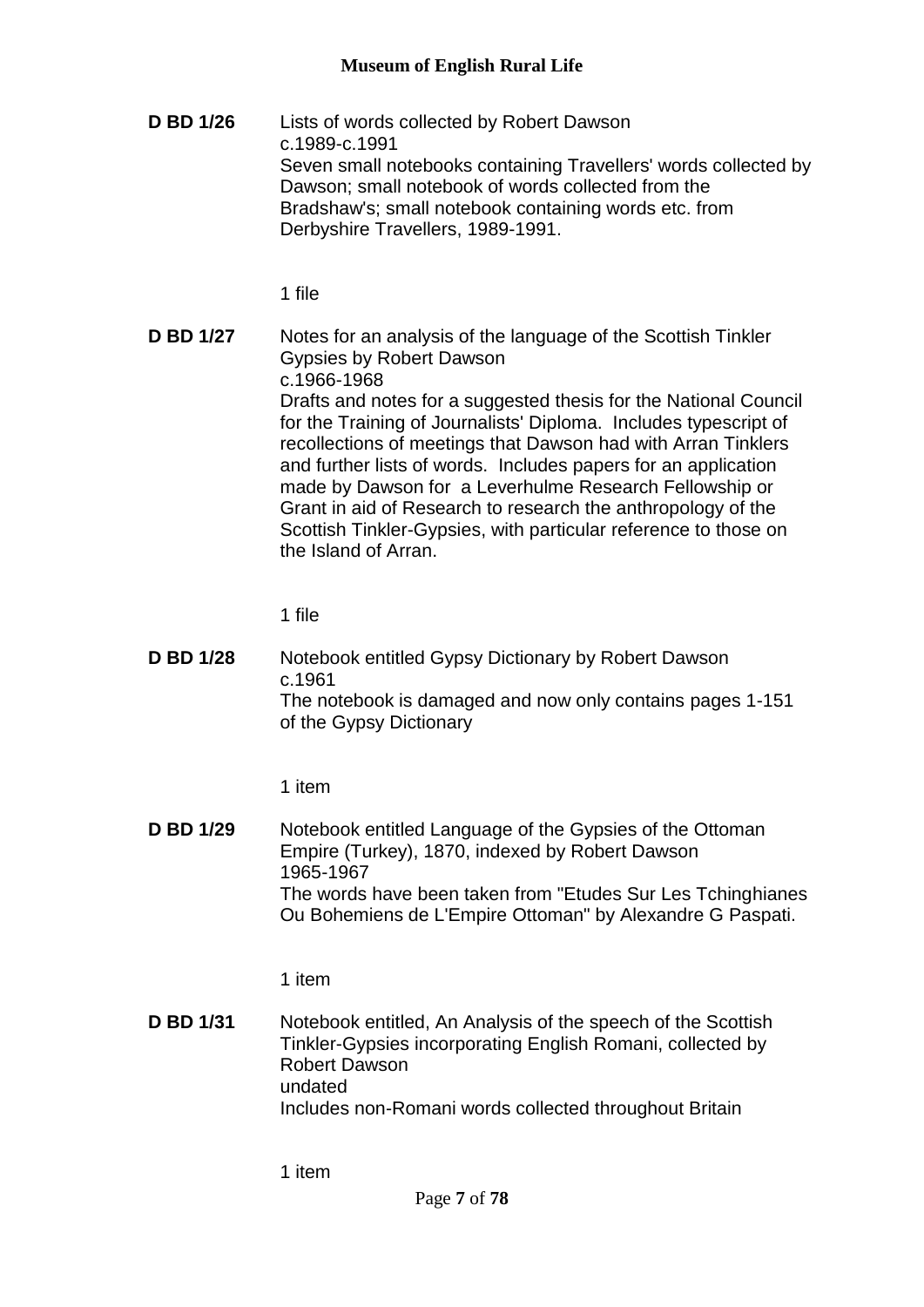**D BD 1/32** Notebook entitled, Gypsy Lore, variations of Anglo-Romani by Robert Dawson undated

1 item

**D BD 1/33** Files of research notes and published reports, on Gypsy genealogy and population surveys by Robert Dawson 1990-1998 Research files arranged by surname, detailing entries for individual Gypsies from parish registers mainly for the Derbyshire area; copies of articles from the Gypsy Lore Society; Pamphlet, entitled For the Love of Humanity: A Gypsy Population Survey, by Robert Dawson, (1998) including a signed letter from Tony Benn, thanking Dawson for sending him a copy of the pamphlet; Published booklet entitled, The Genealogy of the Romany Boswells, collated by Robert Dawson, Supplementary Pages, (1998), including letters acknowledging donation of the booklet with Derbyshire County Council Library and Archives; Notes, queries and extracts on the Boswell family and James Bosvile Citations, 1998. A copy of the family tree for Abram Wood and his descendants, compiled from Dr Sampson's drafts. Copy of an annotated booklet entitled, The Claydon Family Tree, sent by the author Ross Wilson to Dawson in 1996.

2 files

**D BD 1/34** Photocopies of articles written by Robert Dawson and printed in The Journal of The Gypsy Lore Society 1959-1970

1 file

**D BD 1/35** File containing papers and a draft manuscript for a teaching pack c.1995 Papers include a draft outline, provisionally entitled, How to Teach Young Children by Dawson; correspondence with publisher Knight & Bishop Associates, including a draft contract and outline of a teaching pack entitled, Gypsies and Travellers - A pack for schools 11-16 year olds; a draft typescript entitled Traditional Travelling People by Robert Dawson, with notes to the illustrator, Bridie Page; photocopy of a drawing of 2 children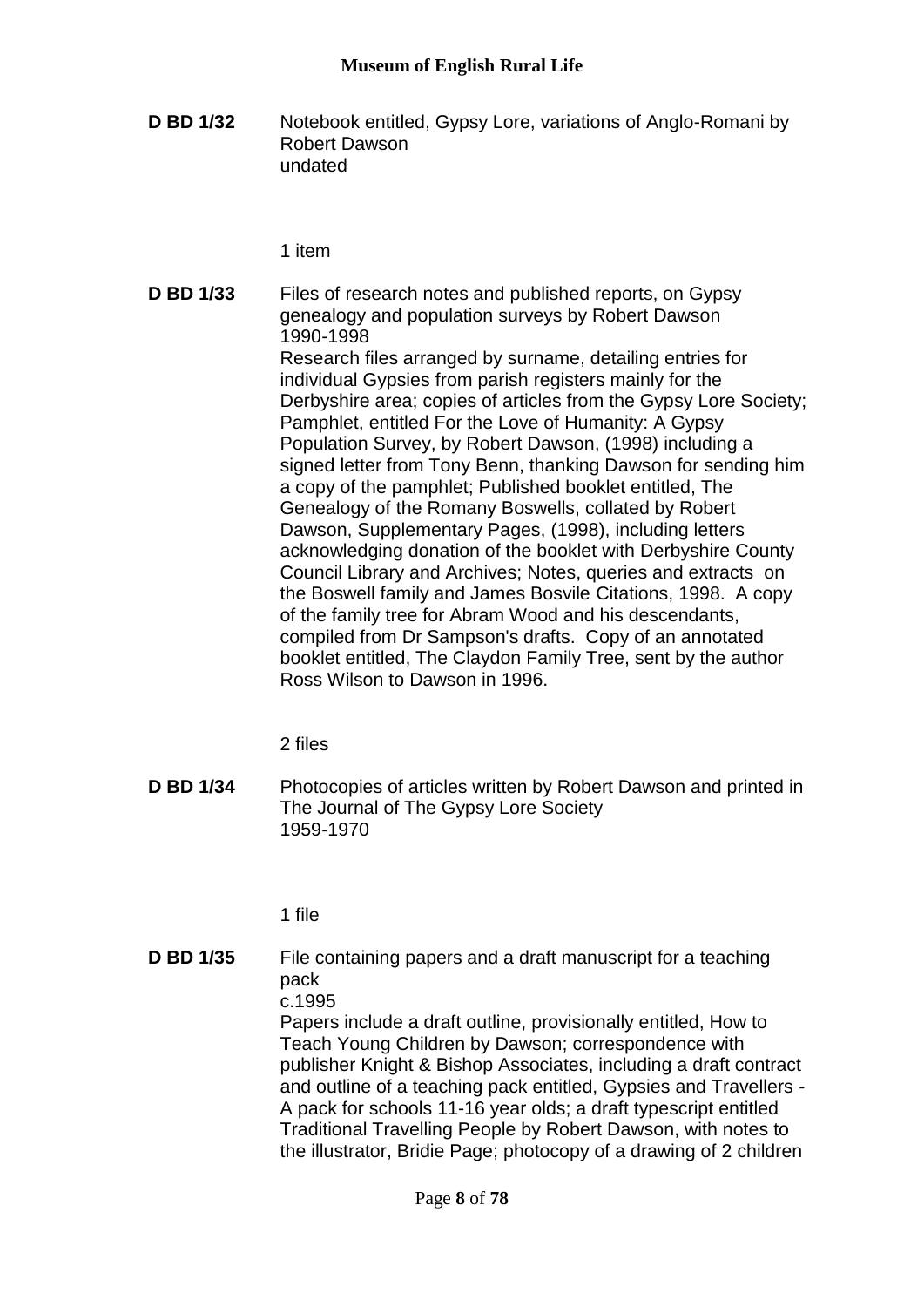reading by Pam Dexter; original illustrations by children of people from different cultures and countries.

1 file

**D BD 1/36** File containing material collected by Robert Dawson for his research into Gypsy slavery 1993-2000 Papers include: draft manuscript entitled, Gypsy transportation from England, 1614-1868 by Sharon Sillers Floate, (1997) which formed a chapter in an edited book on Gypsy Deportations, published in 2000; photocopy of pages from a book entitled, Emigrants in Chains A Social History of Forced Emigration to the Americas, 1607-1776, by Peter Wilson Coldham.

1 file

**D BD 1/37** File containing material collected by Robert Dawson for his research into Gypsies 1963 - 1972 Papers include correspondence and cards with various Gypsies and Gypsy Societies; newscuttings; negative images of a Gypsy caravan in the snow (2); notes of Gypsy families; words and history; draft writings.

1 file

**D BD 1/38** Draft typescript written by Robert Dawson about a painting depicting a Gypsy encampment by G P Boyce undated Two copies of the possibly incomplete typescript. two copies

1 file

**D BD 1/39** Article by Robert Dawson entitled, The Name's NOT the same undated The article is on the subject of Gypsy names.

1 file

**D BD 1/40** Newscutting of an article written by Robert Dawson entitled, Gypsies: 'Real Romans from Egypt'? 30 November 1961 Printed in The Yorkshire Post.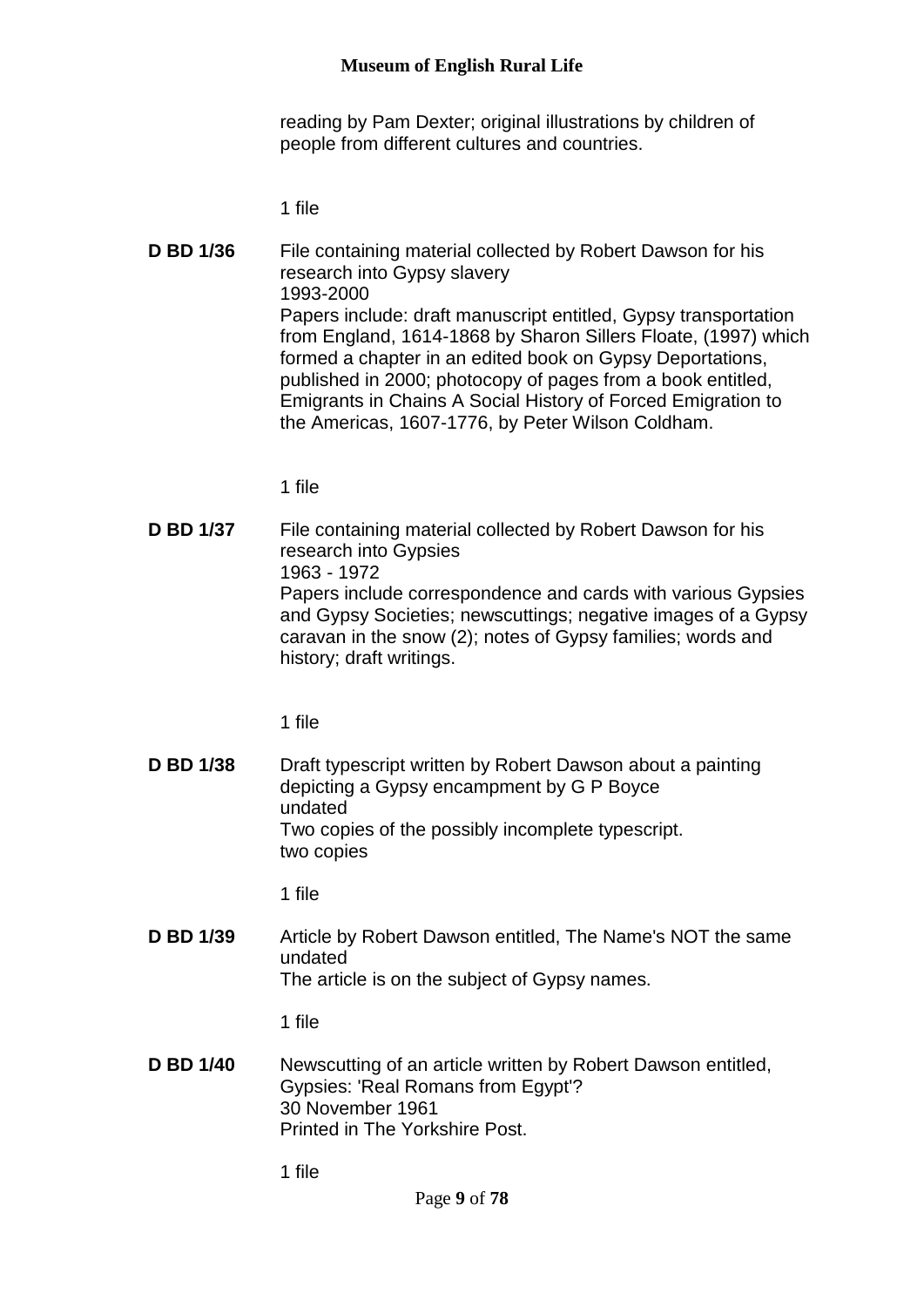**D BD 1/41** File containing notebooks relating to the management of The Robert Dawson Romany Collection 1960-1990 Catalogue of the Gypsy books collected by Dawson, compiled in May-June 1960 (3 notebooks); Catalogue of the Gypsy books collected by Dawson compiled in January 1962; Catalogue of the Gypsy books collected by Dawson, dated 1988; Notebook entitled Sundry Finances, dating from February 1989-August 1990; notebook containing some Gypsy family tree information and listings of some of the photographs

## 1 file

**D BD 1/42** File containing Robert Dawson's personal correspondence 1967-1990 Includes enquiries regarding Gypsy and Romani Research, 1967-1973; correspondence with various politicians alerting them to the interests of Travellers', (1988; 1990); correspondence with Save the Children regarding voluntary work and an Information Officer role working with Travellers, (1989); a flyer advertising a meeting about "Gypsies/Travellers and the Law", (1988); a copy of a press release from the Commission for Racial Equality, entitled "Appeal Court Rules that Gypsies are a Racial Group", 27 July 1988.

1 file

**D BD 2** Presscuttings 1951-1998 Scrapbooks and loose cuttings which cover the following topics in relation to gypsies: Culture; Biography; History; Education; Local Communty (West Midlands and Derbyshire); Literature and the Arts; Politics; Health and Judiciary, including land and rights

4 boxes

**D BD 2/1** Scrapbooks of cuttings collected by Robert Dawson on the subject of Culture 1978-1998 The scrapbooks contain assorted newspaper articles, magazine cuttings, letters, and drawings relating to Gypsy culture and way of life.

8 volumes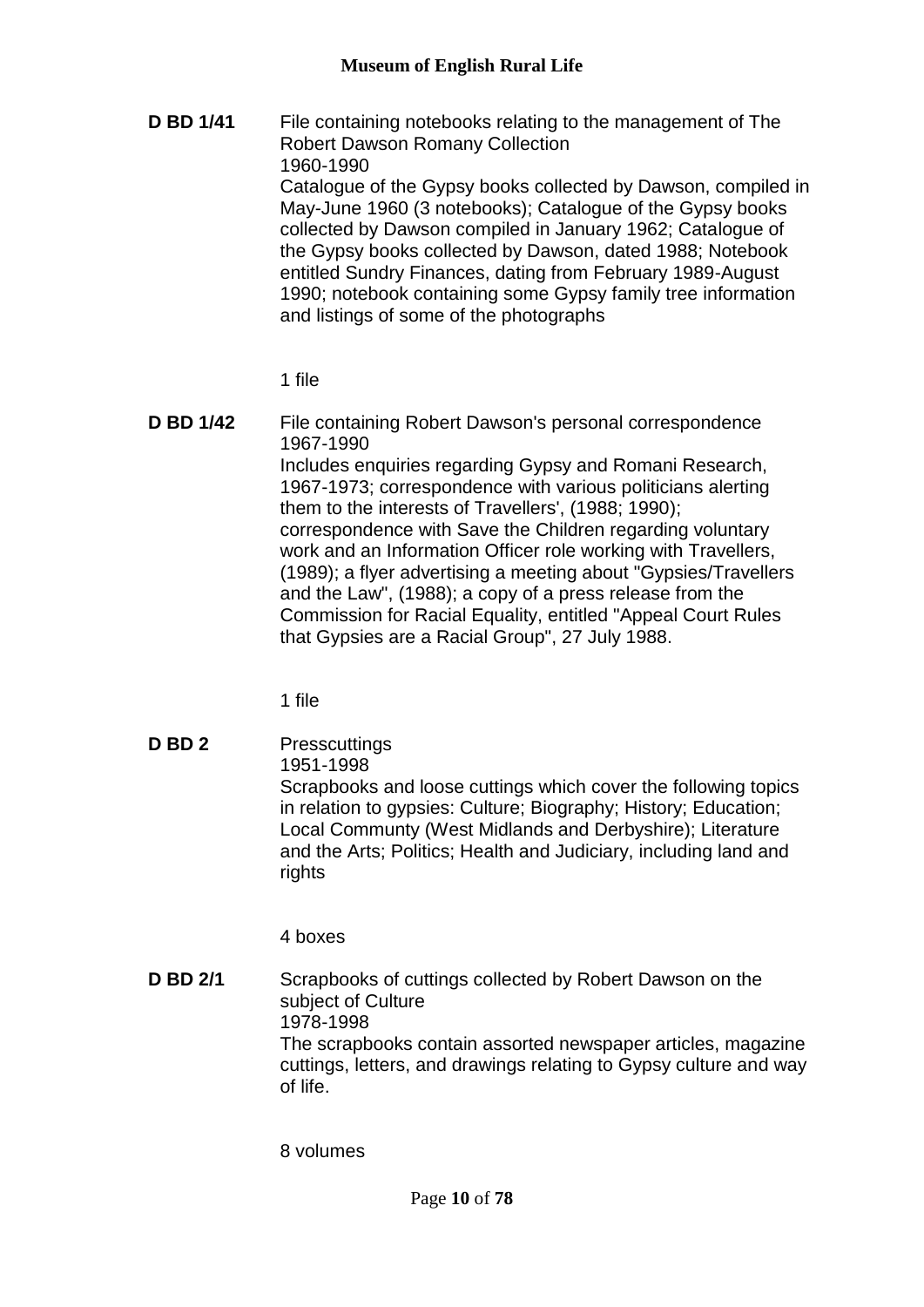**D BD 2/2** Scrapbooks of cuttings collected by Robert Dawson on the subject of Biography 1978-1998 The scrapbooks contain assorted newspaper articles, magazine cuttings, letters, and drawings relating to Gypsy family histories and names.

2 volumes

**D BD 2/3** Scrapbooks of cuttings collected by Robert Dawson on the subject of History 1977-1997 The scrapbooks contain assorted newspaper articles, magazine cuttings, letters, and drawings relating to the history of Gypsies and Travellers.

3 volumes

**D BD 2/4** Scrapbook of cuttings collected by Robert Dawson on the subject of Education 1993-1995 The scrapbook contains assorted newspaper articles, magazine cuttings, letters, and drawings relating to the education of Travellers' children.

1 volume

**D BD 2/5** Scrapbooks of cuttings collected by Robert Dawson on the subject of Health 1992-1998 The scrapbooks contain assorted newspaper articles, magazine cuttings, letters, and drawings relating to Gypsies and health problems.

2 volumes

**D BD 2/6** Scrapbooks of cuttings collected by Robert Dawson on the subject of Politics 1988-1998 The scrapbooks contain assorted newspaper articles, magazine cuttings, letters, and drawings relating to Gypsies, laws and campaigns.

3 volumes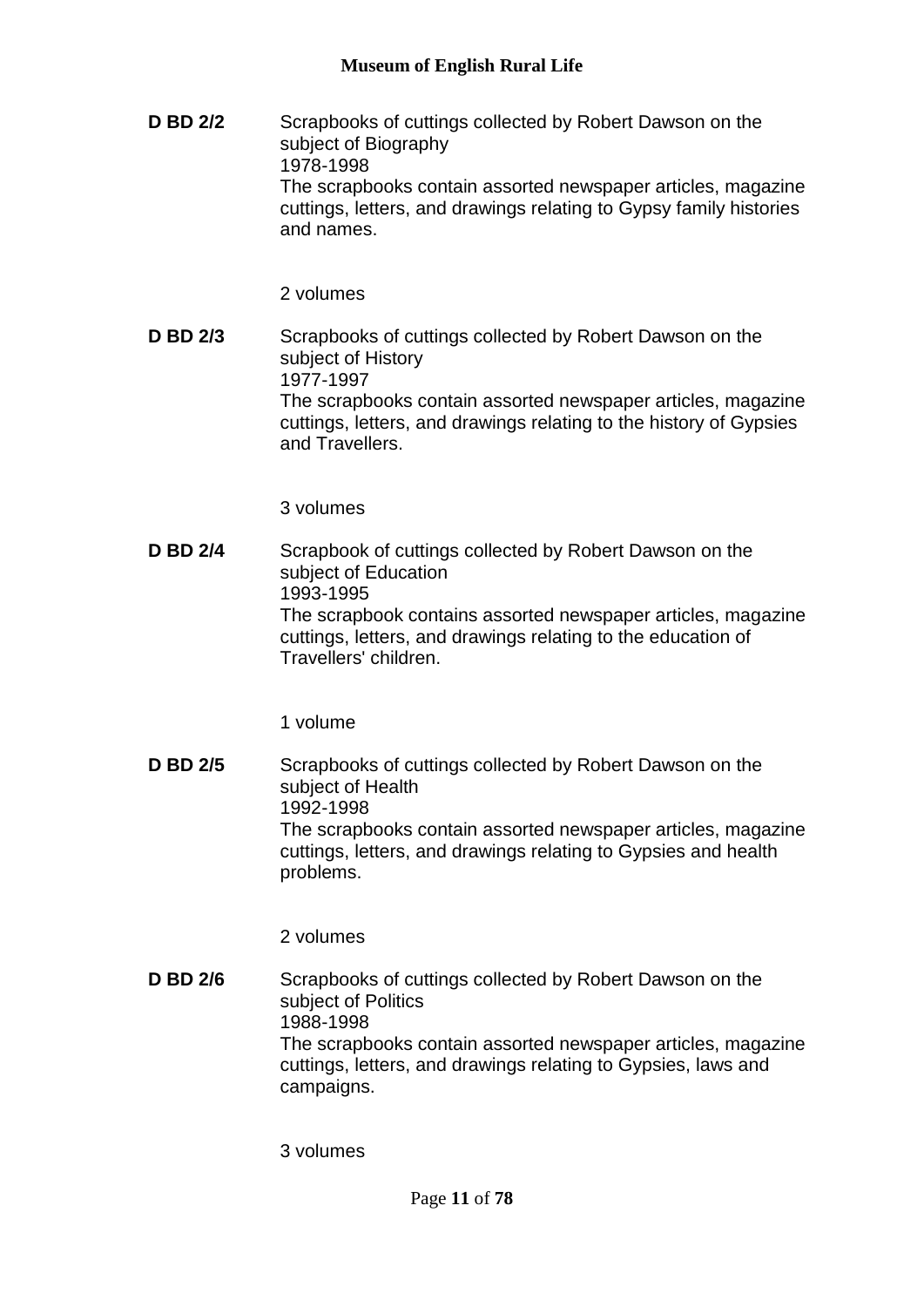**D BD 2/7** Scrapbooks of cuttings collected by Robert Dawson entitled "Peripheral" 1989-1998 The scrapbooks contain assorted newspaper articles, magazine cuttings, letters, and drawings relating to Gypsies, the land they live on and their rights.

3 volumes

**D BD 2/8** Scrapbooks of cuttings collected by Robert Dawson on the subject of Gypsies in his local community 1991-1998 The scrapbooks contain assorted newspaper articles, magazine cuttings, letters, and drawings relating to Gypsies in the West Midlands and Derbyshire.

5 volumes

**D BD 2/9** Scrapbooks of cuttings collected by Robert Dawson on the subject of Literature and the Arts 1979-1998 The scrapbooks contain assorted newspaper articles, magazine cuttings, letters, and drawings relating to Gypsy film, music, books and Gypsy-themed products.

5 volumes

**D BD 2/10** Scrapbooks of cuttings collected by Robert Dawson entitled, "Judiciary". 1988-1998 The scrapbooks contain assorted newspaper articles, magazine cuttings, letters, and drawings relating to Gypsies and the law.

5 volumes

**D BD 2/11** Scrapbook of cuttings compiled by Romany Watt, (formerly Bain), daughter of G. Bramwell Evens 1951-1994 The scrapbook contains assorted newspaper articles, magazine cuttings, letters, and drawings about Gypsies and their way of life, recieved by Robert Dawson in November 1997. G Bramwell Evens was also known as "Romany of the BBC".

1 volume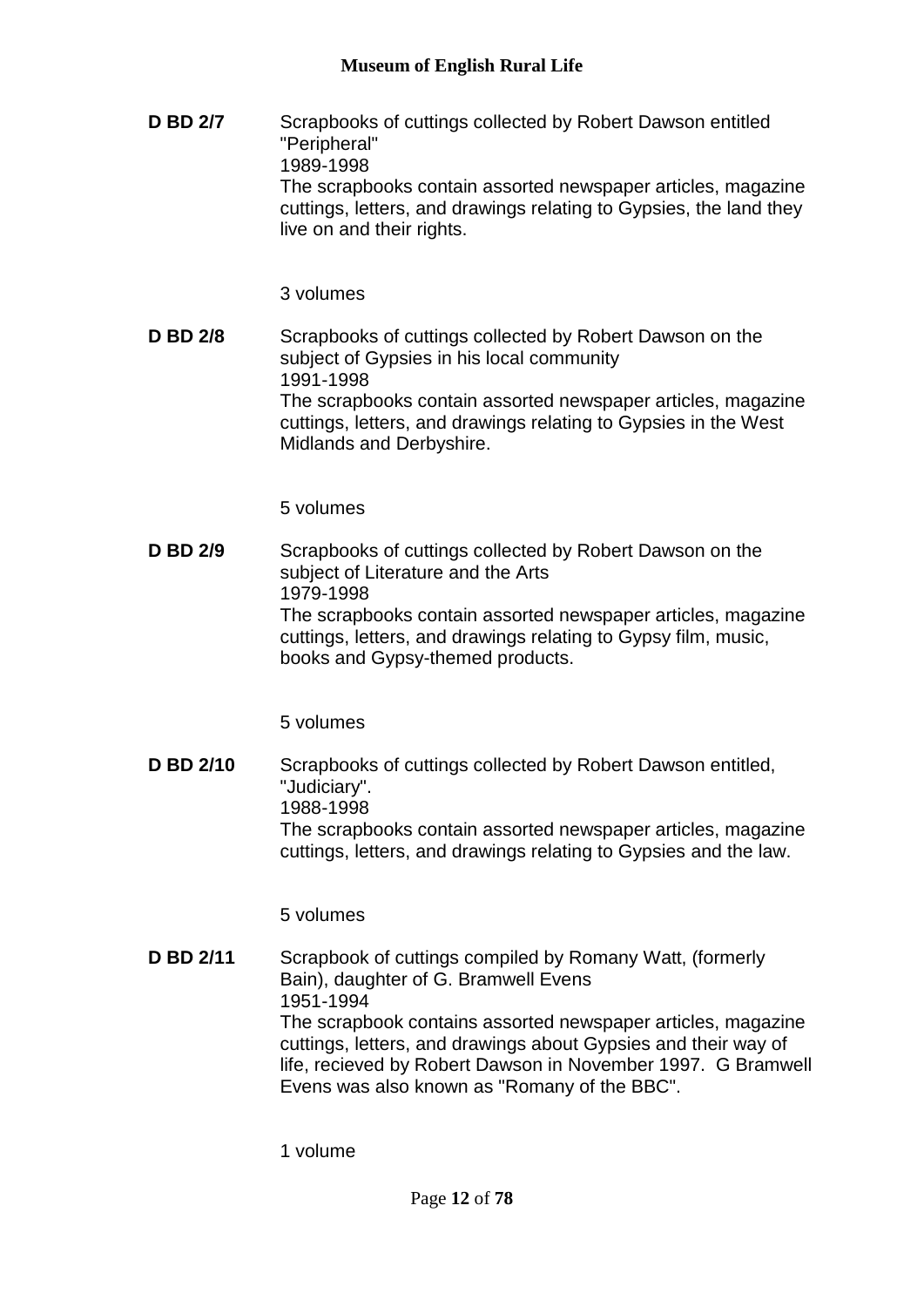**D BD 2/12** Scrapbook of cuttings collected by Robert Dawson on the subject of Gypsies 1998 The scrapbook contains assorted newspaper articles, magazine cuttings, letters, and drawings relating to Gypsies.

1 volume

**D BD 2/13** File of cuttings on subjects relating to Gypsies, including the Fern Hill Gypsy site, Harlow 1964-1981 Includes cuttings relating to the Romani Institute and its members and the National Gypsy Education Council; the Gypsy Council; and the first World Romani Congress, 1971.

1 file

**D BD 3** Material relating to Gypsy Societies 1958-1998 Material relating to Gypsy societies of which Robert Dawson was a member, including The Gypsy Lore Society; The Romani Union, The Romani Council and The Derbyshire Gypsy Liaison Group.

2 boxes

**D BD 3/1** Material relating to The Derbyshire Gypsy Liaison Group 1991-1998 Green Festival 1995 - Notes of minutes of meetings about a Direct Action Groups Day which was to take the form of a Green Festival, to be held in Derbyshire. The Derbyshire Gypsy Liaison Group was represented at the meetings by Dawson; A report entitled, Moving Base, on a project undertaken by the Group from 1995-1998, to assess how many traditional families were travelling through Derbyshire. The project was funded by the National Lotteries Charities Board; A draft good practice guide on tackling unauthorised camping, a report to the Department of the Environment, Transport and the Regions from the School of Public Policy, The University of Birmingham, July 1998 (2 copies); Health advice leaflets produced with the Derbyshire Gypsy Liaison Group and funded by the NHS Ethnic Health Unit and North Derbyshire Health Authority in 1997 on Travellers and Arthritis; Traveller Children's Needs; Travellers Heart-Disease and Stress; Travellers & Diabetes, (2 copies of each leaflet); Leaflet entitled Trailer Safety, produced by Derbyshire Gypsy Liaison Group and North Derbyshire Health Promotion Service; Report entitled, Travellers in North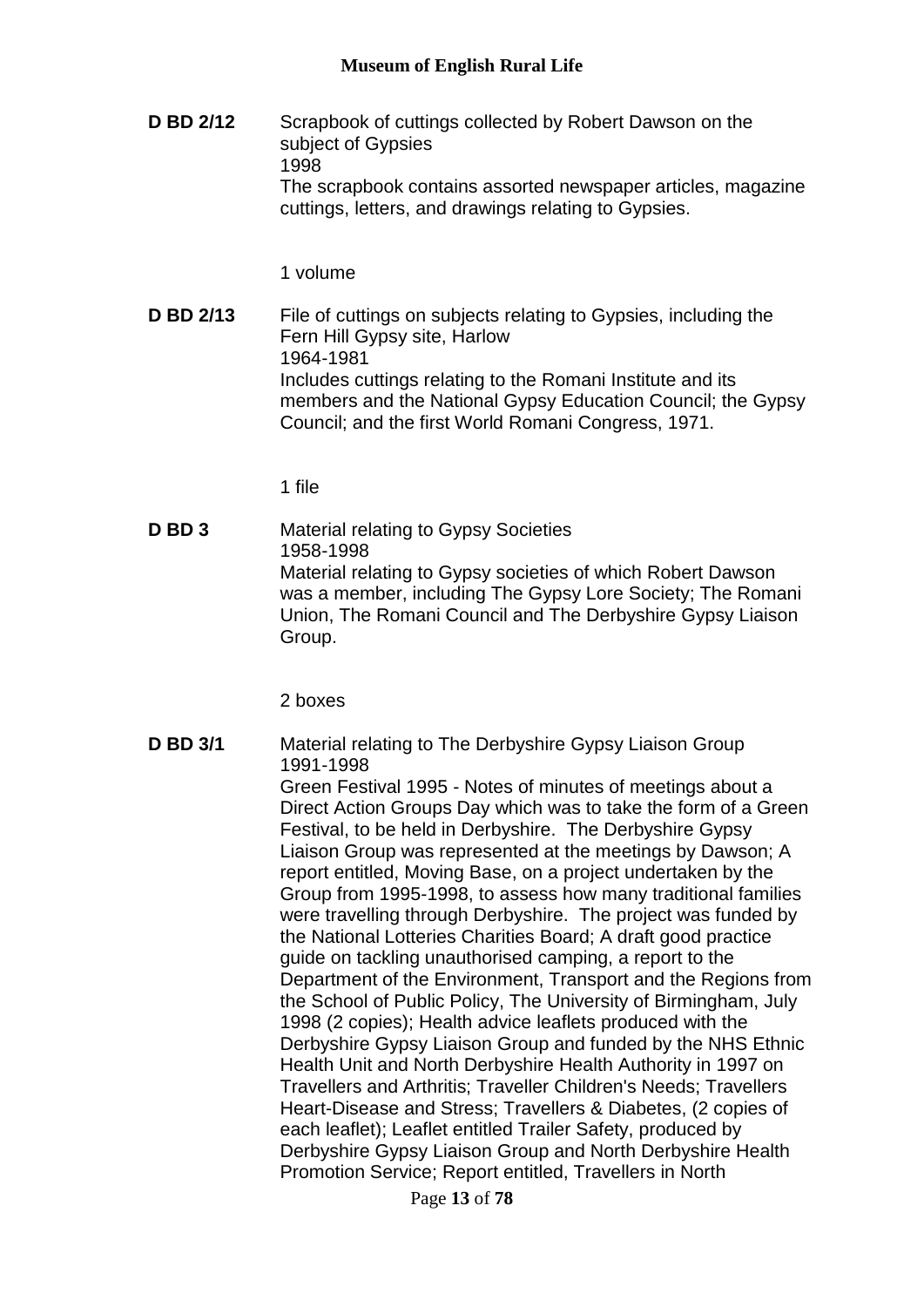Derbyshire, Report of the Traveller Health Questionnaire, compiled by Shirley Macredie (Locality Health Promotion Coordinator) and Lorraine Taylor, (Derbyshire Gypsy Liaison Group), January 1995 on behalf of the Ethnic Minority Health Needs Group, (2 copies); Information pack for a seminar at the Gypsy exhibition, Chesterfield Arts Centre, 17 May 1991, (Pack compiled by Hugh Ellis). The pack includes information on the Corbriggs site, (North East Derbyshire); factsheets on health and Eviction from the Labour Campaign for Travellers' Rights; factsheets on Persecution and the origins of Gypsies produced by the West Midlands Education Service for Travelling Children and a Civil Liberties briefing on Travellers on the Road. Includes Dawson's membership cards for 1996-1997.

2 files

**D BD 3/2** Material relating to The Gypsy Lore Society 1958-1996 Includes members' directories and correspondence with Dora Yates and H J Francis.

4 files

**D BD 3/2/1** Circulars and Members' Directories for the Gypsy Lore Society 1974-1996 Includes the North American Chapter of The Gypsy Lore Society Membership Directory, 1988-1989; Gypsy Lore Society Membership Directory, 1992-1993 and 1995-1996 and the preliminary program for the Annual Meeting and Conference on Gypsy Studies, held at University of California, 1-2 April 1994

1 file

**D BD 3/2/2** Letters from Dora E Yates, Secretary of The Gypsy Lore Society, to Robert Dawson 29 September 1958 - 28 September 1970

1 file

**D BD 3/2/3** Letters from H J Francis, Treasurer of The Gypsy Lore Society, to Robert Dawson 14 November 1958 - 9 March 1971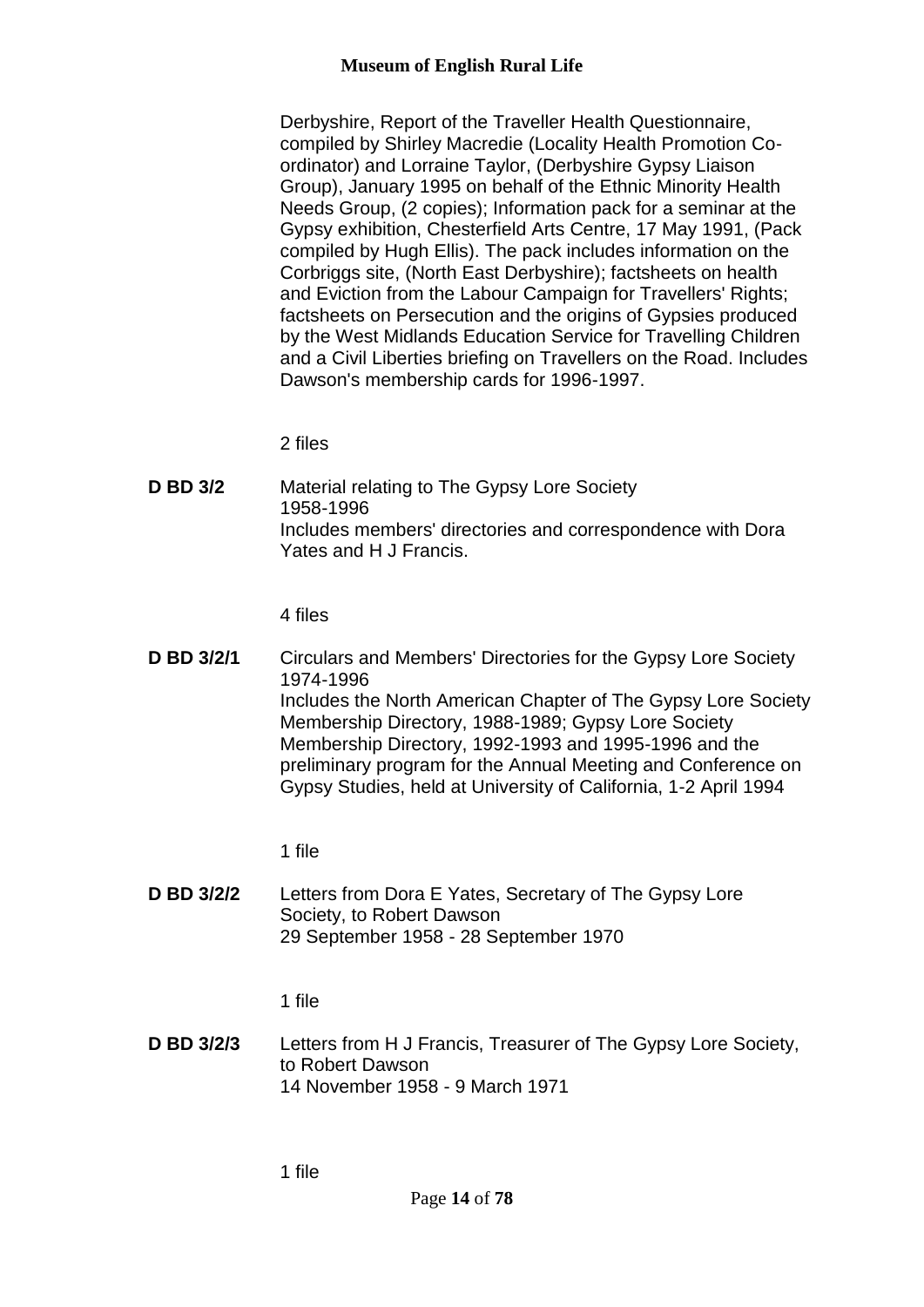**D BD 3/2/4** Letters from Dora E Yates, Secretary of The Gypsy Lore Society, to Mr Piers Le Cheminant, a friend of Robert Dawson 7 September 1959 - 7 April 1961

1 file

**D BD 3/3** Publication from the US Romani Council 1984 A collection of reports, press cuttings and letters on the growing Romani movement in the USA.

1 file

**D BD 3/4** Material relating to the British Romani Union 1987-1994 Three issues of "So Si? Roma!", the official newsletter of the British Rommani Union, (1987); Copy of the Constitution, 1990; Report on the "I Gypsy Congress of the European Union", held in Seville in May 1994 and two copies of the congress programme; Membership card for Dawson, who was an associated member of the British Romani Union, 20 January 1988.

1 file

**D BD 3/5** Folder of material relating to the Romani Union and Gypsy Council 27 October 1989 - April 1998 Includes a photocopy of "Learn Romani", a correspondence course by Ronald Lee, edited by Donald Kenrick and published by Romano Drom - The Educational Committee of the Gypsy Council, London, (1969); a copy of the Constitution of the Romani Union Directorate for Education Culture and Welfare, (RUDECAW), Dec 1989; Publication entitled "Temeski Kris Te Romengo Sikeriben", produced by the Gypsy Council for Education, Culture, Welfare and Civil Rights, (formerly the NGEC), c.1990, about the Gypsy civil rights movement, their education and the future; Membership cards for Dawson for The Gypsy Council for Education, Culture, Welfare and Civil Rights, (affiliated to the International Romani Union), 1994-1998; Minutes of meetings held on 25 September 1993 and 4 December 1993 by the Gypsy Council for Education Culture Welfare and Civil Rights.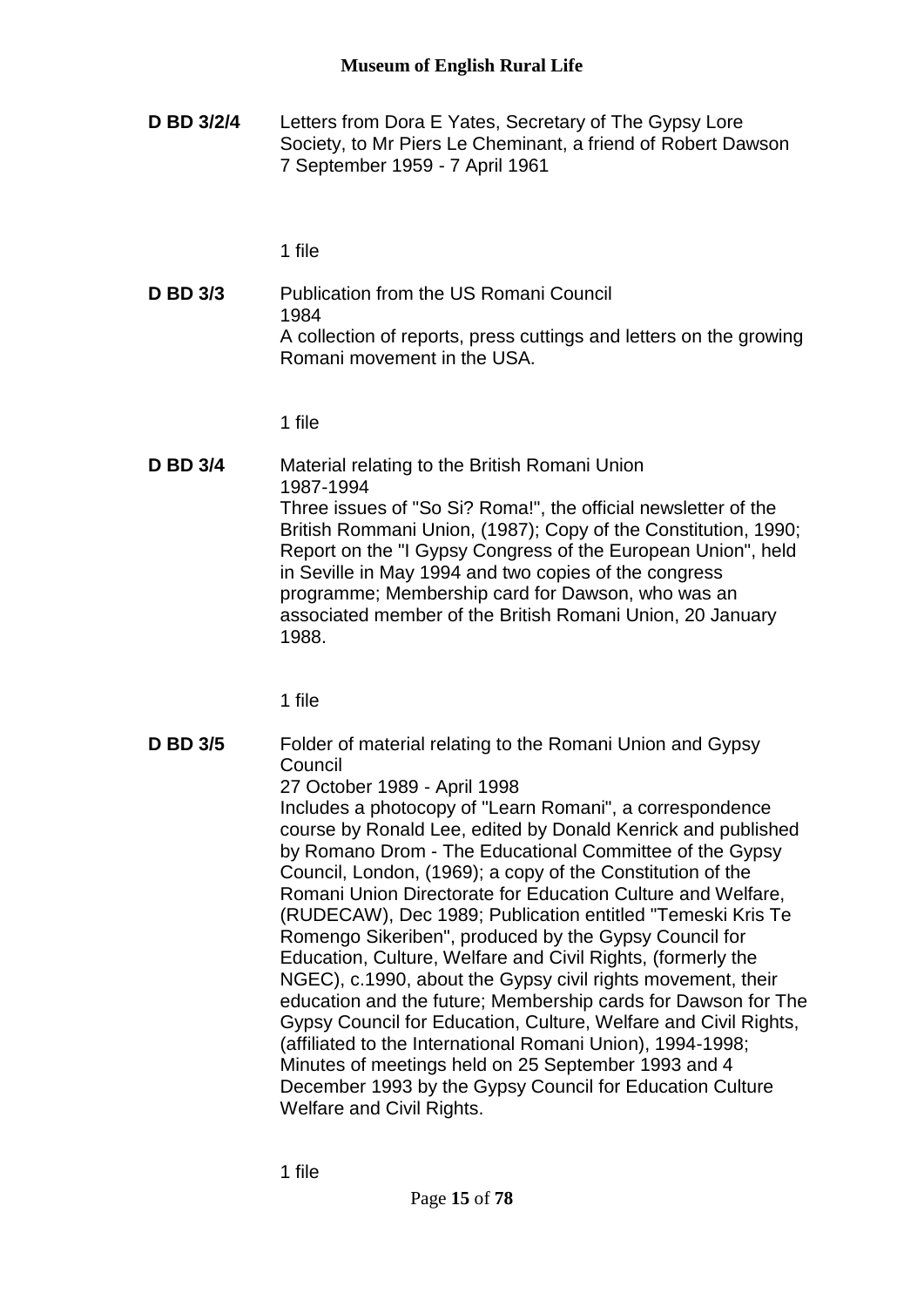**D BD 4** Teaching Packs 1969-1996 Teaching packs produced by various Local Authority, Traveller Education Offices.

1 box

**D BD 4/1** Teaching Packs produced by Derbyshire Traveller Team Jun 1985-Sep 1995 Packs entitled: Make your Own Gypsy Barrel Top Wagon (2 copies) and Bender Building A Teachers Pack (2 copies)

1 file

**D BD 4/2** Teaching Pack produced by Wiltshire Traveller Education undated Packs entitled: A Horse for Joe (2 copies)

1 file

**D BD 4/3** Teaching Packs produced by Leicestershire Traveller Education **Service** undated Packs entitled: Traveller Patterns; At The Fair; Traditional Gypsy Art; Appleby Fair

1 file

**D BD 4/4** Teaching Packs produced by Devon Traveller Education Service undated Packs entitled: Baseline Assessment Guide; See what I can do 1-3; Activity Book 1-8; My Pre-School Book; The Time Forgotten or All you need to Know about Dinosaurs, really; Designing a Space to Live in 1, Making a Bender; Beyond the Stereotype: Including Traveller perspectives in the curriculum

16 booklets

**D BD 4/5** Teaching Packs produced by Rotherham Traveller Education Support Service undated Packs entitled: Gypsy Signs; Bender Tents Book 2; Romany Customs; Cooking Junior Workbook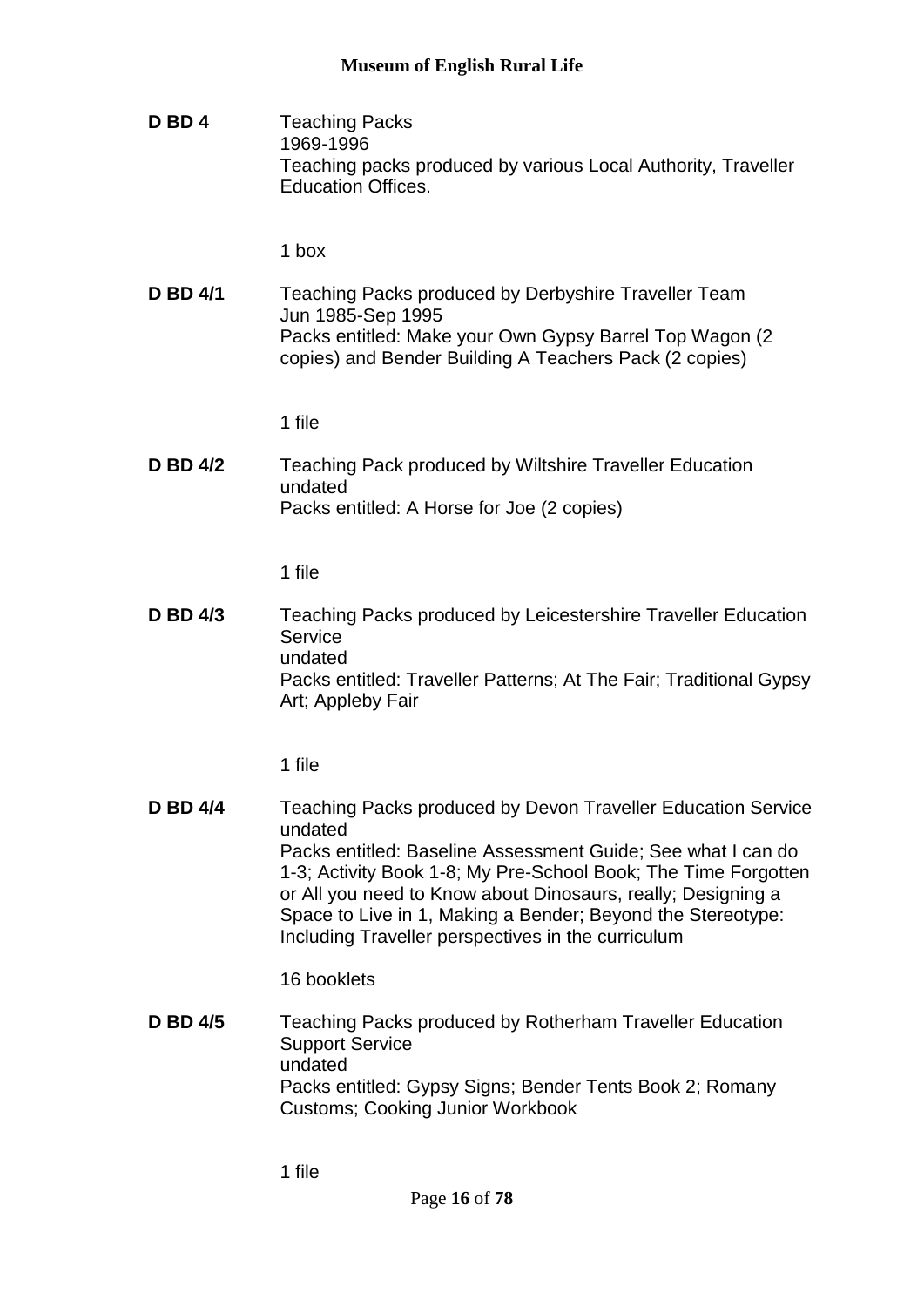**D BD 4/6** Teaching Pack produced by Teachers for Travellers, London c.1988 Pack entitled: How many trailers?

1 file

**D BD 4/7** Teaching Pack produced by the Advisory Service for the Education of Travellers, Oxfordshire March 1996 Packs entitled: Travellers in Tudor Times (Key Stage 2, HIstory Study Unit 2) and Teacher's Information

1 file

**D BD 4/8** Teaching Pack produced by Community Service Volunteers, London 1975-1984 Pack entitled: Greenwood Gypsy Site, includes role sheets, briefing sheets and teacher's notes

1 file

**D BD 4/9** Various colouring books and study guides 1969-1997 Includes two colouring books, one entitled, Roly's Rainbow Colouring Book by Roly Bain and Sean Longcroft; People on the Move Study Action Guide for One World Week which took place 23-30 October 1994; Topic Card number 8 entitled Nomads, published in 1969 by Basil Blackwell; leaflet advertising a book entitled, The education of Gypsy and Traveller Children: Actionresearch and co-ordination (1993)

1 file

**D BD 5** Material relating to Gypsies and Government Legislation 1983-1996 Material relating to Gypsies in Europe, the Criminal Justice and Public Order Act 1994; the Caravan Sites Act 1968 and various education policies and acts in relation to the education of Gypsies.

1 box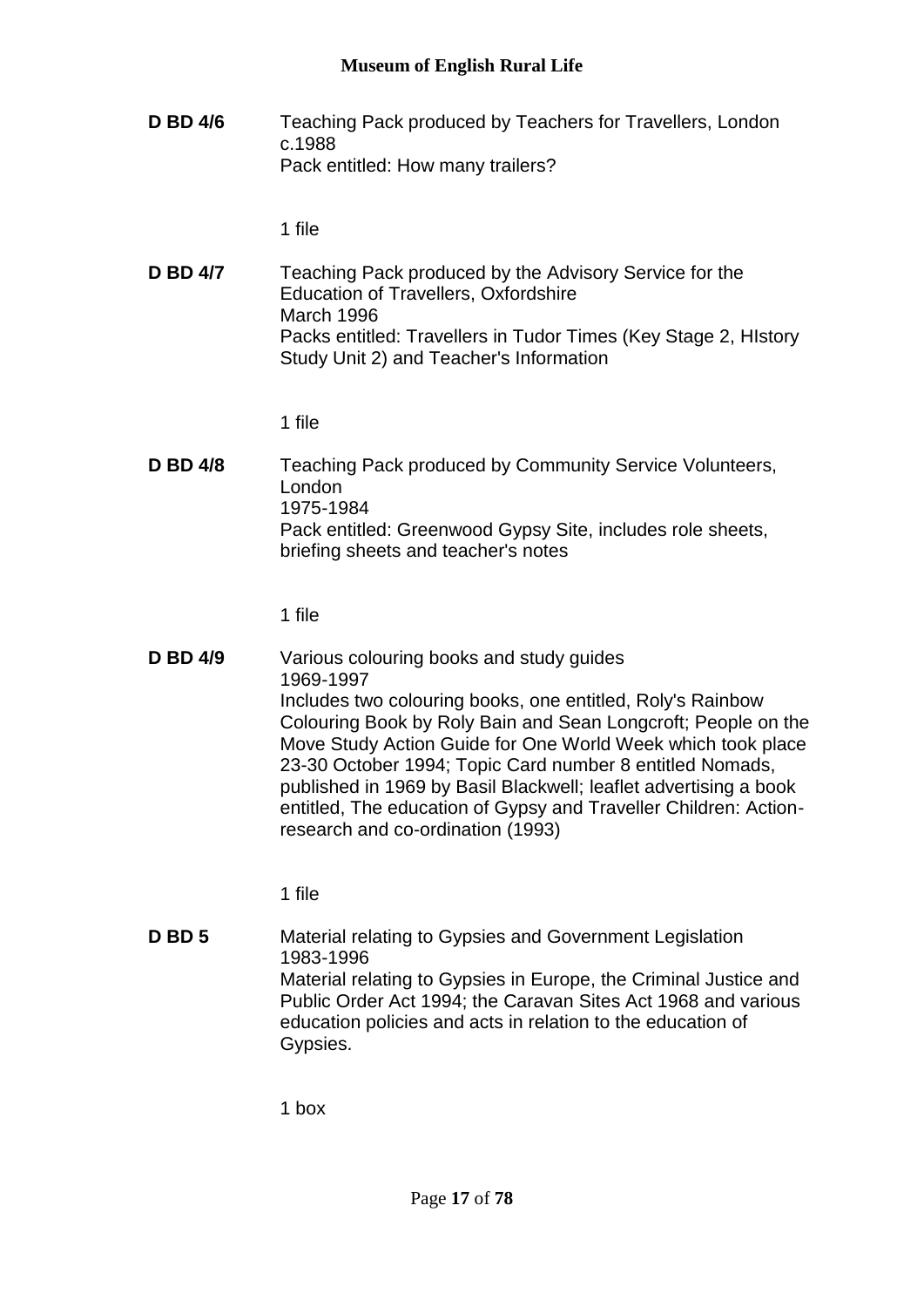**D BD 5/1** Draft report and resolution on, Gypsies in Europe: The Role of Local and Regional Authorities, presented to the Council of Europe 11 January 1993-18 March 1993 Includes a copy of the report in French

1 file

**D BD 5/2** Policy paper entitled The Roma/Gypsies of Europe: a persecuted people, produced by the Institute of Jewish Policy Research December 1996

1 file

**D BD 5/3** File of papers relating to Gypsies and the Criminal Justice and Public Order Act 1994 December 1993-October 1995 Copy of the Policy on Gypsies in the Criminal Justice and Public Order Bill [Bill 9 of 1993/94], Research Paper 94/3, 7 January 1994; Copies of the Parliamentary Debates reported in the House of Lords Official Reports on the Criminal Justice and Public Order Bill from 7th June 1994 and 11 July 1994 (2 copies); Copy of an extract from the Criminal Justice and Public Order Act 1994 - Home Office Guide, 3 November 1994; Copy of a Rough Guide to Provisions relating to Gypsies and Gypsy sites in the Criminal Justice and Public Order Act 1994; copy of the Association of District Councils reponse to the draft DoE Circular on the use of local authorities' proposed power to direct unauthorised campers to leave land, November 1994; Criminalising Diversity Criminalising Dissent, A report on the use of the public order provisions of the Criminal Justice and Public Order Act 1994 by the National Council for Civil Liberties, October 1995; copy of a letter which accompanied a copy of the draft Criminal Justice Bill, (21 December 1993); flyer for the Labour Campaign for Travellers' Rights, rally against Racism and demonstration against the Criminal Justice Bill

1 file

**D BD 5/4** File of papers relating to legislation and the education of Gypsies and other travellers January 1990-October 1995 Includes: Copy of the Advisory Council for Education of Romany and other Travellers, (ACERT), response to a Home Office Review on Section 39 of the Public Order Act 1986, (January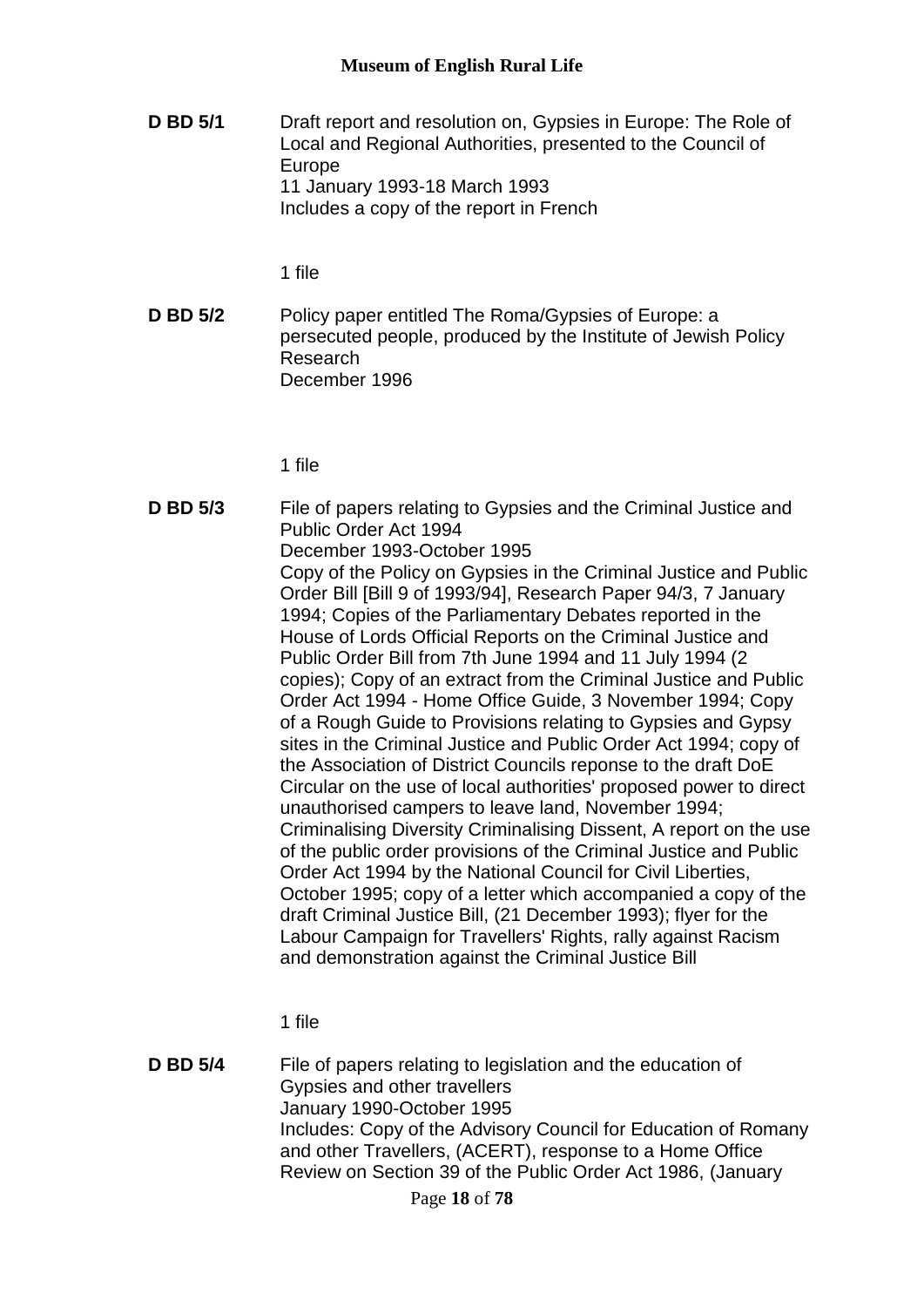1990); School Circular sent by Humberside Education Department on their Traveller Education Policy Statement and Guidelines, (May 1991); ACERT's briefing on Part V of the Criminal Justice and Public Order Bill (Provisions affecting Gypsies and Other Travellers), April 1994, (2 copies); Guidance Note prepared by Derbyshire County Council on the Removal of Pupils from School, March 1995; ACERT Policy Document: Gypsies and Travellers: Balancing the Needs of Nomadic and Settled People, 31 October 1995.

1 file

**D BD 5/5** File of papers relating to Gypsies and the Caravan Sites Act 1968

1983-1994

Includes: a report entitled, Alternative proposals for the Constructive Reform of the 1968 Caravan Sites Act, initiated by Gypsies and Traveller Organisations, (2 copies); Notes from the Department of the Environment in relation to land use and travelling showpeople and Gypsies and planning and a draft policy for the Police for dealing with unauthorised camps; Report entitled Hampshire County Council Dummer Site - A Comedy of Errors; Draft model guidance for Local Authorities on Gypsy caravans on unauthorised sites: Enforcement policies; Report entitled, Management Arrangements - Corbriggs Caravan Site, Grassmoor; a copy of a joint circular from the Ministry of Housing and Local Government and the Welsh Office, entitled Caravan Sites Act 1968, (23 August 1968); copy of a fax from Alun Michael MP, detailing the procedure for tabling amendments on the 1968 Act, (1 February 1994); annotated copy of Part 1 The Caravan Sites Act 1968, Part V Practical Aspects of Site Provision and Management and part of the Appendix to the report by Sir John Cripps CBE, entitled Accomodation for Gypsies, (19 July 1978); Invitation to consult on the draft Planning Guidance on Gypsy Sites, from the Department of the Environment, includes a copy of the draft guidance and a number of comments on the draft by various authors, (26 May 1993); copies of maps - National Parks and Areas of Outstanding Natural Beauty in England and Wales, Green Belt - Approved in Structure Plans, Sep 1987, Environmentally Sensitive Areas; annotated copy of Preservation of Historic Buildings and Areas - No.8 Caravan sites; annotated copy of Annex D of the Policy Guidance not cancelled from earlier PPGS (to be incorporated in other PPGS as they are prepared or Revised); a copy of a sheet entitled, For District/County Council Candidates and Their Workers: Questions and Answers on Gypsy Sites and Gypsies; two copies of Environment News Release, New Proposals to Curb Illegal Camping by Gypsies and Travellers, from DoE Press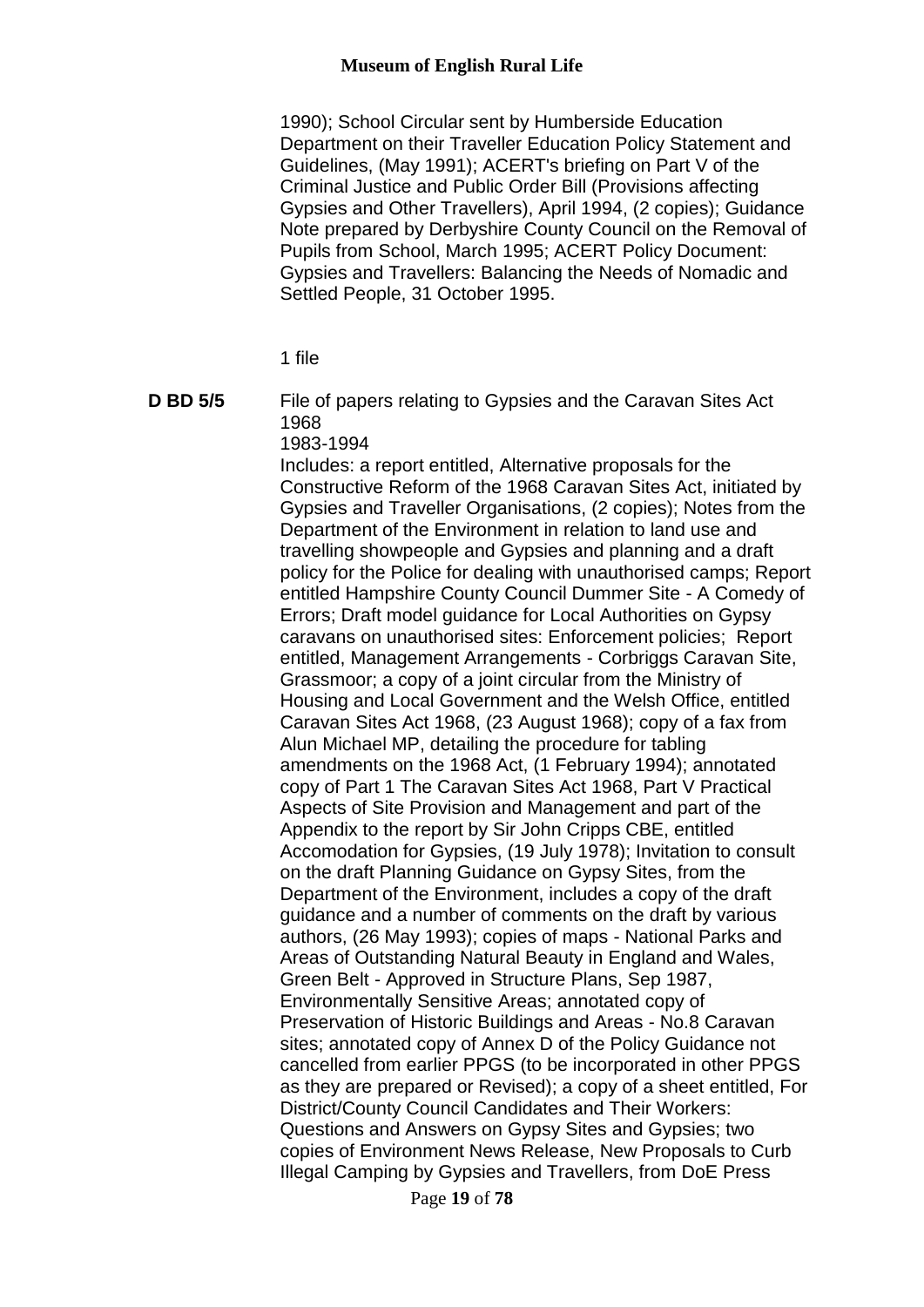Office (18 August 1992); an annotated copy of Robert Dawson's comments on the Caravan Sites Policy, and Illegal Camping: reform of the Caravan Sites Act 1968 - consultation paper, includes copy of the consultation paper, (30 September 1992); Copy of Dr T A Acton's comments on the Government Consultation Paper on Reform of the Caravan Sites Act 1968, includes copies of protest letter and address of the DoE; copy of a leaflet entitled Illegal Traveller Encampments a guide for residents, produced by Ealing Environmental Health; a copy of The House Magazine: Private Members' Bills, 5: Caravan Sites (Amendment) Bill by Cranley Onslow MP, (15 June 1992); a copy of Conservative Party News entitled, Young Explains Conservative Plans on Gypsies, (27 March 1992); 2 copies of a pamphlet entitled Trespass on Land: A guide to the Law, produced by HMSO, (June 1994); a copy of notes on site management; circular from the Labour Campaign for Travellers' Rights about the Caravan Sites Act, (6 November 1993)

2 files

**D BD 6** Reports, papers and other publications 1898-2000 Papers, reports and copies of books on Gypsies and issues relating to them on subjects including origins and history; health issues; religion; and language

1 box

**D BD 6/1** File of papers and a book chapter authored by Ian Hancock, a member of the International Romani Union July 1988 - 1991 Includes: Paper entitled, "Gypsy History in Germany and Neighbouring Lands: A Chronology Leading to the Holocaust", by Ian Hancock, July 1988, (2 copies); Paper presented at the Gypsy panel at the American Association for the Advancement of Slavic Studies, Twentieth National Convention, Honolulu, 18th-21st November 1988, entitled, "The Eastern European Roots of Romani Nationalism"; Copy of a book chapter, entitled, "The Romani Speech Community" which was to appear in Vivian Edwards and S. Alladina's book entitled, "Silent Minorities: Sociolinguistic Perspectives on the Languages of Ethnic Communities in Britain", to be published by Longmans, 1989; copy of a Bulletin, produced by the Romani Union (USA), entitled "Gypsy children in Romanian State Institutions", written by Hancock, 1991.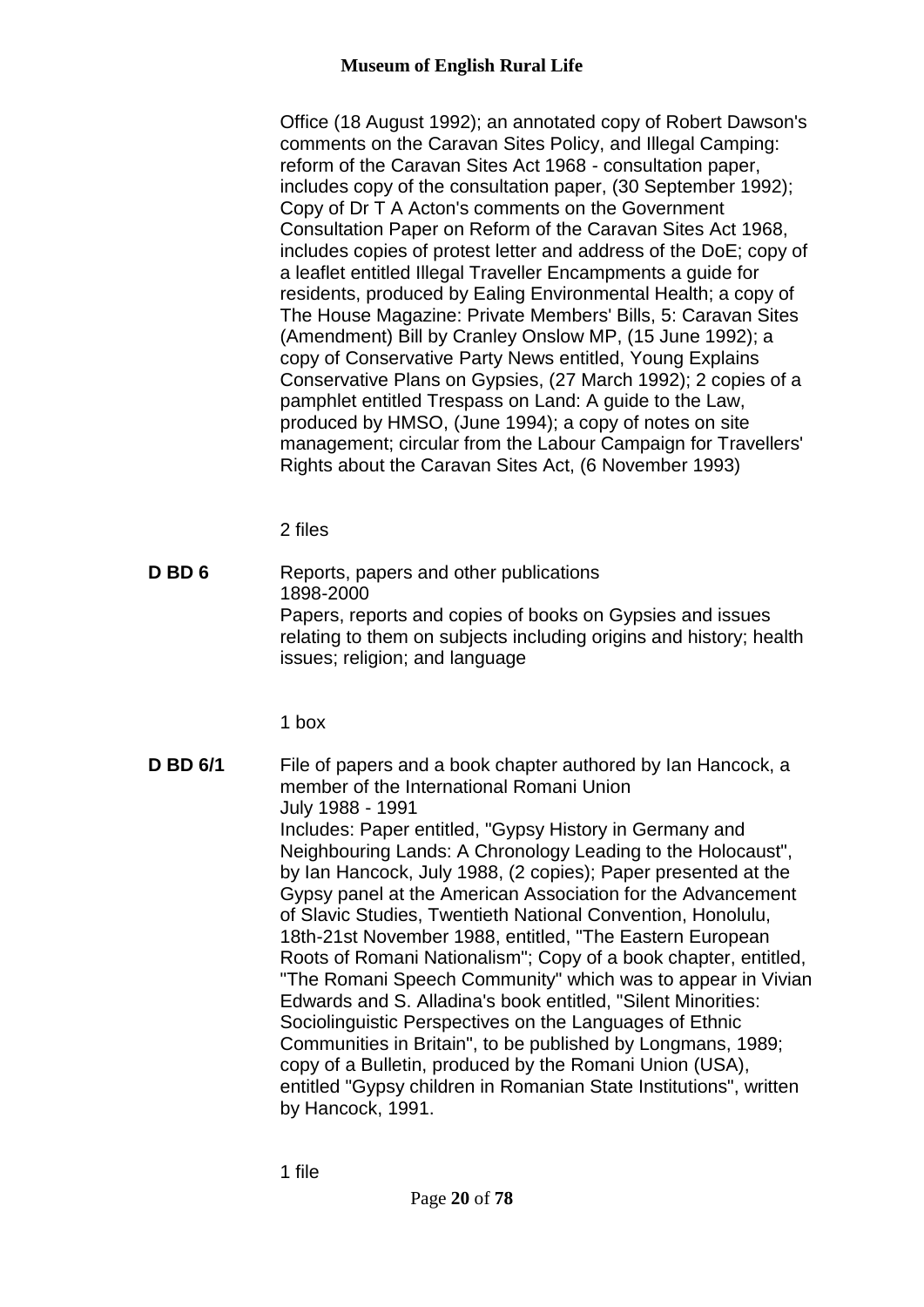**D BD 6/2** File of papers and photographs relating to Religion and preachers in the Gypsy community including: Gipsy Cornelius Smith; Gipsy Rodney Smith and "Romany", the Rev. George Bramwell Evens

1946 and 1990s

Copy of a transcript of a pamphlet entitled, "The Life Story of Gipsy Cornelius Smith". The original pamphlet, dated to 1890, is in the Library of the Romany and Traveller Family History Society, Great Britain. Copies of papers relating to Gipsy Rodney Smith, given to Robert Dawson by his family, Juy 1998. Material sent to Dawson by {?} Romany, relating to Gypsy Rodney Smith and also on the Revd Roly Bain, "The Church's Jester". A copy of the tribute paid to Gipsy Rodney Smith at the Fifth Avenue Presbyterian Church by the Rev. Norman Peale, 7 August 1947. Pamphlets relating to Gipsy Smith, including "Hints to New Converts by Gipsy Smith" and a card with words and music for "Jesus is Mine" written by Gipsy Smith in 1937. Copy of an article about the Rev. George Bramwell Evens, also known as "Romany", published in the Cumberland and Westmorland Herald, 17 October 1998. Cutting from Punch dated 24 April 1946, entitled "Romany" of the BBC, reviewing the biography of Bramwell Evens's, "Through the Years with Romany", written by his wife Eunice Evens. Two copies of a pamphlet entitled, "Shavved then got Latchered - Lost and Found", a copy of Luke 15 in Anglo-Romani. Copy of a newsletter from the American group "Romany Fires of Revival", dated September - November 1989. Includes a photocopy of part of a book on "The Vocabulary of The Zincali"; a copy of a letter dictated to the postmaster of Druid Corwen, North Wales by Turpin Wood, and sent to Mr Fred Huth and also Huth's translation of the letter. The original letter was dated 2nd November 1936.

Copies of black and white photographs and photocopies with annotations relating to Rev. George Bramwell Evens and to Gipsy Cornelius Smith and Gipsy Rodney Smith including: Bramwell Evans with his dog Raq; Bramwell Evens with Raq illustration from 'This England'; Bramwell Evens: Romany by camp fire; Bramwell Evens's vardo in memorial garden; Brough Hill Fair; Bramwell Evens & Eunice; Bramwell Evens & Eunice's wedding group 1912; Bramwell Evens as baby with parents Tilly and George; Tilly Evens; Cornelius Smith by wife Polly's grave in Norton; Rodney Smith by mother Polly's grave; Rodney Smith in USA; Rodney Smith, the converted Gipsy at 16yrs photographs, B&W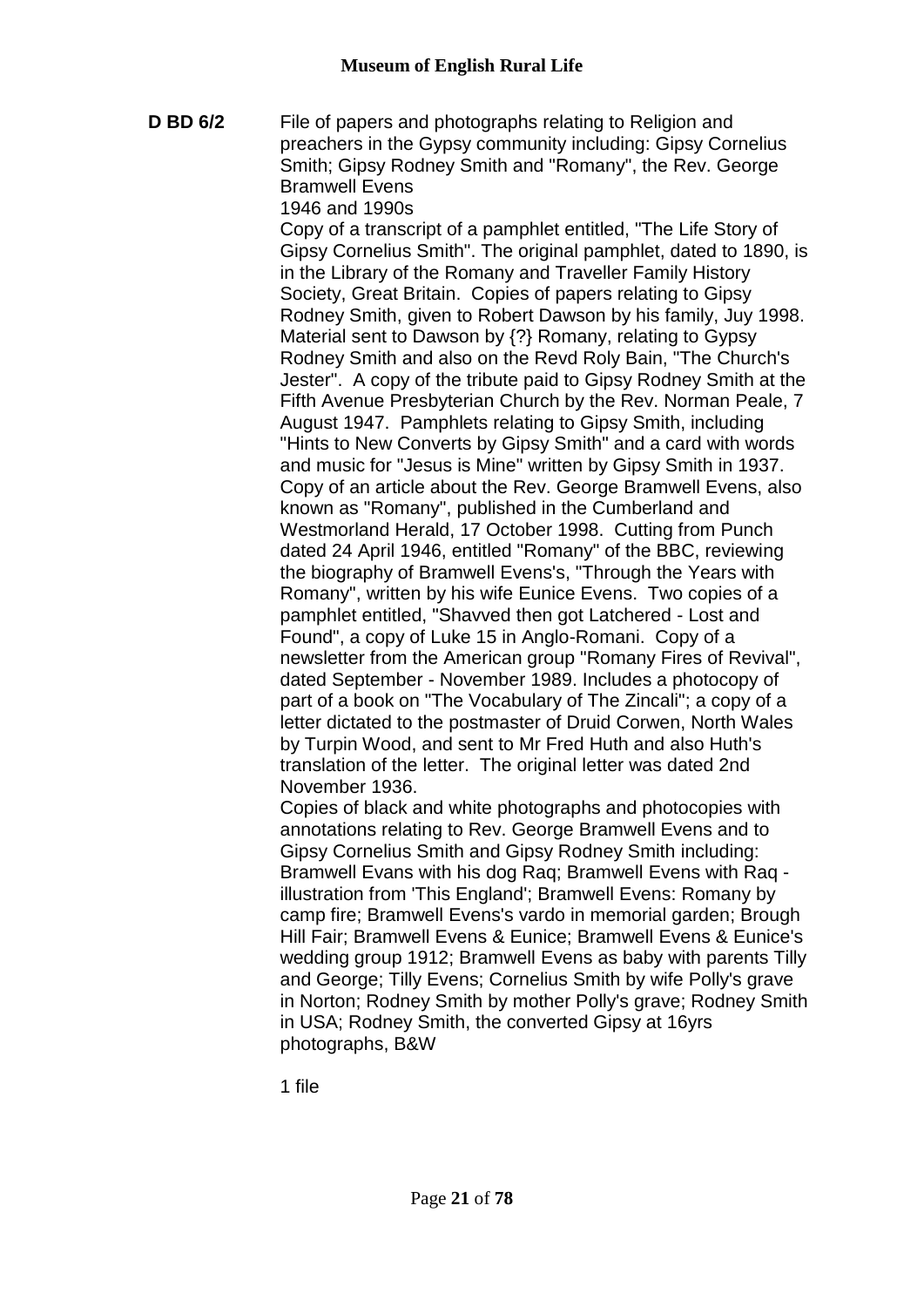**D BD 6/3** Copy of a draft manuscript of an untitled book about the origin of Gypsies, their persecution and lives today undated The manuscript is illustrated but incomplete

1 file

**D BD 6/4** Photocopy of a book entitled, "The Gypsy : Poems and Ballads" by Lavengro undated The book was originally published by Midas in 1973.

1 file

**D BD 6/5** Photocopy of a booklet entitled, "The First Decade, Cardiff Gypsy Sites Group, 1981-1991" c.1992

1 file

**D BD 6/6** Report from the first meeting of the Romani Encyclopedia **Commission** 10 December 1993 The meeting took place at the University of Greenwich, London and the report includes the proceedings of the meeting, a paper by Ian Hancock, a summary of Vlado Olah's paper, and a list of participants.

1 file

**D BD 6/7** Draft paper entitled, "Anti-Romani Racism: Ancient and Modern", by Ken Lee, University of Newcastle, Australia 9 December 1993 - 11 December 1993 The paper was to be presented at the 'Confronting Racism' Conference, to be held at the University of Technology, Sydney.

1 file

**D BD 6/8** Booklet entitled, "From Budapest to Lisbon Review of activities of the ODIHR, November 1994-November 1996" 1996 A review of the work of the Office for Democratic Institutions and Human Rights, part of the Organization for Security and Cooperation in Europe.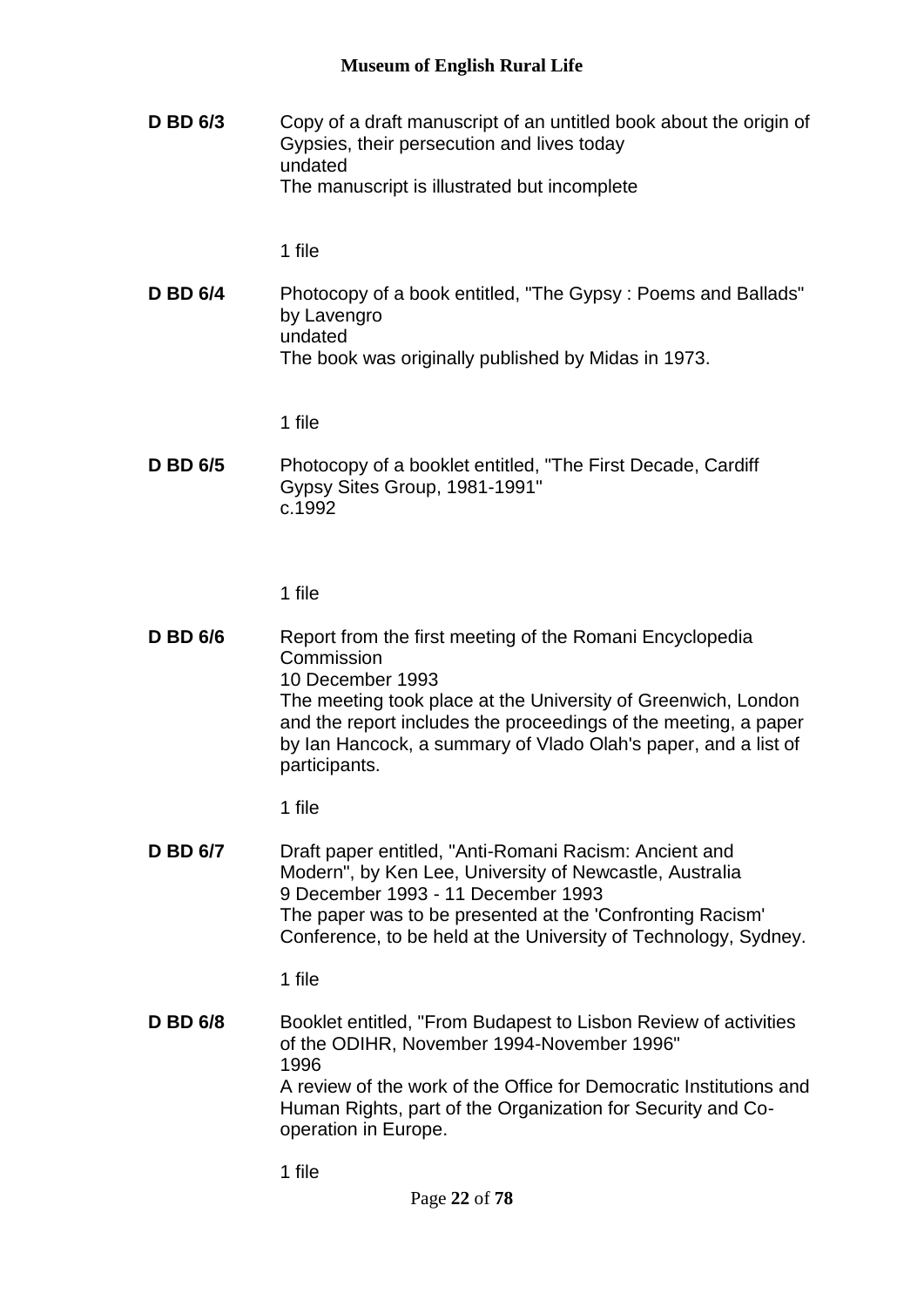**D BD 6/9** File of papers relating to a 'Television Situation Comedy Writing Course' undated The papers include an example of an annotated comedy script, entitled, "The Wind of Change" about Gypsies and their way of life.

1 file

**D BD 6/10** Copy of a proof of a book entitled, "A False Dawn: my life as a Gypsy woman in Slovakia", by Ilona Lackova 2000 This book proof was sent to Robert Dawson by the Editor of the University of Hertfordshire Press, (they were intending to publish the book), alongwith a draft press release in order for Dawson to write a possible review for a publication entitled, "Red Pepper".

1 file

**D BD 6/11** Copy of a project report compiled by Peter Stepanek, entitled "Health problems faced by Travellers today" 1986-1987 The report was produced as an educational course requirement and looks at Travellers in Manchester

1 file

**D BD 6/12** Copy of a research study by Peter Worsey entitled, "Access to Health Care for Travellers and other people with no fixed abode in the North East Derbyshire (N.E.D.) Area" c.1993 This research study was produced as part of a practice placement module for a course, the practice placement was with Chesterfield Royal Hospital Social Work Team.

1 file

**D BD 6/13** Copies of Practice Development Guides for Workers and Managers in Adult and Children Services c.1996 The Guides are entitled, "Equality in Children Services and Religious, Linguistic and Cultural aspects of Care" and were produced as part of the Derbyshire Child Care Plan, 1994-1996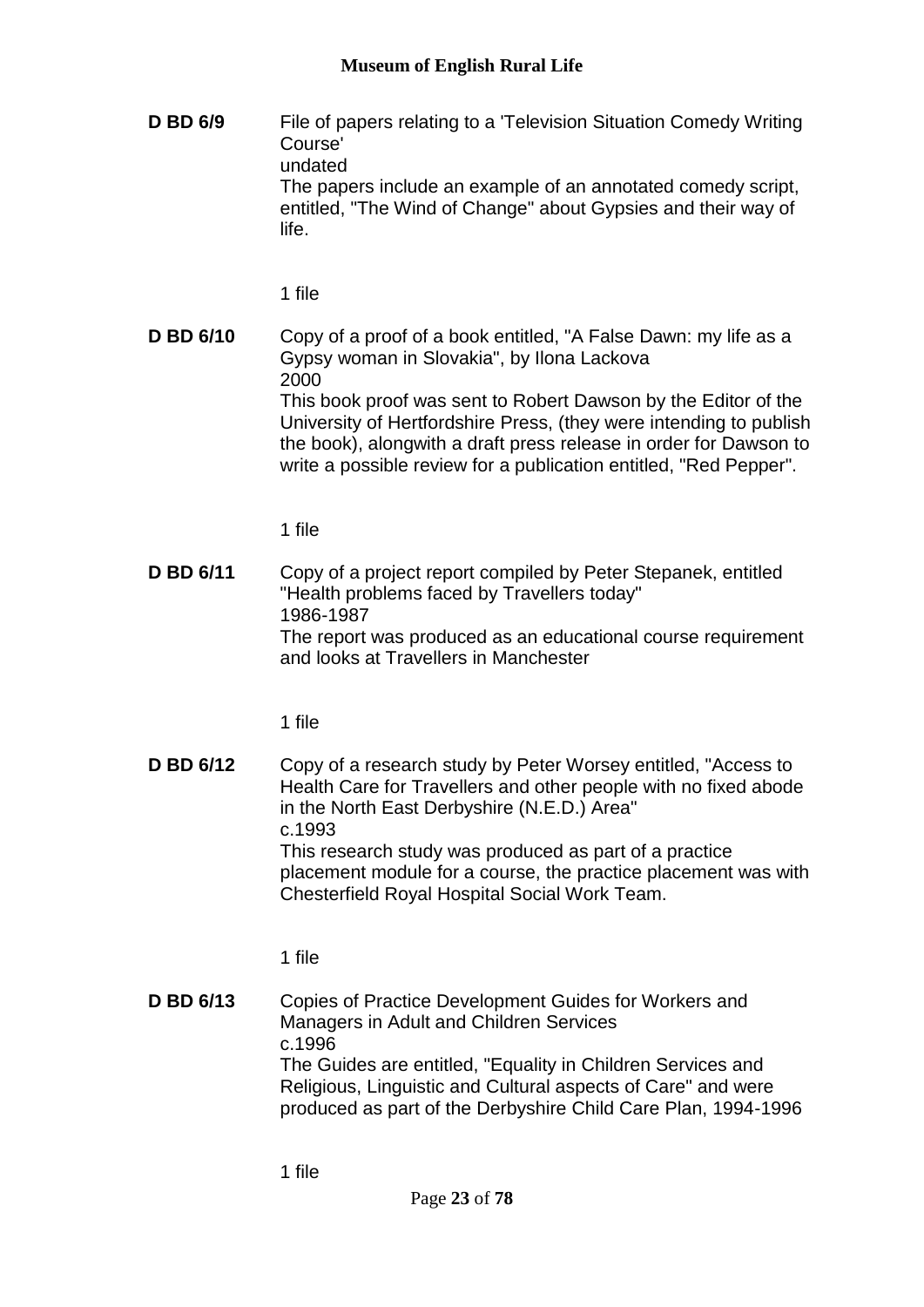**D BD 6/14** Copies of an Information pack entitled, "Safe Childbirth for Travellers" c.1990 This information pack was compiled by a group of women Travellers and non-Travellers to consider ways of using the Maternity Alliance report, produced in 1990, to campaign for better conditions for Traveller Mothers and babies; includes a copy of the Safe Childbirth for Travellers, Public Law Project, seeking to establish standard procedures with local and public authorities. 4 copies

1 file

**D BD 6/15** Report entitled "The Organisation and Delivery of Health Care Services for Gypsy/Traveller Families in the West Midlands" by Peter Watson, University of Wolverhampton January 1994 The report was compiled for the Association of West Midlands C.H.C.s Surveys and Information Committee.

1 file

**D BD 6/16** Position statement for the Black Country Inter-Authority Health Group for Gypsy and Traveller Families in the West Midlands February 1995 Details the aims of the group, its development and future initiatives

1 file

**D BD 6/17** File containing a Family Health Record Card undated This record card records any treatment given, birth details and immunisaton records for children and immunisation records for Dogs and Cats. These record cards haven't been completed. two copies of the Health Record card

1 file

**D BD 6/18** Pamphlet entitled, Romani versus Pararomani by Marcel **Cortiade** undated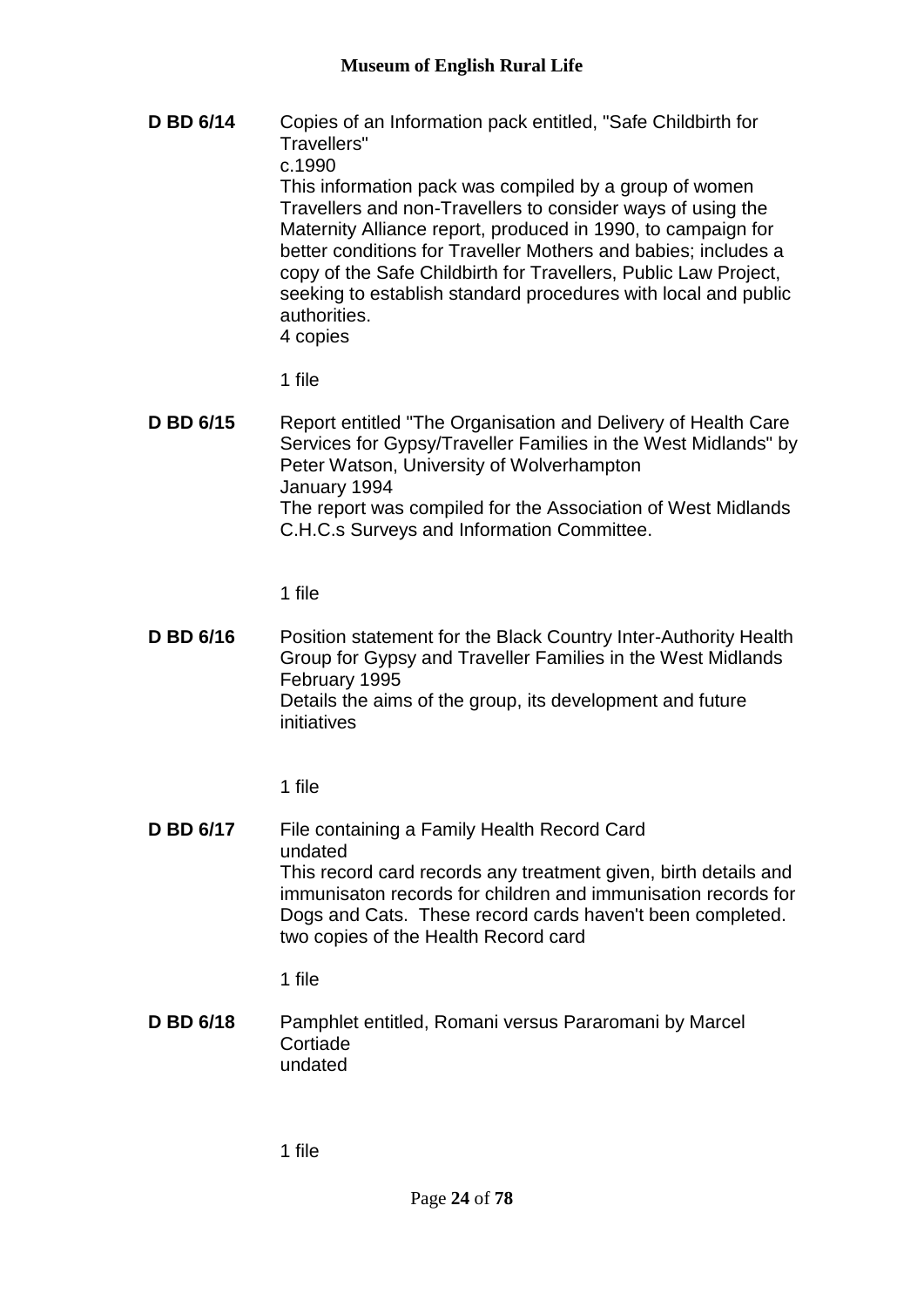**D BD 6/19** File containing papers relating to vocabularies undated Includes a photocopy of part of a book on "The Vocabulary of The Zincali"; a copy of a letter dictated to the postmaster of Druid Corwen, North Wales by Turpin Wood, and sent to Mr Fred Huth and also Huth's translation of the letter. The original letter was dated 2nd November 1936.

1 file

**D BD 6/20** Photocopy of a pamphlet entitled, "An Account of Tobias Smith, a gipsy, who was executed at Bedford, April 3 1792". undated The original pamphlet was written by Thomas Tattershall and printed in 1792. two copies

1 file

**D BD 6/21** File of papers relating to Astrology and Horoscopes undated Two printed Horoscope and personality guides for the star sign Leo produced by Gipsy Kyra Smith; Pages from a book (?) about Astrology and Horoscopes.

1 file

**D BD 6/22** Paper produced by the Conservative Party entitled, "Common" Sense on Travellers". 24 August 2000 This paper details the Conservative Party's views, following consultation with councillors and police authorities, on tackling lawbreaking, evicting travellers; withholding benefits; caring for children; compensation for damage caused by travellers and site planning.

1 file

**D BD 6/23** Paper entitled, "The Forgotten People", by Pauline Duval c.1992 The paper looks at the origins of the Gypsies and their current lifestyle. two copies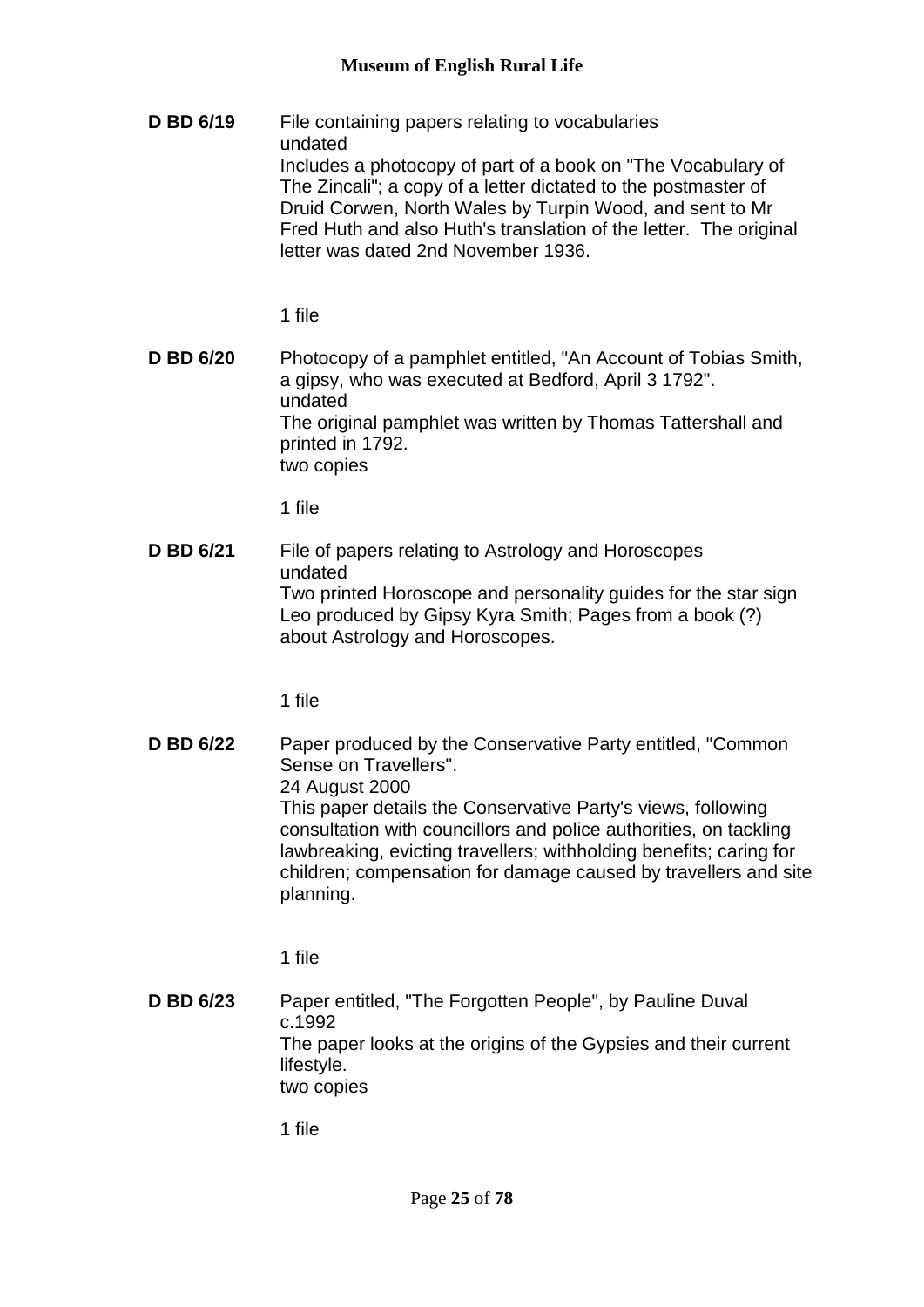**D BD 6/24** Paper on Indian and Pakistani names, by the Immigration Branch of the Home Office 26 October 1970 The paper was to be circulated by The Chief Office of Police to inform staff from the regional criminal record offices.

1 file

**D BD 6/25** File containing exhibition catalogues, memorial programmes and guides to places of interest 12 April 1995 Catalogue for an exhibition of the Silverman-Jackson memorial gift of works by Augustus & Gwen John, (undated); Catalogue of an exhibition of drawings, etchings and paintings by Gwen and Augustus John, held at the Tenby Museum, (undated); Programme for a ceremony to commemorate the fiftieth Anniversary of the liberation of the Second World War Concentration Camps, organised by Derbyshire County Council, 12 April 1995. Guide to the home of George Borrow in Norwich.

1 file

**D BD 6/26** File of catalogues for publications and other items for sale relating to Gypsies 1930s-1990s Sale catalogue from the University of Hertfordshire Press, c.1997; Mail order list from The Romany Folklore Museum and Workshop, Selborne, Hampshire, 1994 (2 copies); Sales catalogue for music scores published by J H Larway, Percy Street, London, c.1930s; 5 sales catalogues from CD Selections, undated; Romany Catalogue, Summer 1994, Romany Gypsy Photograph Collection, Barrie Law.

1 file

**D BD 6/27** File of fictional short stories about Gypsies undated Includes: illustrated short story "Flo and the Gypsies" by Jessie Leckie Herbertson, (3 loose pages); Photocopy of a couple of chapters of an illustrated story from an issue of The Graphic, dated 7 December 1901, entitled "The Dark of the Moon", by S R Crockett and illustrated by R W Macbeth.

1 file (2 items)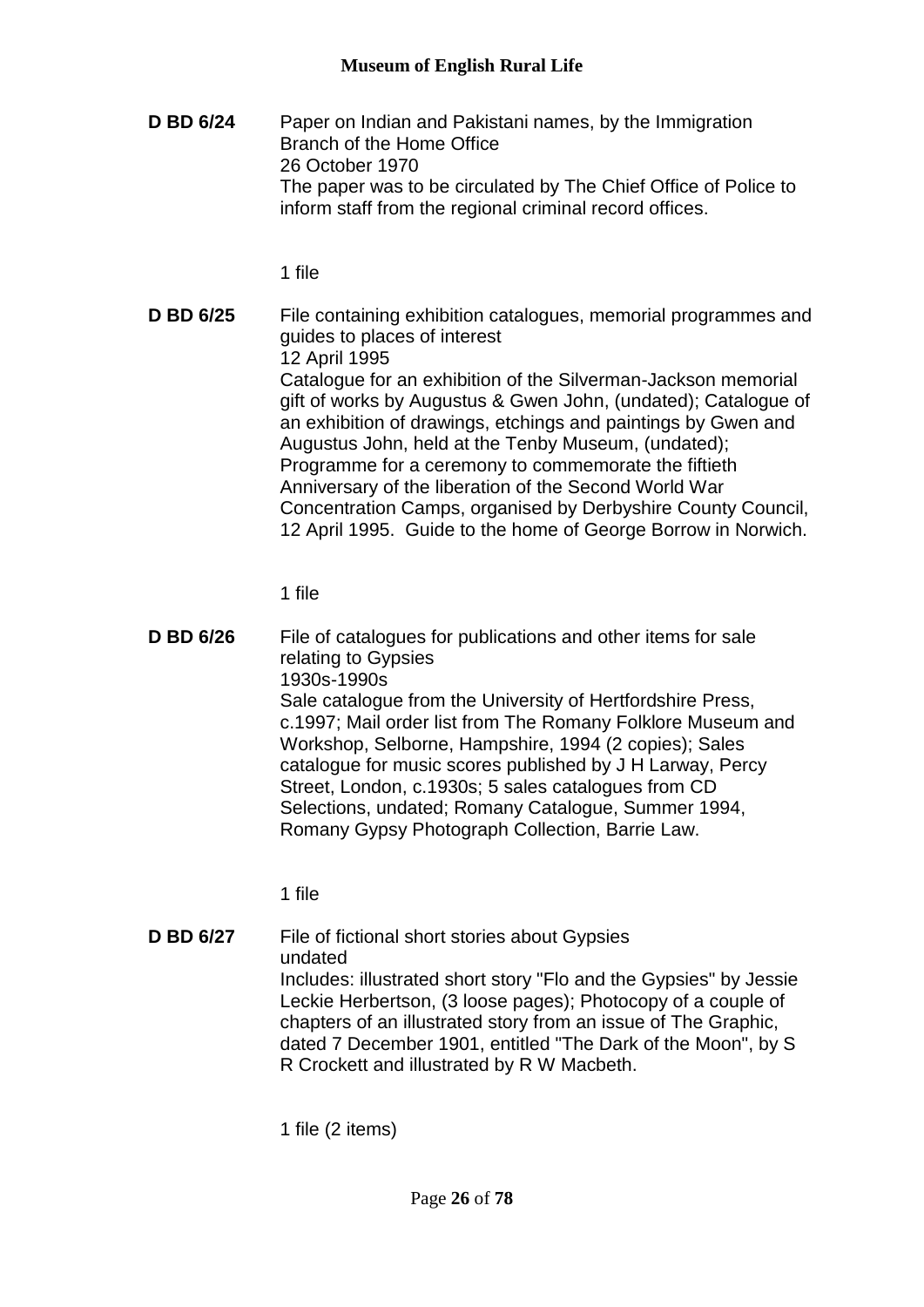**D BD 6/28** File of material about Hop-pickers 1898-1908 Includes: cutting from The Sketch, dated 28 September 1898 which includes a photograph of, "The Hoppers Express": en route for the Hop-Fields by traction engine; Cutting of an article from The Girl's Realm, entitled, "The Gentle Sisters who bring hope and comfort to the poor", (The work of two girls amongst the Hop-pickers), by Ella Farrar, photographs by G Bolak, (4 pages); Cutting of an article from The Windsor Magazine, entitled, "Among the Kentish Fruit Pickers", by Frederick Talbot, dated 1908, (2 pages); Guide to the Hop Pickers Memorial in St Mary's Church, Hadlow, (undated)

1 file (4 items)

**D BD 6/29** Copy of a paper entitled, "The Education of Travellers' Children" February 1993 An HMI discussion paper, produced by the Department of Education and Science.

1 file

**D BD 6/30** Copy of a booklet entitled, "Education Service for Travelling Children", published by The West Midlands Education **Authorities** 1993

1 file

**D BD 6/31** File of papers relating to the Save The Children, Travellers and Gypsies Information Unit 1992-1994 Includes copies of their Mailings nos. 40-68, (nos. 42-44 and 66 of the press cuttings list are not included), 1 May 1992-5 August 1994; Parliamentary Developments mailing, 28 May 1992 - August 1994; other flyers

1 file

**D BD 6/32** Article entitled, "Have a drink with Cocker", by Alison Mitchell undated The article is about Sir Montague Smith and his family. Photographs in the article are by R B Law from his Gypsy Photographic Collection.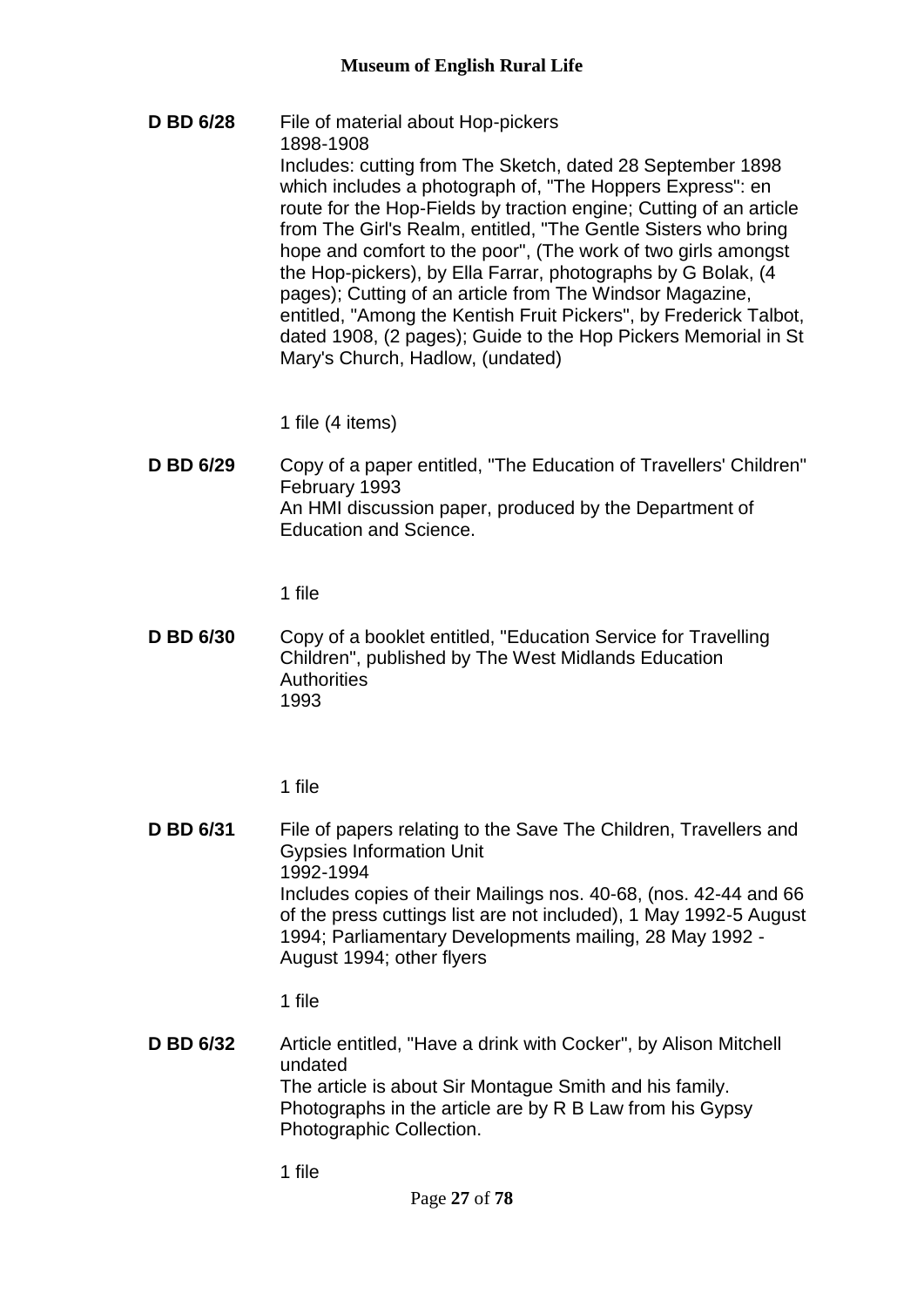**D BD 6/33** Publication entitled, "Appleby in Westmoreland New Fair pictures by John G of Gateshead" 1990s

1 file

**D BD 7** Sheet Music 1880s-c.1959 Scores for various instruments and choirs, for songs and music that relate to the subject of Gypsys

1 box

**D BD 7/1** Music score for The Gypsy Quadrilles composed by Stephen Glover c.1880s Piano Music published by Robert Cocks & Co., New Burlington St., Regent St., London

1 item

**D BD 7/2** Music score entitled The Bohemian Girl, Brilliant Fantasia, (Balfe) composed by Sidney Smith c.1883 Piano music, Opus number 197, composed by Smith, based on the opera The Bohemian Girl by Michael William Balfe, (1843). Music score published by Edwin Ashdown (Limited), London, Boston, Toronto.

1 item

Page **28** of **78 D BD 7/3** The Climax Violin Albums No. 5 - music scores c.1930 Published by W. Paxton & Co Ltd., London Features the following Violin scores: Air (The Water Music) by Handel Bohemian Girl (Selection) by Balfe Drink to me only with thine eyes (Traditional) Entr'acte Gavotte (Mignon) by Ambroise Thomas Gavotte by Francois J Gossec Hear My Prayer by Mendelssohn Humming Song by Schumann Londonderry Air (Traditional) Merry Peasant by Schumann Minuet in G by Beethoven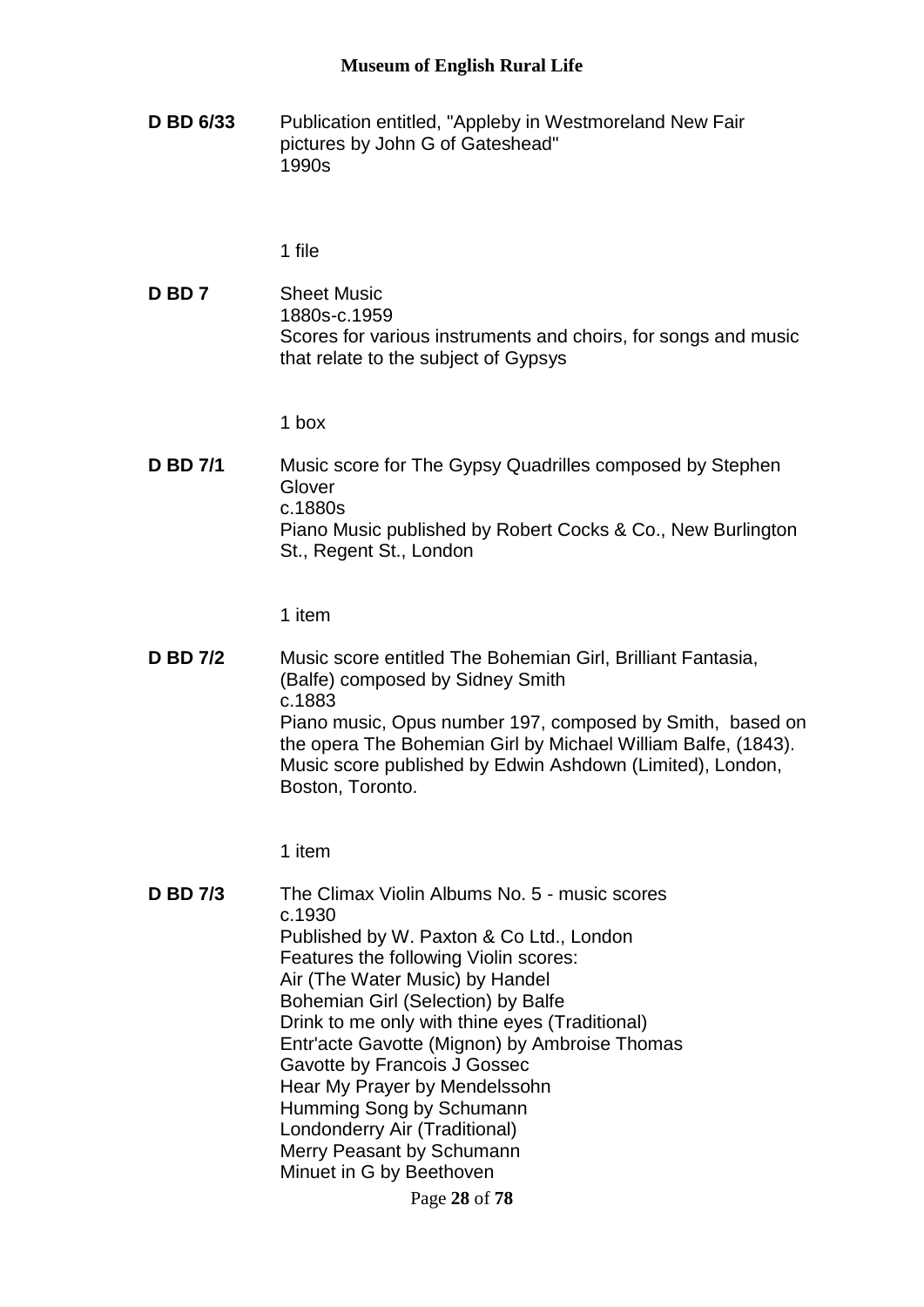On Wings of Song by Mendelssohn O Star of Eve (Romance) by Wagner Romantic Piece by Schumann Serenade by Tschaikowsky Soldier's March by Schumann

1 item

**D BD 7/4** Music score entitled The Gipsy and the Bird (with flute obligato) by Julius Benedict c.1948 Words by E Oxenford and published by Edwin Ashdown Limited

1 item

**D BD 7/5** Music score entitled Romany, music by C A Bixio and words by Roma Campbell-Hunter c.1939 Published by The World Wide Music Co. Ltd, London. Suitable for a Tango or Foxtrot and this score is advertised as having been played by "Alfredo and his Gipsy Orchestra".

1 copies

**D BD 7/6** Music score entitled Gipsy Moon: Valse Song, music by Igor Borganoff and words by Frank Eyton c.1932 Also know as Mustalainen, or Zigeunerweisen or Hand in Hand, published by Chappel & Co. Ltd, London & Sydney

1 item

**D BD 7/7** Music score entitled Gypsy Songs, Zigeunerlieder by Johannes Brahms, Opus 103 c.1931 - c.1959 Edited by W. Gillies Whittaker with English text by Albert G Latham, after the Hungarian by Hugo Conrat, arranged for female voices - voice parts only, published by Oxford University Press, 1931 and renewed in the USA, 1959.

2 copies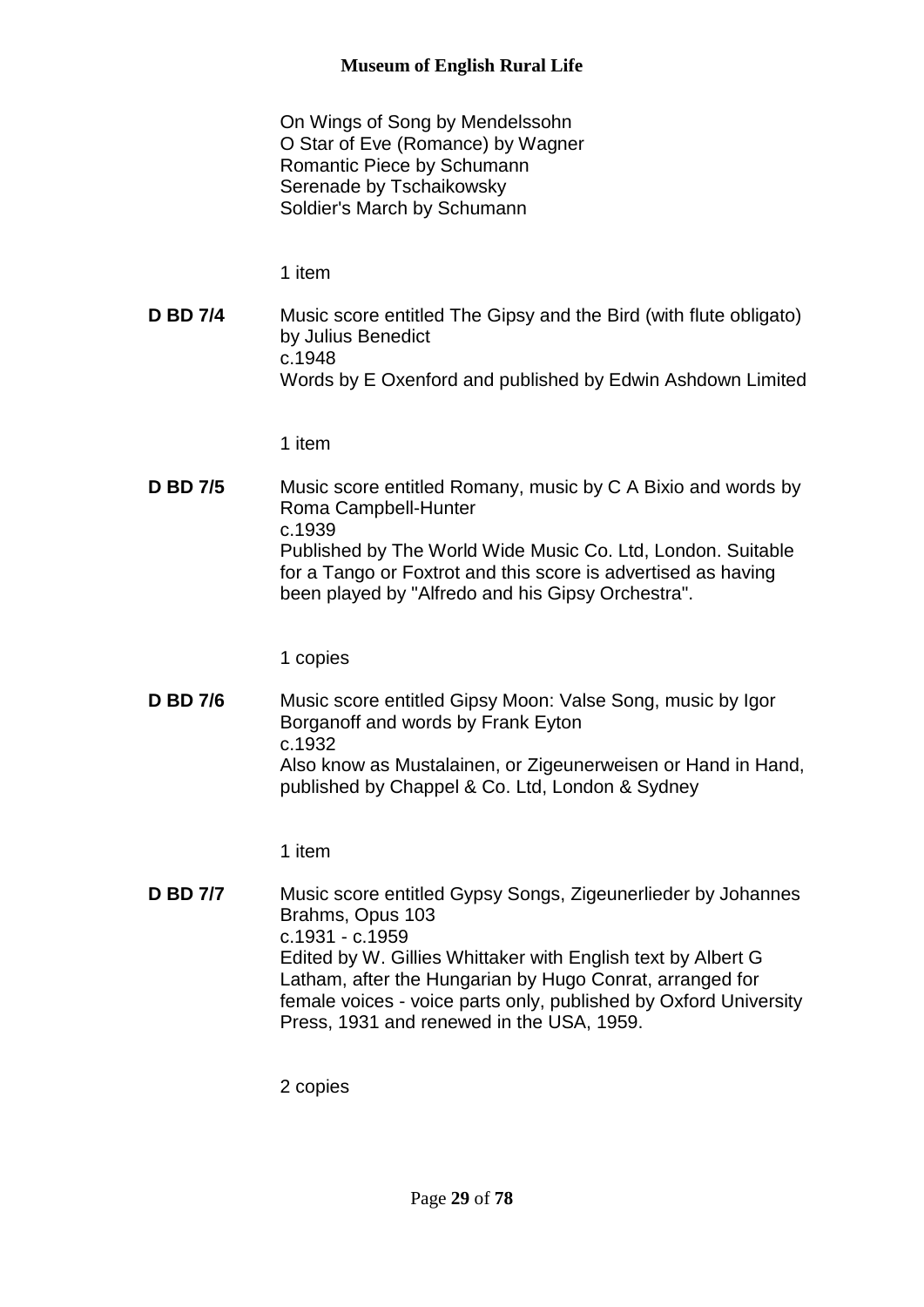**D BD 7/8** Music score entitled In A Little Gypsy Tea Room words by Edgar Leslie and music by Joe Burke c.1935 Featured and broadcast by Lew Stone and his band, published by Campbell, Connelly & Co. Ltd, London

1 item

**D BD 7/9** Music score entitled Great Chorus Songs: A collection of world famous radio successes suitable for Community singing, camp concerts etc. c.1935 Published by Campbell Connelly-Co. Ltd. Songs include: Underneath the arches, Here am I broken hearted, Somebody loves you, On a steamer coming over, We're a couple of soldiers, Dreaming, Can't we meet again, My fate is in your hands, Just another day wasted away, Mean to me, Little Dutch mill, Up the wooden hill to Bedfordshire, Stars fell on Alabama, In a little Gypsy tea room (lyrics by Edgar Leslie, music by Joe Burke), Whistling in the dark, I've got a feeling I'm falling

1 item

**D BD 7/10** Music score entitled Four Gypsies, suite of four pieces for the piano, by Walter Carroll c.1937 Individual pieces named: Melissa, Alanza, Lorinda, Zingarella. Published by G. Ricordi & Co. (London) Ltd.

1 item

**D BD 7/11** Music score entitled Black Eyes! The famous Russian Gipsy Song, arranged for piano by Francis M. Collinson c.1930's Published by W. Paxton & Co. Ltd, London

1 item

**D BD 7/12** Music score entitled Play Fiddle Play, by Emery Deutsch and Arthur Altman c.1932 Lyrics by Jack Lawrence, additional lyrics by Reg Connelly. Published by Campbell-Connelly and Co. Ltd, London. Featured by the BBC Dance Orchestra (directed by Henry Hall).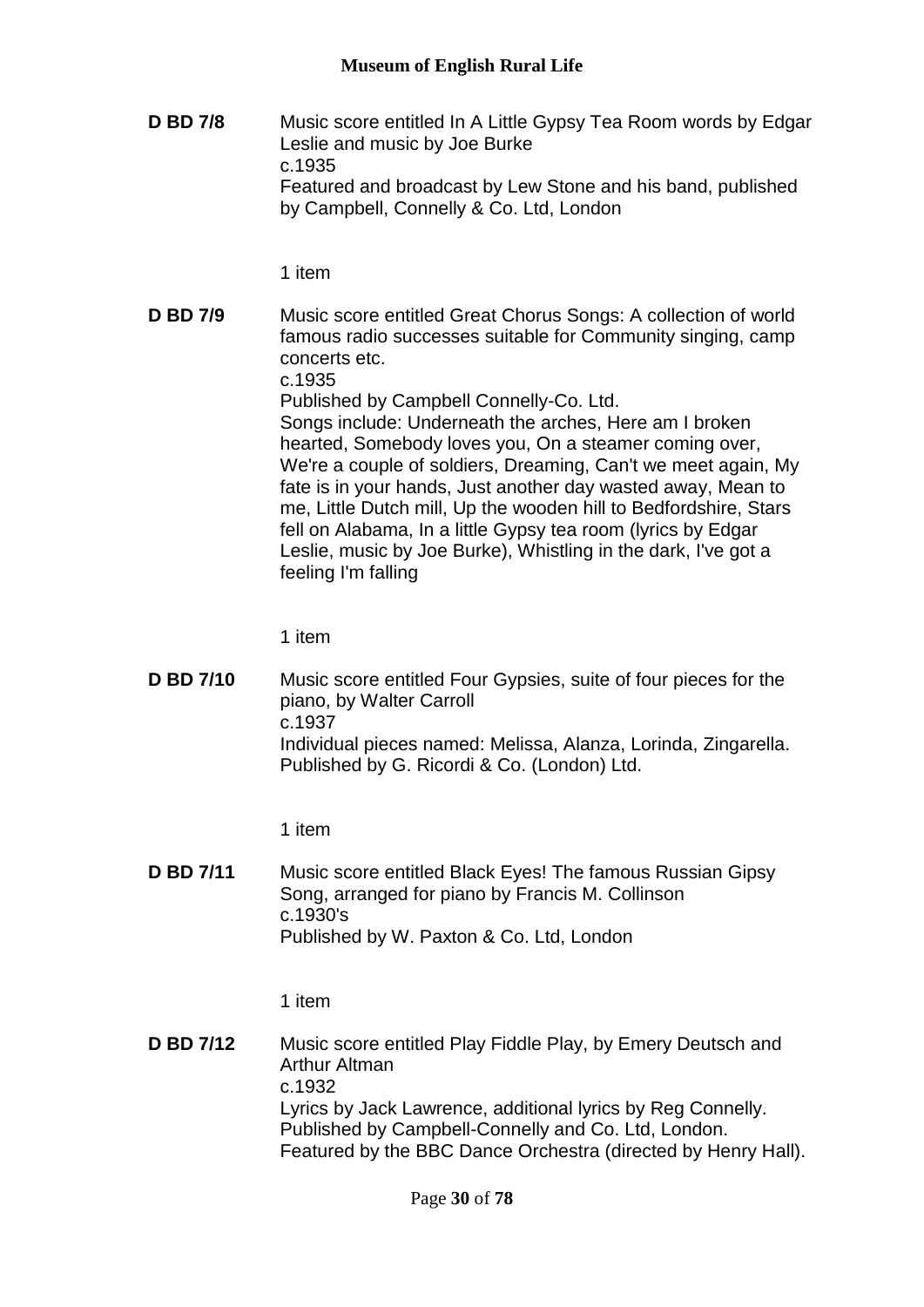1 item

**D BD 7/13** Music score entitled Gipsy Songs by Anton Dvořák, (Opus 55) c.1912 Published by Alfred Lengnick & Co., London No1 - I chant my lay No2 - Hark! My Triangle No3 - Silent Woods No4 - Songs my Mother taught me No5 - Tune thy Strings, oh Gipsy No6 - Freer is the Gipsy No7 - Cloudy Heights of Tatra

1 item

**D BD 7/14** Music score weekly publication entitled, Popular Music and Film Song Weekly, (No.14, Vol.1) 29 January 1938 Edited by Henry Hall, full words and music and articles, published by The Amalgamated Press Ltd., London. Songs in include: You can tell she comes from Dixie; Lovers' Lane is up again; Baby-Whatcha gonna do tonight?, (from the film "Good Morning, Boys!"); Help your neighbour (With a great big smile); Me and Myself and My Wife's husband; Dancing Romany (words by Terry Sullivan and music by Eddie Griffiths); There's a blue haze on the mountains

1 item

**D BD 7/15** Music score entitled Gipsy Rondo by Haydn, arranged for the piano by Albert Dufaure c.1900 Number 24 in the series, "Crotchets & Quavers a series of popular & classical pieces", published by Reynolds & Co. London

1 item

**D BD 7/16** Music score entitled Gypsy Babe, words by Joan Inglesant 1930s Possibly a page from a volume that contained a number of music scores, entitled, Famous Lullabies of the World"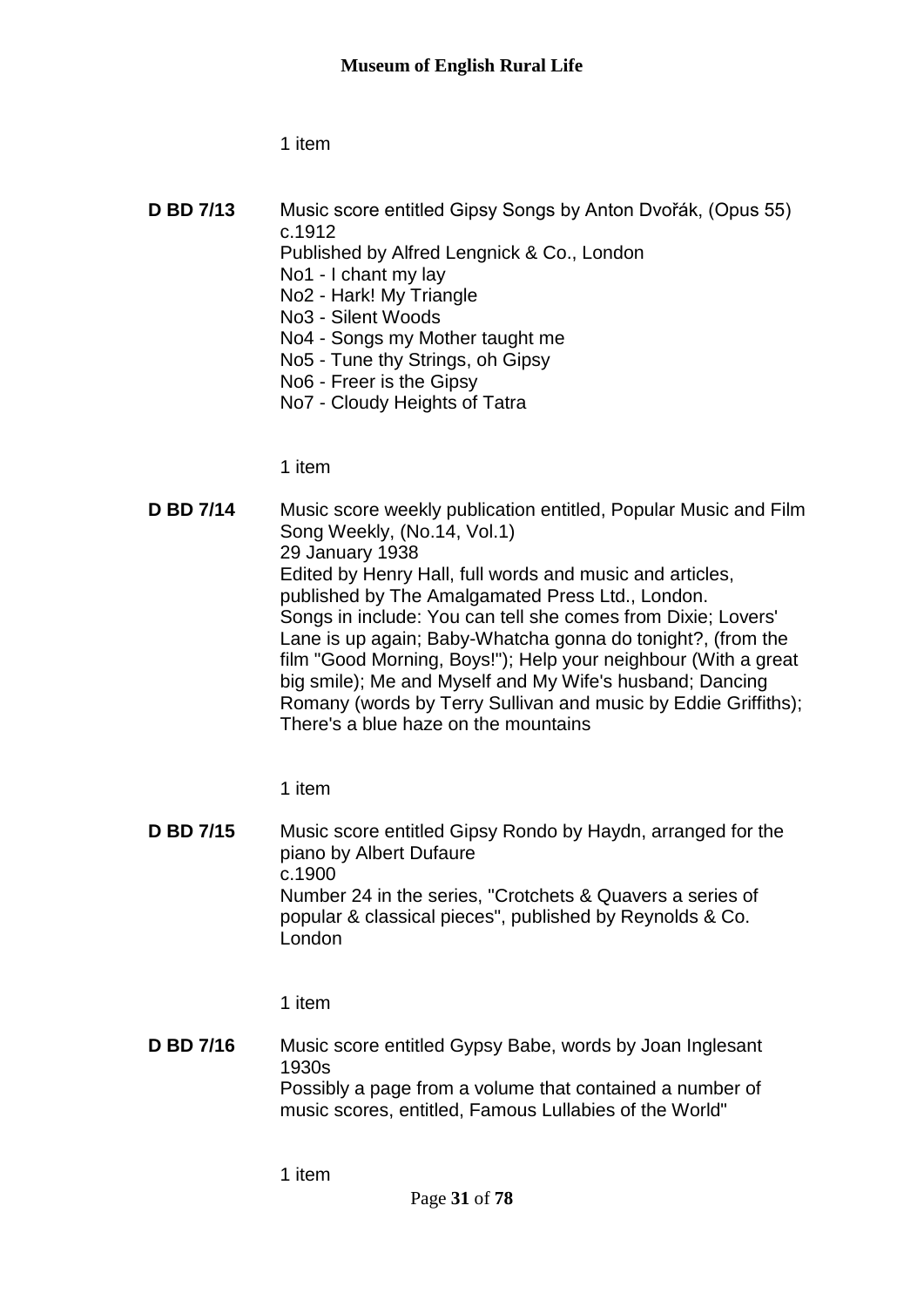**D BD 7/17** Music score entitled The Gipsy Princess Valse, by Emmerich Kalman c.1921 Based on melodies from Kalman's Operetta, arranged by H. M. Higgs. Published by Chappell & Co. Ltd, London

1 item

**D BD 7/18** Libretto and vocal score for The Gipsy Princess, Operetta in three acts, (Operatic Society Version) c.1958 A new version of The Gipsy Princess, (from the original operetta in three acts by Leo Stein and Bela Jenbach). Music by Emmerich Kalman, book by Conrad Carter, lyrics by Phil Park, music adapted and arranged by Ronald Hanmer, published by Josef Weinberger Limited, London.

2 items

**D BD 7/19** Music score entitled A Gipsy who has never been in love by Harry Saville, Hamilton Kennedy and Freddy Royce c.1937 Featured and produced by the BBC Variety Orchestra, directed by Charles Shadwell. Published by The Victoria Music Publisher Co. Ltd, London.

1 item

**D BD 7/20** Music score entitled, Waltz of the Gipsies, words and music by Jimmy Kennedy and Micahel Carr c.1937 The song was featured in George Black's London Palladium Musical, "London Rhapsody". Published by The Peter Maurice Music Co. Ltd, London

1 item

**D BD 7/21** Music score entitled Gipsy Melody, words by Roy Nelson and music by Richard Knight c.1928 A Waltz song with harmonized chorus, published by The Berners Music Co. London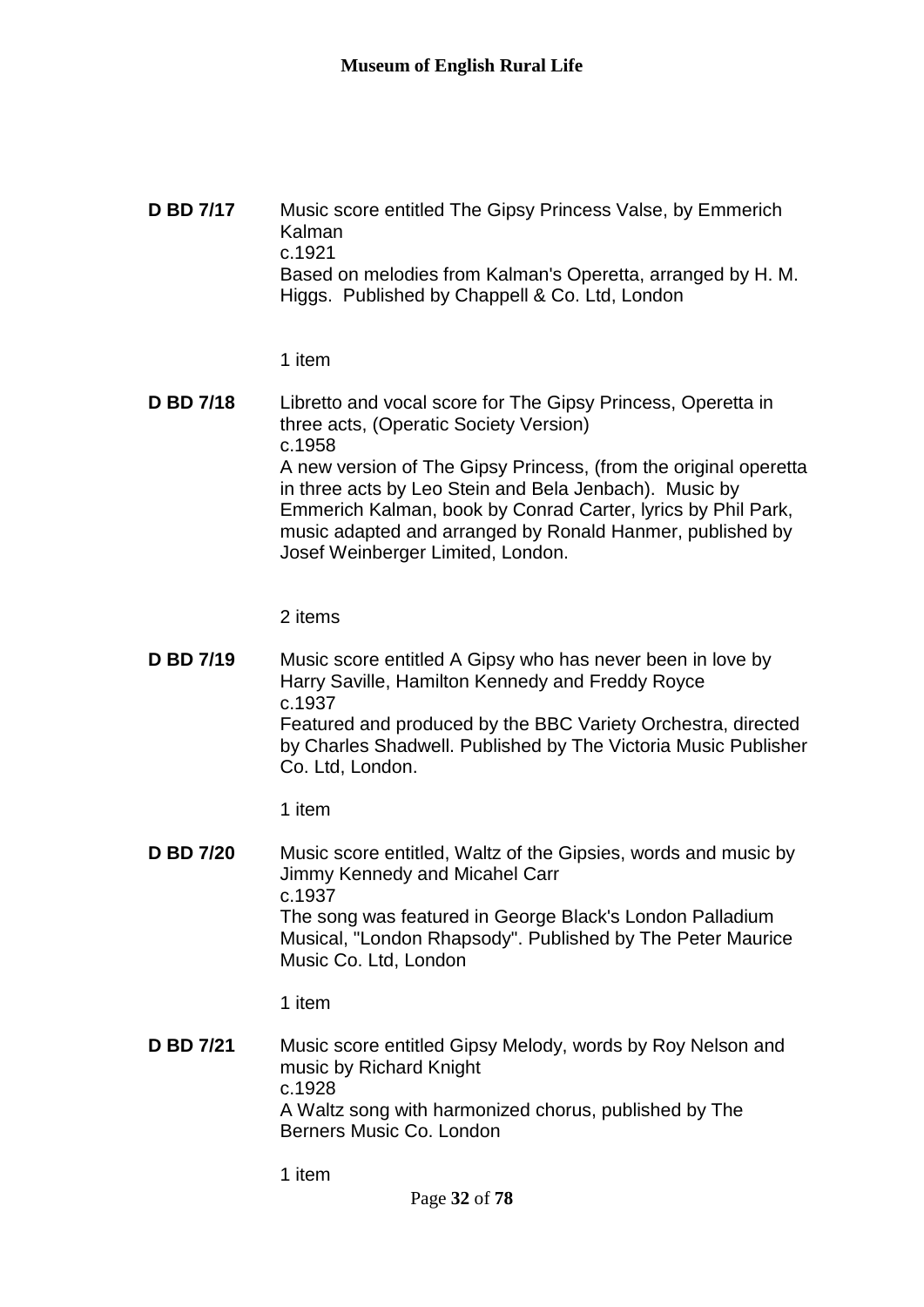**D BD 7/22** Music score entitled Gipsy, Play Again, lyrics by Eric Maschwitz and music by Louis Lajtai c.1948 From the musical comedy, "Serenade", by Eric Maschwitz and Lauri Wylie. Published by Keith Prowse & Co. Ltd, London

1 item

**D BD 7/23** Libretto for Gipsy Love and piano scores for a selection of tunes from the musical c.1912 Musical in three acts, music by Franz Lehar, book by A M Willner and Robert Bodanzky, English libretto by Basil Hood with lyrics by Adrian Ross, published by Chappell & Co. Ltd, London. Piano score for pieces selected and arranged by H M Higgs, (2 copies). Published by Chappell & Co. Ltd, London.

3 items

**D BD 7/24** Music score entitled, The Gypsy Trail, words by I Caesar and music by Paul Lannin c.1921 Song taken from the musical, "Two Little Girls in Blue", music by Paul Lannin and Vincent Youmans and lyrics by Ira Gershwin. The score may be incomplete. Score may be incomplete

1 item

**D BD 7/25** Music score for piano lessons, entitled, the Luckyland selection of the most popular songs, arranged by R S Stoddon c.1935 Songs include: Jump on the Wagon, (Connor and Lisbona); Fare thee well, Annabelle (Dixon and Wrubel); Oh Fred! Tell them to stop (Dunn and Meen); The girl on the little blue plate (Scholl and Altar); Goodbye Hawaii (Robins and Apollon); I love you Gipsy (Leon, Connor and Towers); The Oregon Trail (Hill and Rose); Lullaby of Broadway (Dublin and Warren); About a quarter to nine (Dublin and Warren); My Heart was sleeping (Kennedy and Kollo) and Open your window (Scott Sanders); Published by B Feldman & Co. Ltd, London,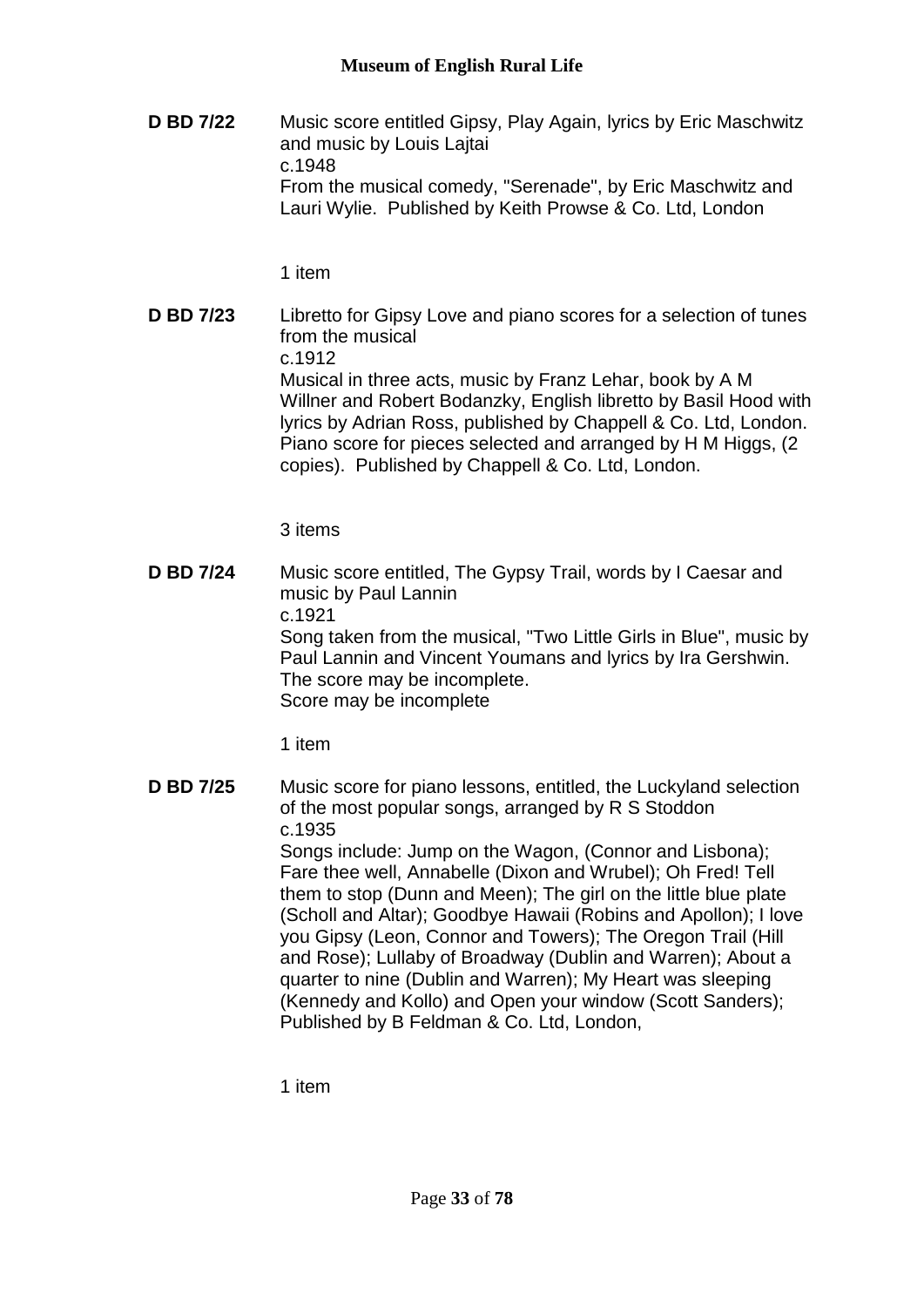**D BD 7/26** Music score for piano tuition, entitled I Love you, Gipsy, by Leon, Connor and Towers c.1935 Arranged by R S Stoddon, published by B Feldman & Co., London. Featured and recorded and broadcast by Geraldo.

## 1 item

**D BD 7/27** Music score entitled, "Say, has anybody seen my sweet Gypsy Rose", words and music by Irwin Levine and L Russell Brown c.1973 Published by A Schroeder Music Publishing Company Limited, London.

1 item

**D BD 7/28** Music score entitled Black Eyes, Russian Gipsy song, arranged for piano by Wilson Manhire c.1935 Published by H Freeman & Co., London

1 item

**D BD 7/29** Music score, part of the Ebor Classics, no.79: Sonatina no. 2 in G, by Kuhlau, (Opus 55) undated Published by Banks and Sons, York and Scarbro'. On the back cover is a music score for The Gipsy (Gavotte), by Georg Marcel.

1 item

**D BD 7/30** Music score for Fascination, Gipsy Valse, by F D Marchetti c.1904 Published by Liber-Southern Ltd, London

1 item

**D BD 7/31** Music score for Fascination, Gipsy Waltz Song, music by F D Marchetti and lyrics by Maurice de Féraudy c.1944 Published by Southern Music Publishing Company, Ltd, London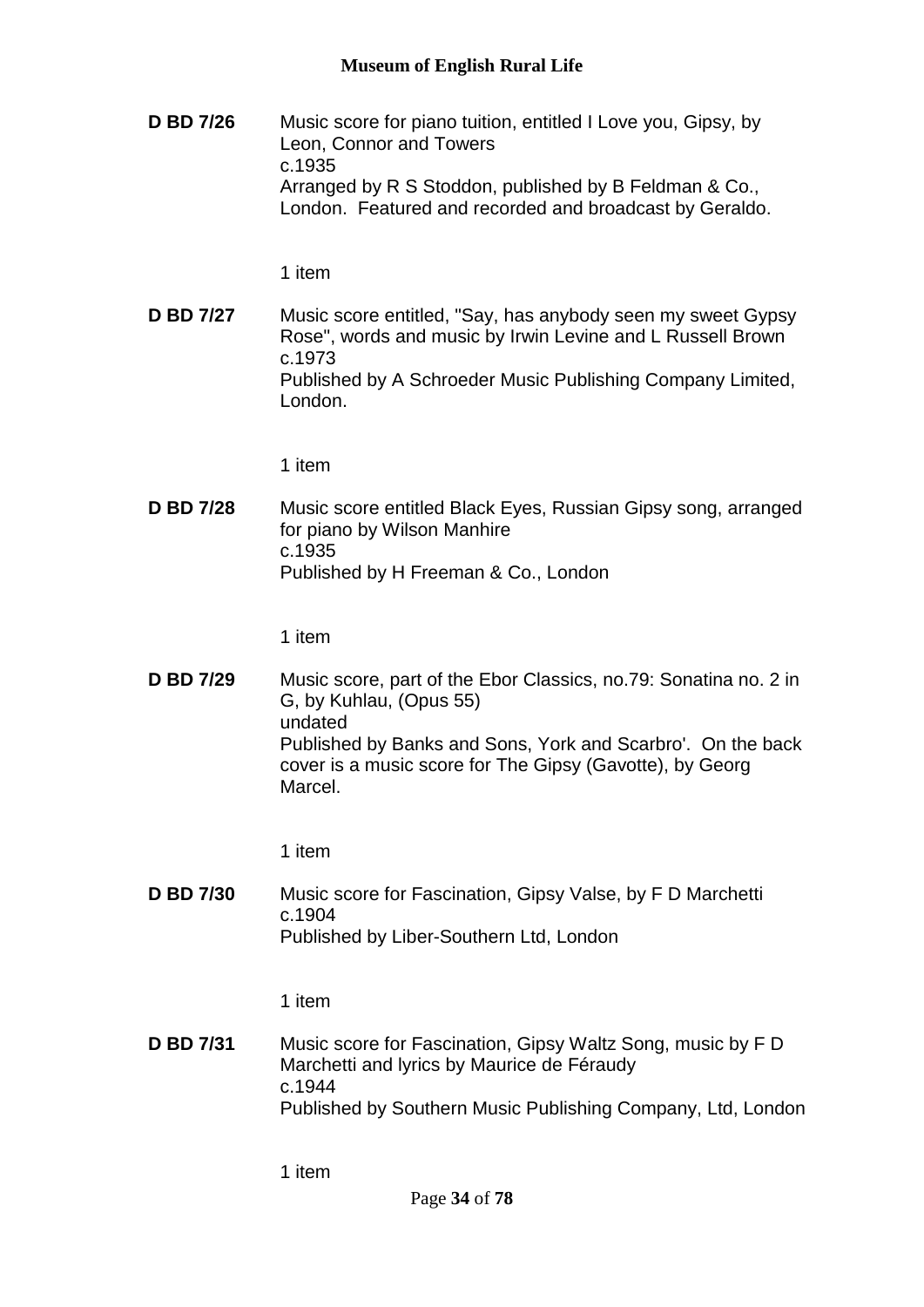**D BD 7/32** Music score for Sing, Gypsy Sing, Waltz song, words by Anona Winn and music by Edward Marlen c.1933 Published by The Peter Maurice Music Co. Ltd, London

1 item

**D BD 7/33** Music scores entitled, Viennese Sketches, Six pieces for Pianoforte, by Heller Nicholls, Banks Edition no.209 c.1936 Pieces include: The Café Orchestra, Schönbrunn Gardens, The Flower Girl, The Hungarian Gipsy, Students Song, Soldiers in the Prater Published by Banks and Sons, York

1 item

**D BD 7/34** Music scores entitled Lawrence Wright's Famous Waltz Songs c.1942 Scores include: That old fashioned mother of mine, (An old fashioned Lady); City of laughter, city of tears; Romany Rose, words by Worton David and music by Horatio Nicholls; Babette, words by Ray Morelle and music by Horatio Nicholls; Blue Eyes; The lisp of a baby's prayer; Speak. Tho' you only say farewell; Am I wasting my time on you?; Tired hands; Girl of my dreams; Jealous of you; When I passed the old church door; I've lost the best pal I had; Why don't my dreams come true?; Perhaps you'll think of me; Let me dream in your arms again; Just a girl that men forget; Just like Darby and Joan; Don't go down in the mine, Dad; Silv'ry Moon; Put your loving arms around me; I wonder what's become of Sally?; Silver Star; Let's start all over again. Published by The Lawrence Wright Music Co. Ltd., London

1 item

**D BD 7/35** Music score, entitled Loving You, words by Jack Yellen, music by Ted Shapiro c.1930 Published by The Lawrence Wright Music Co., London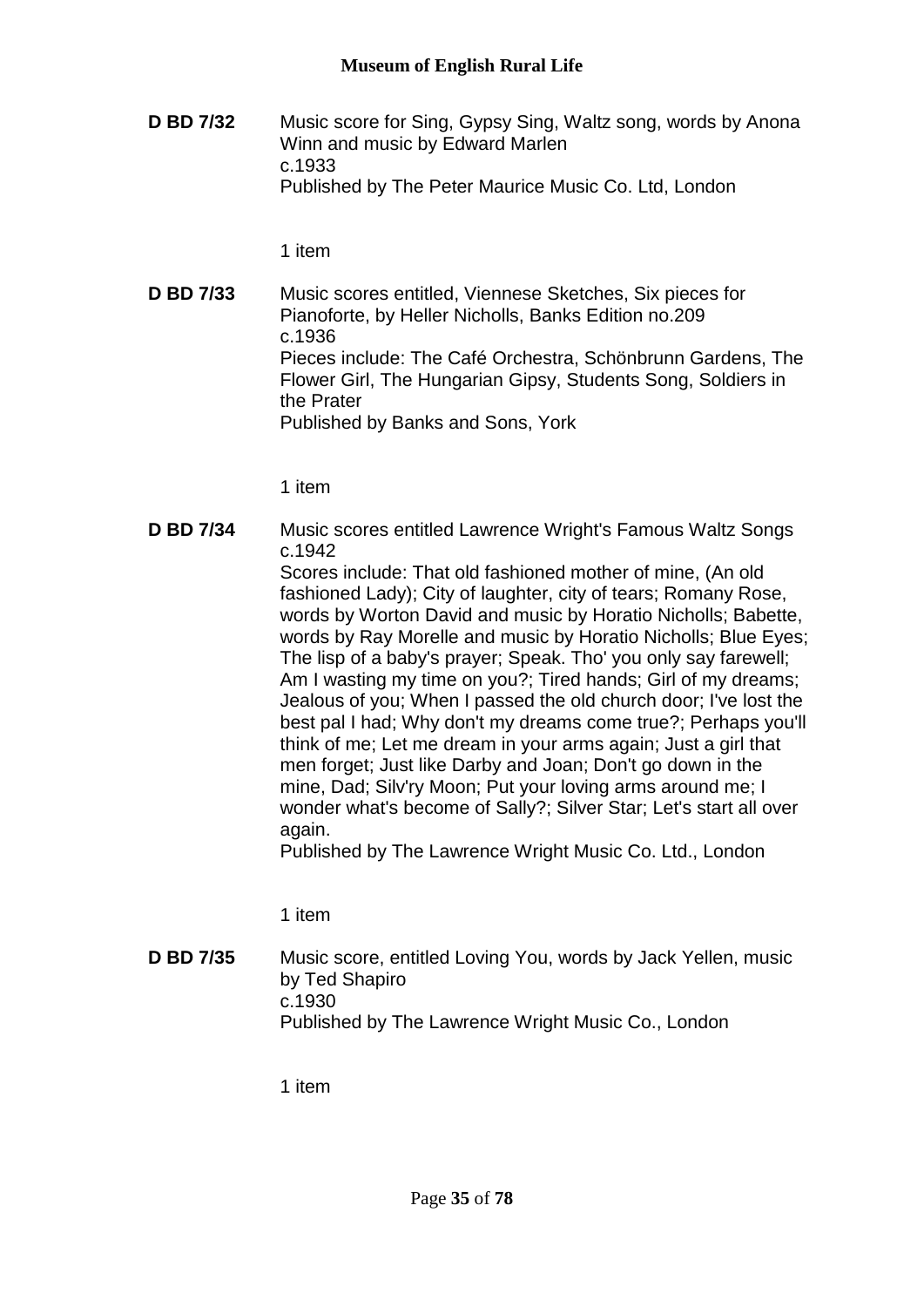**D BD 7/36** Music score, entitled A Gypsy Told Me, words by Jack Yellen and music by Sam Pokrass c.1938 Featured in Happy Landing a film by 20th Century Fox starring Sonja Henie and Don Ameche Published by The Sterling Music Publishing Co. Ltd., London

1 item

**D BD 7/37** Album of music scores, entitled The Peter Maurice Popular Song Album c.1946 Scores include: I dream of you more than you dream I do; Along the Navajo Trail; The Gipsy, words and music by Billy Reid; I'll Close my eyes; I'm so all alone; Curly Top; (All of a sudden) My heart sings; Under the Willow tree; The moment I saw you; Coming Home; We can all do with a little bit of love; Gin-me Crack Corn (The Blue Tail Fly) Published by The Peter Maurice Music Co. Ltd., London.

1 item

**D BD 7/38** Music score, entitled The Gipsy, words and music by Billy Reid c.1945 Published by Peter Maurice Music Co. Ltd

1 item

**D BD 7/39** Album of music scores, entitled Feldman's 39th Song and Dance Album 1940s Scores include: Play to me Gipsy! (The song I love), original lyric by Karel Vacek, english version by Jimmy Kennedy and music by Karel Vacek; Sundown in a little green hollow; Shadow Waltz; Remember my forgotten man; Home on the range; Mademoiselle; You're getting to be a habit with me; I only know that I love you that's all that matters to me; The girl next door; The hymn that I sang as a boy; To-Night give me an hour of love; There's a light in your window (Calling me home); Chinese Laundry blues; When Sally left the alley; I'm one of the lads of Valencia; Under my umbrella; When it's lamp lightin' time in the valley; It's time to sing "Sweet Adeline" again; And so I married the girl; Round the bandstand; Shuffle off to Buffalo Published by B Feldman & Co. London.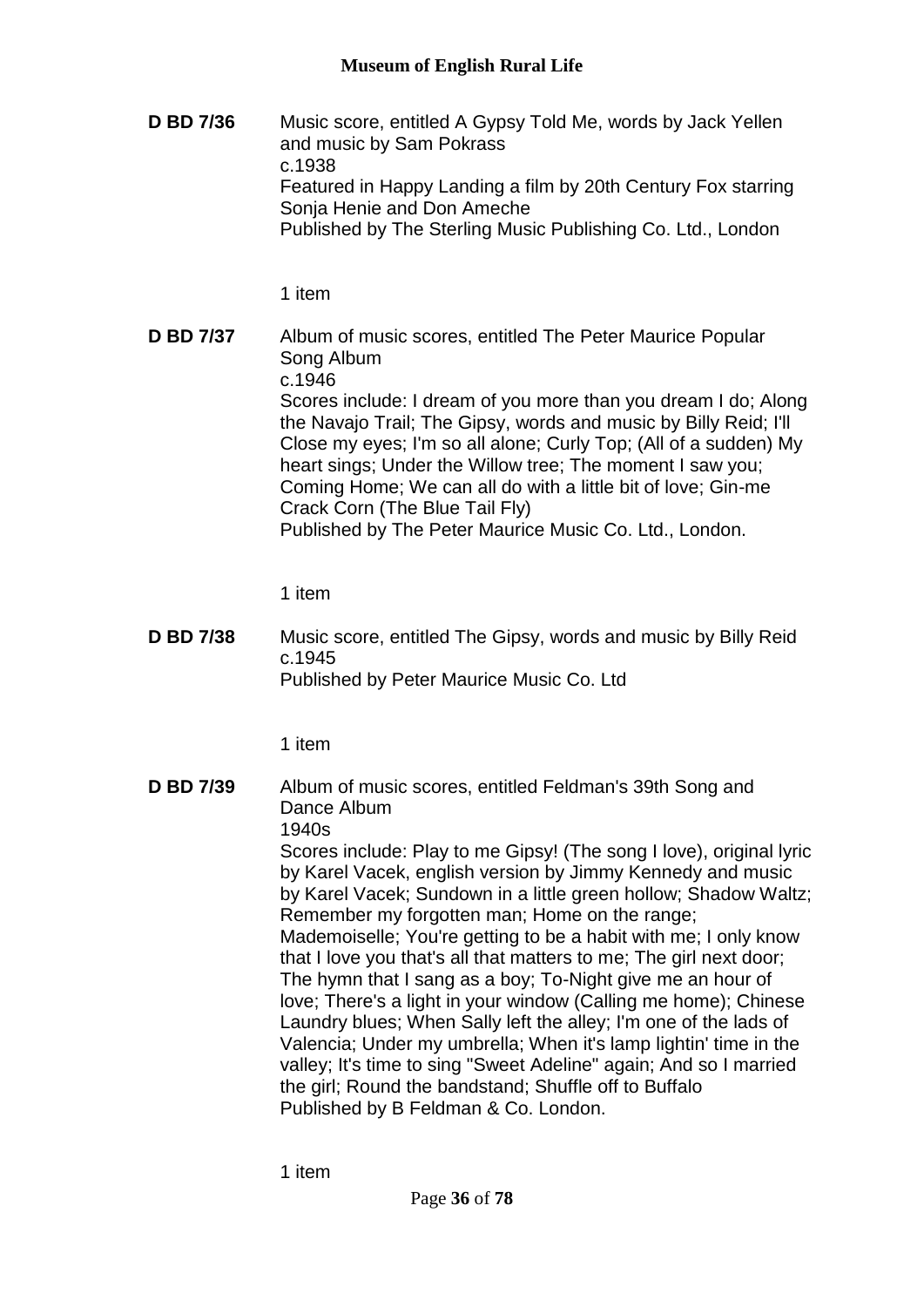**D BD 7/40** Music score, entitled Play to me, Gipsy! (The song I love), by Karel Vacek c.1934 Alternative title, Du schwarzer Zigeuner!. English lyric by Jimmy Kennedy, featured by the BBC Dance Orchestra directed by Henry Hall. Published by B Feldman & Co., London

1 item

**D BD 7/41** Album of musics scores entitled Folk-Songs for Piano by Sylvia Lindo c.1968 Published by Oxford University Press, Music Department

1 item

**D BD 7/42** Music score, entitled, Everything's Coming Up Roses, lyrics by Stephen Sondheim and music by Julie Styne c.1959 Featured in the Warner Bros. film Gypsy, starring Rosalind Russell, Natalie Wood and Karl Malden Published by Chappel & Co. Ltd., London

1 item

**D BD 7/43** Music score selection of songs from the Paramount Picture, The Great Victor Herbert c.1940 Arranged by R S Stoddon and music by Victopr Herbert. Includes: March of the Toys; To the land of my own romance; Thine alone; Kiss me again; Gypsy Love Song; I'm falling in love with some one; Ah! Sweet mystery of life Published by B Feldman & Co., London

1 item

**D BD 7/44** Pamphlet containing words and music entitled, Traditional Gypsy Songs c.1909 Originally sung by Mrs L. Craigie Daniell, taken from "The Romanichels, A Lucubration" by Tringurushi Juvalomursh, Liverpool. The details about the songs and their recordings was also published in various issues of the Journal of the Gypsy Lore Society. Published by Robert McGee & Co., Ltd, South Castle Street

1 item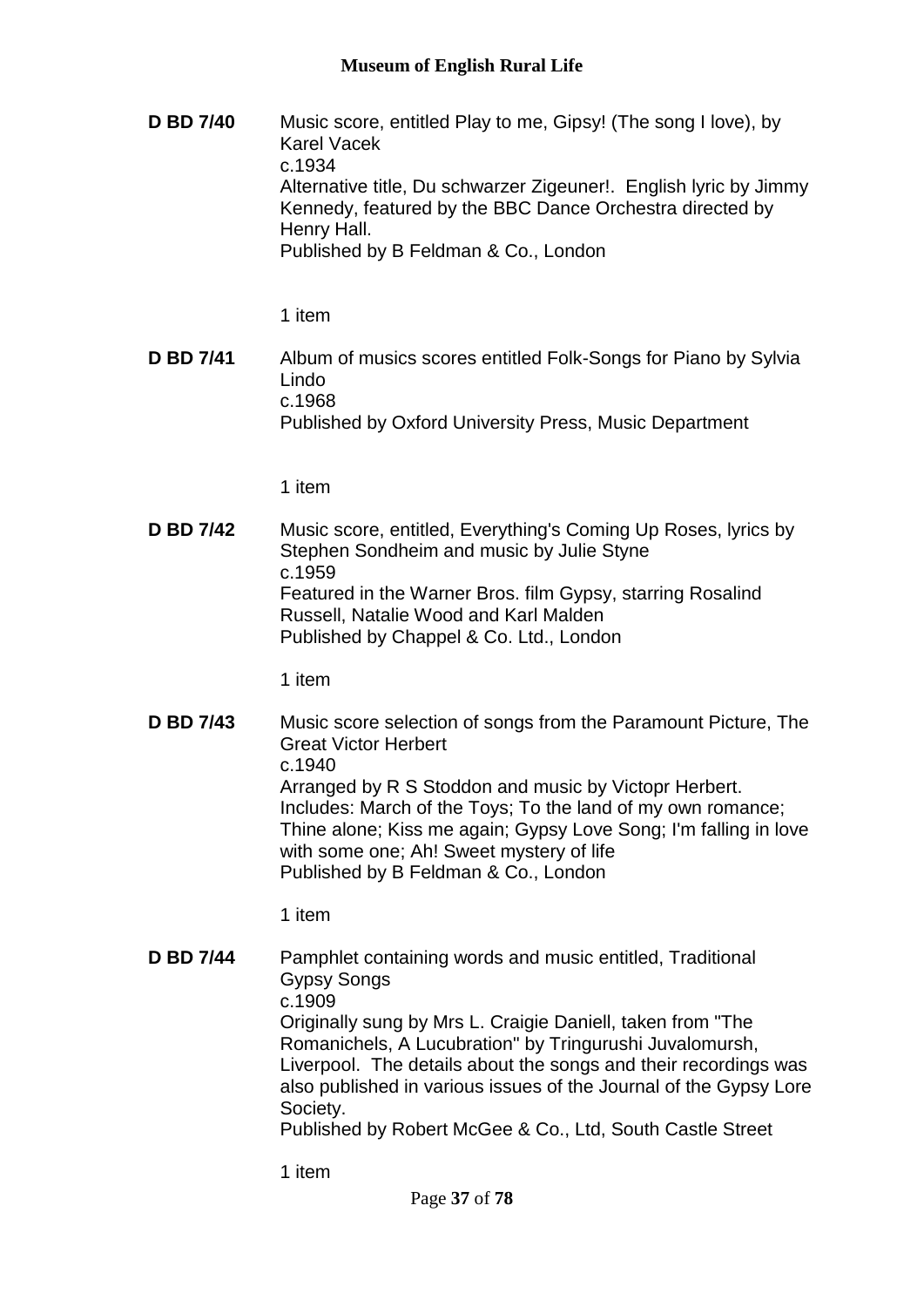**D BD 7/45** Album of music scores entitled, Francis & Day's Album of Gipsy Melodies, for piano solos c.1952 Scores arranged by Dudley E Bayford and include: Ay Ay Ay : Black Eyes; Czardas (Die Fledermaus) (Johann Strauss); Gipsy Rondo (Haydn); Gopak (Moussorgsky); Habanera (Bizet); Hungarian Dances No.1 and No. 5 (Brahms); Hungarian Rhapsody No. 13 (Franz Liszt); Juanita. Featured by Tibor Kunstler at "Quaglino's" and "The Allegro". Published by Francis, Day & Hunter, Ltd, London

1 item

**D BD 7/46** Photocopied pages of music scores undated Scores include The Gypsy Camp; Dark Eyes (Russian Gypsy Dance); Habanera from "Carmen"; Two Guitars (Russian Gypsy Song); Theme from Gypsy Rondo

1 item

**D BD 8** Caravans and Wagons 1966-1986 Plans and images of Gypsy wagons

7 files

**D BD 8/1** File containing a "Romany Caravan Kit" undated Instructions and coloured sections of a Romany caravan for children to cut out and build.

1 file

**D BD 8/2** Plans for a Brush or Fen Waggon June 1986 The drawings have been made from a wagon owned by Peter Ingram originally viewed at his Gypsy Waggon Museum at Limes End Yard, Selborne, Near Alton, Hampshire. The wagon was built by Stubbs of Barrowden, in Huntingdonshire, possibly around 1910. The drawings were made by John Thompson of Fleet, Hampshire. The sheets show: Side elevation Front elevation and cross-section, plus structural details Rear elevation and rear axle and wheel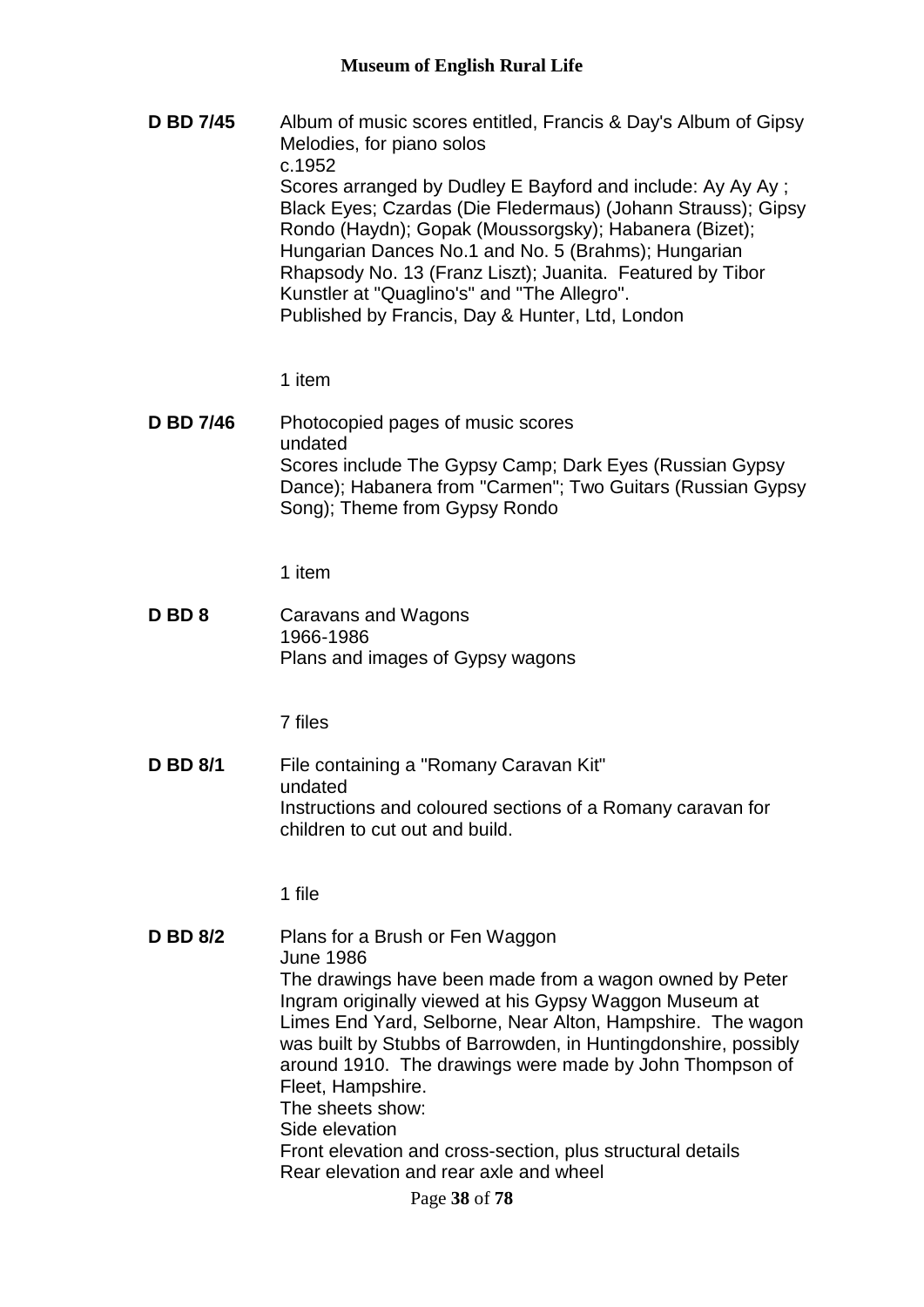View on underside of body, and cross-section showing their construction Forecarriage and front wheels Steps, shafts and ladder Interior floor plan and underside of roof Nearside interior view Front and rear interior views and stock Offside interior view and further stock

1 file (10 sheets)

**D BD 8/3** Photocopies of plans for a Bradford Cart Dec 1985 The drawings have been made from a cart owned by Peter Ingram originally viewed at his Gypsy Waggon Museum at Limes End Yard, Selborne, Near Alton, Hampshire. The vehicles were also known as Spinners of Flat Carts. The drawings were made by John Thompson of Fleet, Hampshire.

1 file (5 sheets)

**D BD 8/4** Plans for an Open Lot Caravan 1976 The drawings are scale plans of an Open Lot Bow Top Traveller's Waggon owned by Peter Richards, of Hythe, Hampshire. The wagon was built in 1934, on a dray chassis by Hodgson of Halifax, and used by the Nicholson family of Doncaster. Acquired and restored by the owner in 1973. The drawings were made by John Thompson of Fleet, Hampshire.

1 file (7 sheets)

**D BD 8/5** File containing "Model Wheelwright Plans for a Ledge Waggon-Gypsy Caravan" 1975 The plans are part of a series of horse drawn wagons, carts and ploughs drawn by John Thompson of Fleet, Hampshire. The wagon was originally built by Dunton of Reading around 1914 and at the time that the drawings were made was owned by Reading Borough Museum.

1 file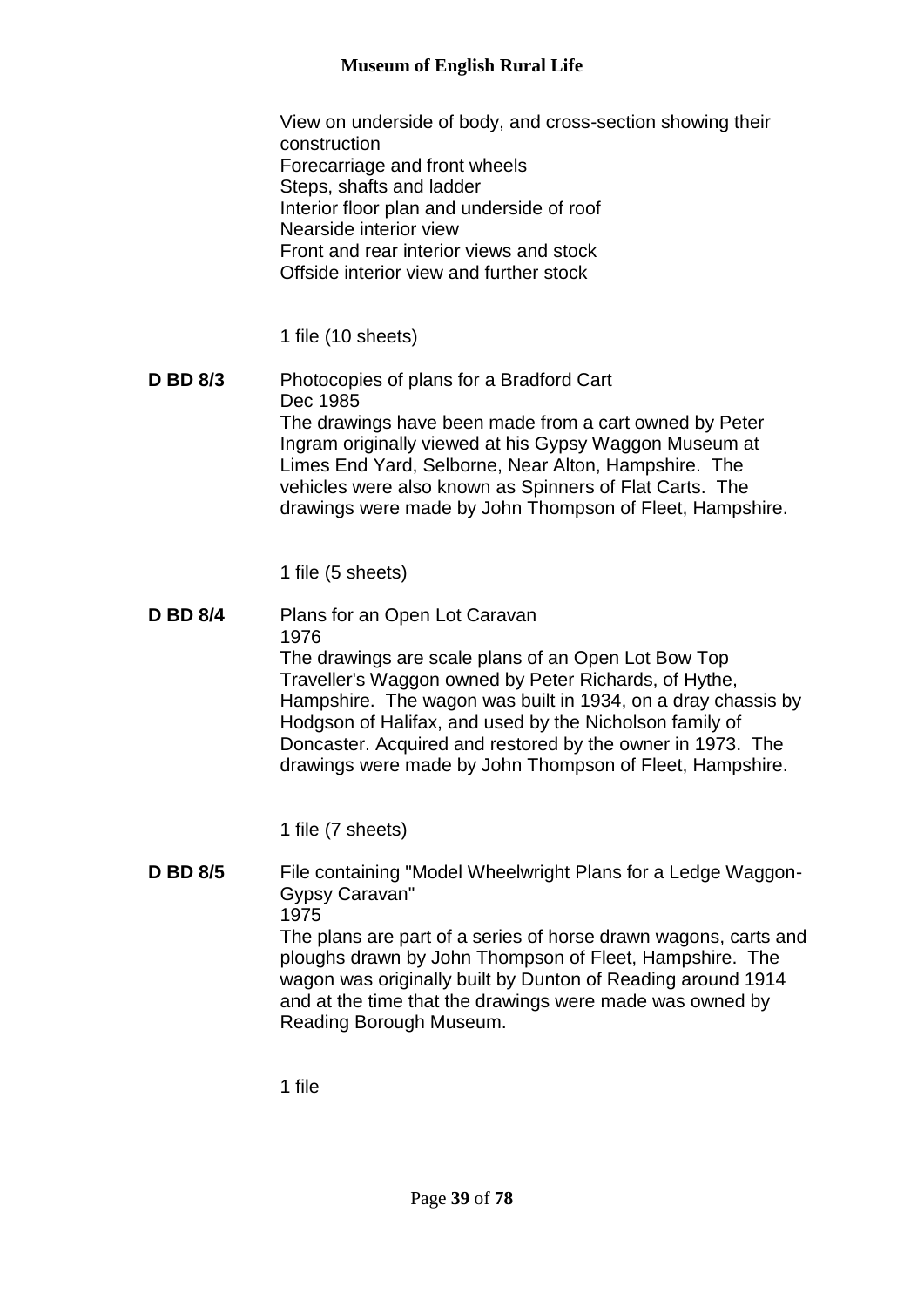**D BD 8/6** Colour prints and greeting cards of Gypsy wagons and vans undated Colour prints and greeting cards of drawings of the exteriors of an Open-Lot Wagon; a Rib & Matchboard Showmans Van; a Leeds Bow-Top Waggon; a Reading Waggon; a Ledge Waggon; a Trade Van Square Bow Top; a Panel Sided Showmans Waggon and a Pot Lurry with folded tilt. Copyright Len Smith, Forest Edge Wheelwrights.

1 file

**D BD 8/7** A cutting of an article entitled, "The Vardo travels on" by Malcolm Monteith, taken from The Field 17 Nov 1966 The article looks at the design and craftsmanship of the caravan and includes images of various styles of Gypsy caravan

1 file (1 item)

**D BD 9** Photographs 1900-2000

7 boxes; 1 oversize item

**D BD 9/1** Photograph Albums 1920s-1990s Albums compiled by Robert Dawson

35 albums

**D BD 9/1/1** Photograph Album 1 c.1970s-c.1980s Colour and black and white photographs featuring Gypsy encampments and including images of Cocker Smith ("Sir Montague") and family; Henry & Charlotte Smith with a Reading wagon; Hope Price and son Pretty Boy (Hope) and Gordon Boswell. The photographs have been removed from the album

77 photographs

**D BD 9/1/2** Photograph Album 2 1921-1978 Re-prints of photographs pasted into an album, described as follows: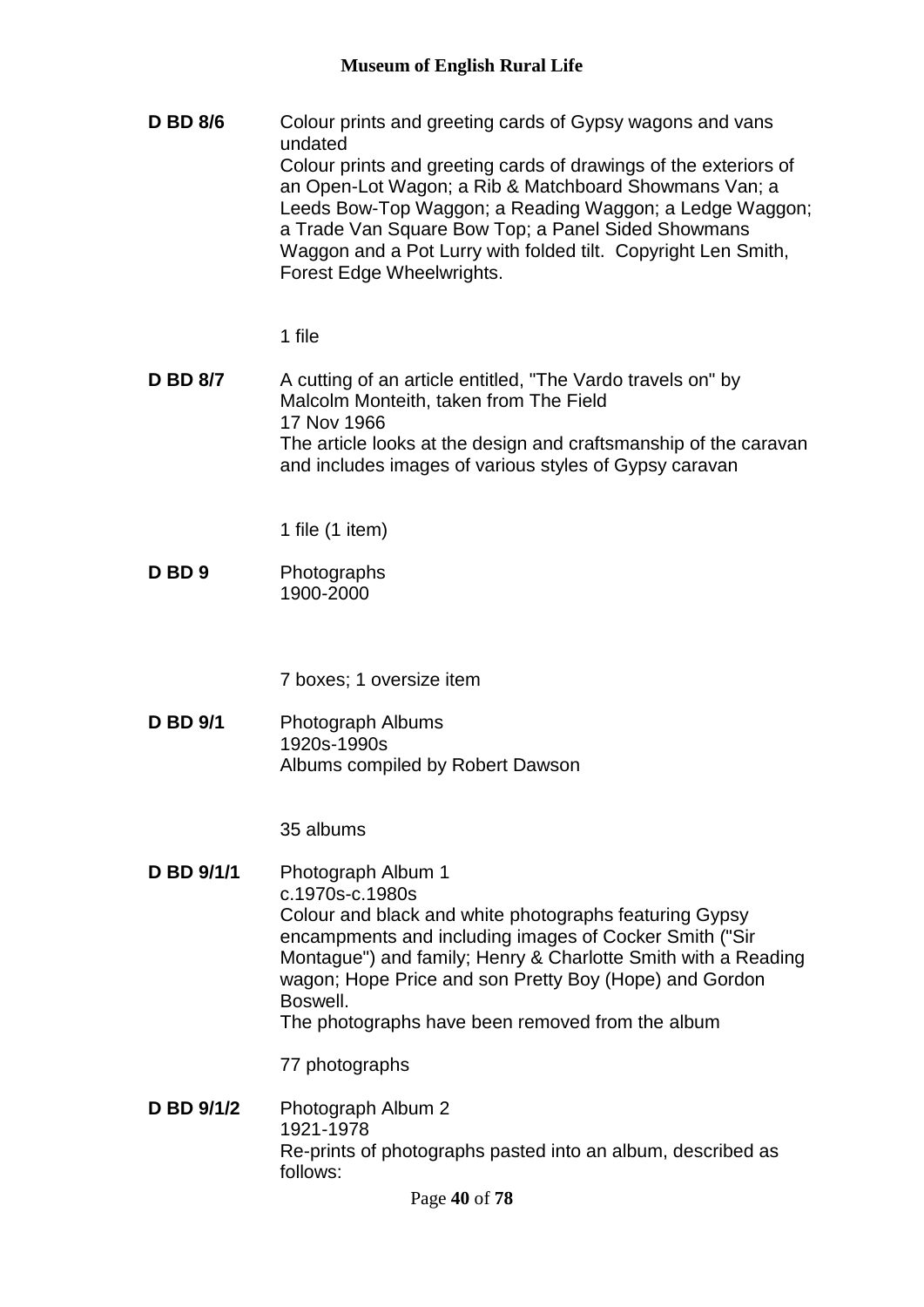Greek Gypsies at Mitcham Fair - 14 Aug 1937 - Suzie, Lena & Matrona Rubit (or Hubit, Hubst): sepia photo Rumanian Gypsies (Rudari) Colney Heath, Herts: sepia photo Gypsies outside American Legation, Sofia 1930: sepia photo Belgian Gypsies: sepia photo Belgian Gypsies, Underhill, Barnet, 4 Sep 1921: sepia photo Mrs Janes, Mrs Machan & Narry Janes with children: sepia photo Angelis Smith & her daughter Rosina, near the Well End, Shenley, Herts - 27 Sep 1922: sepia photo Peggie Burton, S Wales 1935: sepia photo Isaac Heron - the 'Ike H' of Smart & Crofton: sepia photo Mrs Rosy Sherwood nee Castle: sepia photo Janes & Raffertys: sepia photo (Photo D Stephens) Six daughters of Major (Yorkie) Hearne - Lando, S Wales 1935: sepia photo French Gypsy - Bluma De Solis(nee Bassili) Hendon, 13 Sep 1923: B&W photo Bulgarian Gypsies, 1930: B&W photo Gypsies near Sofia, Bulgaria, 1930: B&W photo Gypsy children, Central Bulgaria, 1930: B&W photo Bulgarian Gypsy: B&W photo Bulgarian Gypsy Children, 1930: B&W photo Bulgarian Gypsies, 1930: B&W photo Bulgarian Gypsies, Sofia, 1930: B&W photo Smith's Tent, Somersham, 1953: B&W photo Wagon, Aylestone, Leicester: B&W photo Man with two children: B&W photo Spear Smith's Wagon, Somersham, 1953: B&W photo Stranger Price with horse, his daughter, and Reuben Taylor: B&W photo Hodgesons, 1965: B&W photo Wagon built by M Jones, Holywell 1966: B&W photo Credoc Price's Wagon: B&W photo Gipsy Rodney Smith's Grave, Epping Forest: B&W photo Hungarian Gypsy, 1958 - taken by K Erdos: B&W photo Hungarian Gypsy, 1978: B&W photo Gypsies - Gongradnese, Hungary, 1961 by Kamill Erdos: B&W photo Hungarian Gypsy, 1960 by Kamill Erdos: B&W photo Hungarian Gypsies, 1960 by Kamill Erdos: B&W photo Hungarian Gypsies, 1961 by Kamill Erdos: B&W photo Kamill Erdos with Gypsies, Northern Hungary 1959: B&W photo Wagon: B&W photo Baxters at Shepshed, Leicestershire: B&W photo Man and one-legged boy, taken at Nuneaton 1925 by Henry Francis: B&W photo Man and boy by wagon loaded onto lorry pulled by traction engine. Trailer at rear. Name on lorry: R Theodore, Amusement Caterer: B&W photo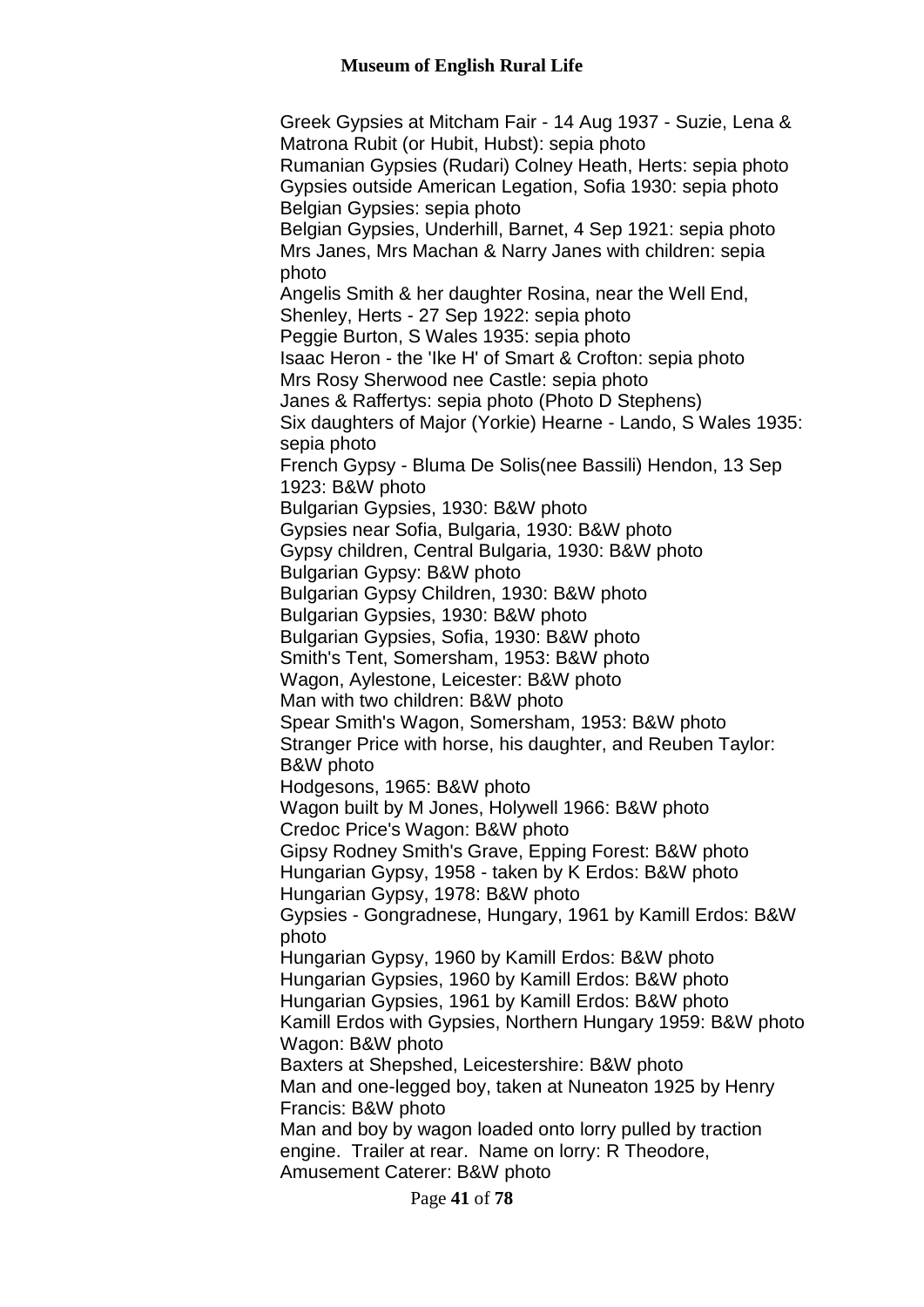The pages of this album have been removed from the cover

#### 39 photographs

# **D BD 9/1/3** Photograph Album 3 1980s A note by Dawson states that these photographs were said to be ex-Gypsy Lore Society Photographs. Black and white reprints of photographs, a number of which appeared in Photograph Album 2 (D BD 9/1/2), descriptions as follows: Isaac Heron - the 'Ike H' of Smart & Crofton (a copy of this photo is also in D BD 9/1/2) Woman smoking pipe Bender Tent Small child seated by wagon Bulgarian Gypsies with bears Bulgarian Gypsies round cooking pot (a copy of this photo is also in D BD 9/1/2 described as" Hungarian Gyspies 1961") Belgian Gypsy with baby (a copy of this photo is also in D BD 9/1/2 described as 'French Gypsy, Bluma De Solis') Belgian Gypsies, 1930s Stranger Price and Duval Taylor Stranger Price and Duval Taylor, (a copy of this photo is also in D BD 9/1/2 described as 'Stanger Price with horse, his daughter and Reuben Taylor') Gilderoy Scamp Wester Boswell Creddy Price's wagon (a copy of this photo is also in D BD 9/1/2 described as 'Credoc Price's Wagon') Angelina Smith and family (a copy of this photo is also in D BD 9/1/2 described as 'Angelis Smith') Bartley Gorman and a Taylor - numerous Taylors in background (see postcard albums for full i/ds) Bartley Gorman and a Taylor - numerous Taylors in background (see postcard albums for full i/ds) **Matthew** Man with two children (a copy of this photo is also in D BD 9/1/2) Bender tent, 2 copies (a copy of this photo is also in D BD 9/1/2 described as 'Smith's Tent, Somersham, 1953') Young girl Older man by wagon shafts Wagon (a copy of this photo is also in D BD 9/1/2 described as 'Spearsmith's Wagon, Somersham, 1953') Wood male with shotgun and dog Esmeralda Lock (Smith, Groome) Two men (one Gypsy, one gorjer?) Woman, children and wagon Older woman Woman with dog (studio portrait)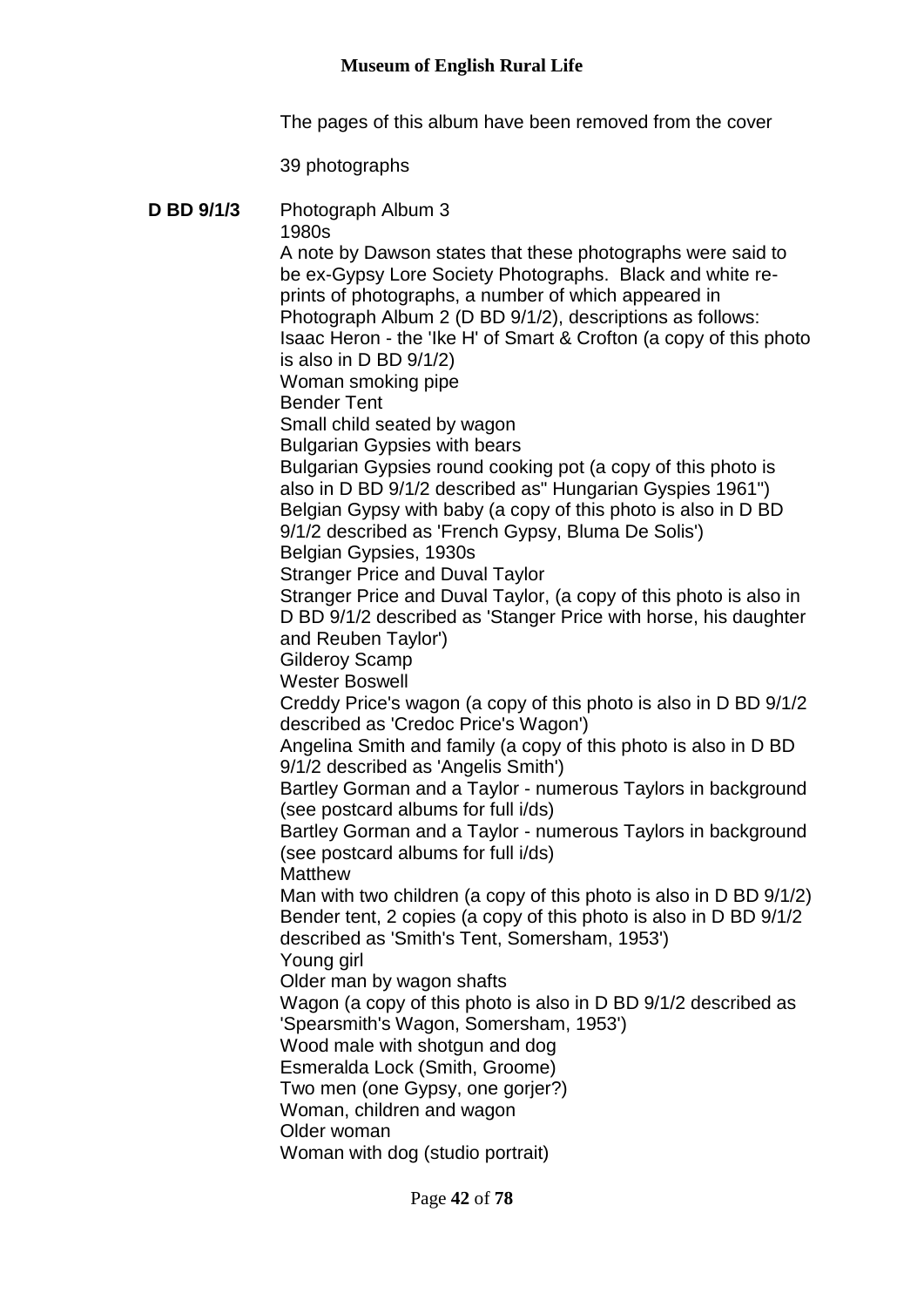Page **43** of **78** Man and one-legged boy, taken Nuneaton 1925 by Henry Francis (a copy of this photo is also in D BD 9/1/2) Two women standing by small girl in chair, wagon in background (a copy of this photo is also in D BD 9/1/2 described as 'Hodgesons, 1965') Wagon Two women with hawking baskets (studio portrait) Two men by wagon, one attending to horse Man holding model wagon before full size wagon Wagon Three men before old building Gypsies on horses with children Wagons and horse Man, Woman, four children by tent (a copy of this photo is also in D BD 9/1/2 described as 'Mrs Rosy Sherwood née Castle') Two men, woman in centre Man standing by two children seated on horse Irish Travellers - Machans and Raffertys (four men, two boys, 2 girls) (a copy of this photo is also in D BD 9/1/2 described as 'Janes & Raffertys Photo D Stephens') Older man and woman standing by wagon and tent Gipsy Rodney Smith's Grave, Epping Forest (a copy of this photo is also in D BD 9/1/2) Wagon (square-top) Appleby Fair, Appleby Group of 16 men by wagon on which is written 'Eat More Salmon....' Two couples, five children with wagon and horse (a copy of this photo is also in D BD 9/1/2 described as 'Belgian Gypsies, Underhill, Barnet 4 Sep 1921') Woman, two men (one holding child) with wagon Wagon (a copy of this photo is also in D BD 9/1/2) Woman between two men Two boys with wagon - one in doorway, the other by shafts Man leaning on cart with boy on bike, girl on cart Wagon and horse (a copy of this photo is also in D BD 9/1/2 described as 'Wagon built by M Jones, Holywell, 1966') Wagon by fence, one behind (a copy of this photo is also in D BD 9/1/2 described as 'Aylestone, Leicester') Boy, three girls, wagon in background Boy, two men - one with guitar - woman with tamborine by bender tent, with donkeys Two wagons on the road Two women - one in covered cart - girl, two standing men, boy lying on ground Wagon outside large building, two men seated against fence Horses tied up to line, marquees in background (fair?) Large group, men, women and children. Wagons in background Group of four women (two seated behind kettle-prop) and five children. Flat cart with horse in background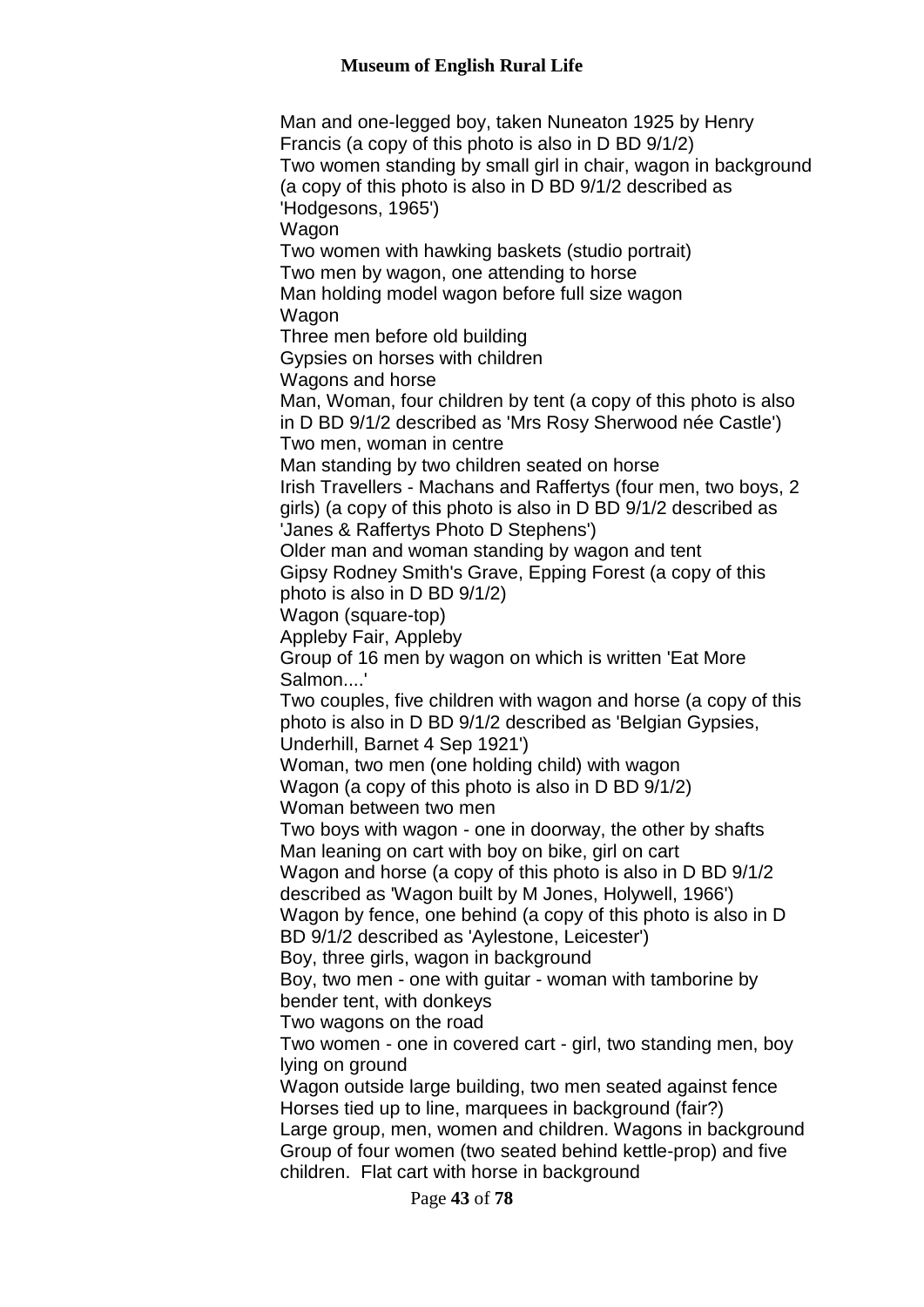Group of men, women and children in front of wagon Bow-top wagon Ledge wagon, woman inside, girl standing by door (a copy of this photo is also in D BD 9/1/2 described as 'Baxters, Shepshed, Leicestershire') Four women (one seated before wagon) and nine children faded Woman standing with hand on hips, man lying in background, another in front of bender peg-making, woman seated to side of bow-top, two children seated with third man Woman seated to right of wagon with tin tub, eleven children standing with man, tilted cart in background Wagon to left with girl on steps, seven other children (possibly all girls) standing around cooking pot Wagons in yard, woman seated with two children, five boys standing to right Wagons in yard, woman seated with two children, two boys standing to right, three women & five children to left Wagons in yard, woman seated with two children, four boys standing to right, three women & seven children to left Seven wagons on moorland road, horses grazing Seven wagons on moorland road, horses grazing - distant shot Tents in background, five children in foreground, wooded field (a copy of this photo is also in D BD 9/1/2 described as 'Gypsy Children, Central Bulgaria, 1930') Group of children, hills in background (a copy of this photo is also in D BD 9/1/2 described as 'Gypsy Children, Central Bulgaria, 1930') Woman with small child in foreground, men, women and children in background Large group of women parading through gateway watched by civilians and uniformed men (a copy of this photo is also in D BD 9/1/2 described as 'Bulgarian Gypsies, Sofia 1930') Three Greek Gypsy women (a copy of this photo is also in D BD 9/1/2 described as 'Greek Gypsies at Mitcham Fair, August 14th 1937 Suzie, Lena & Matrona Rubit, Hubit or Hubst') Group of foreign Gypsies before tent Gypsy woman on death bed Three waggons on road, two women to right, boy to left, Provence Group with two bears, (a copy of this photo is also in D BD 9/1/2 described as 'Bulgarian Gypsies, 1930') Man with clarinet? between two women with tamborines Two women, one holding naked child, second child holding the other, (a copy of this photo is also in D BD 9/1/2 described as 'Gypsies, near Sofia, Bulgaria, 1930') Man in spotted waistcoat leaning on wagon steps Young girl in profile (a copy of this photo is also in D BD 9/1/2 described as 'Hungarian Gypsy 1978')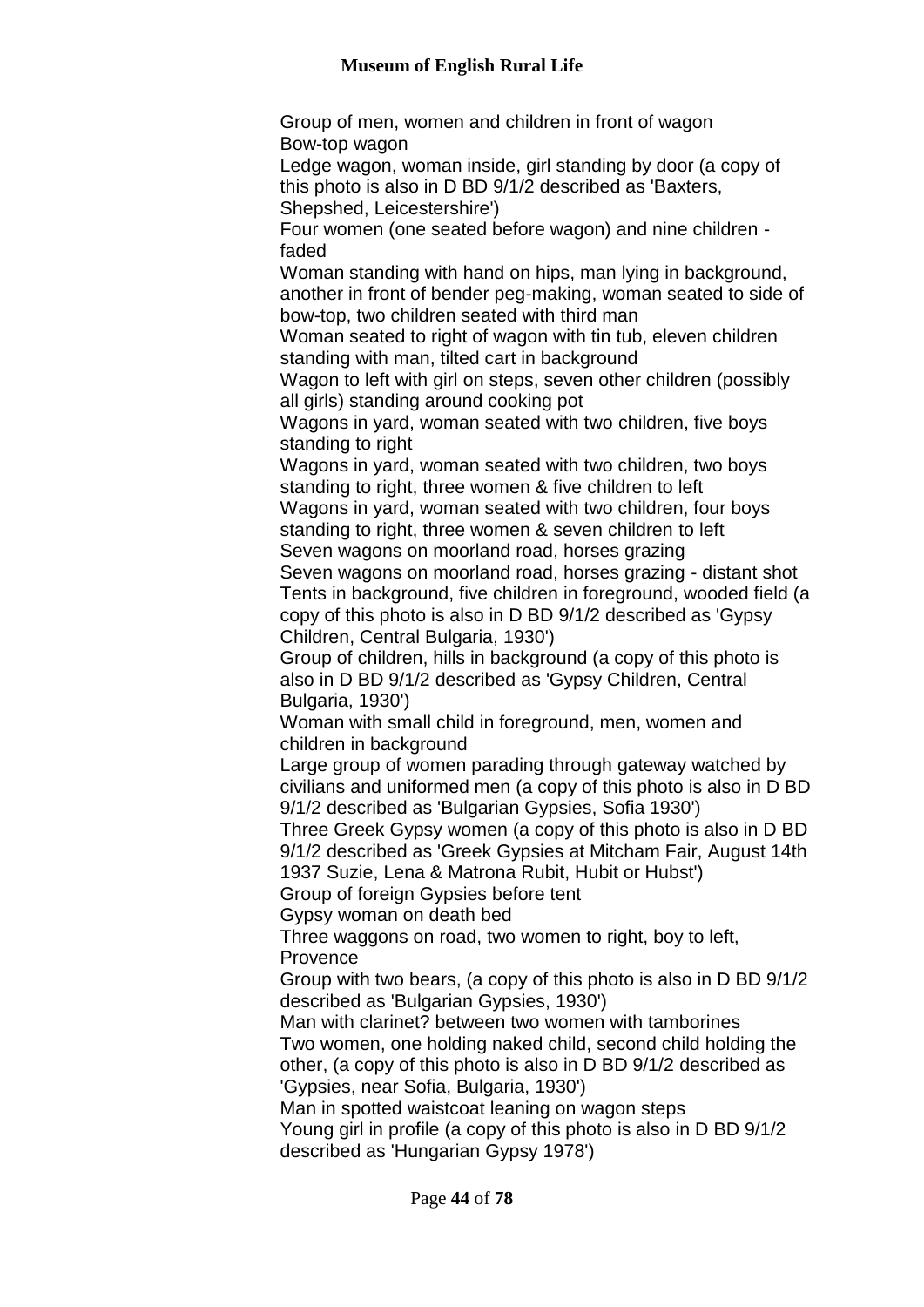Young, smiling girl in checked dress - head and shoulders (a copy of this photo is also in D BD 9/1/2 described as 'Hungarian Gypsy 1958, Taken by K Erdos')

Breast-feeding woman watched by two girls (a copy of this photo is also in D BD 9/1/2 described as 'Gypsies, Gongradnese, Hungary Kamill Erdos, 1961')

Two young women (a copy of this photo is also in D BD 9/1/2 described as 'Hungarian Gypsies 1960 Kamill Erdos') Young girl in profile, with bow in hair (a copy of this photo is also in D BD 9/1/2 described as 'Hungarian Gypsy 1960 Kamill Erdos')

Two men with bears, policeman behind (a copy of this photo is also in D BD 9/1/2 described as 'Bulgarian Gypsies') Man and woman standing with child between them, four children seated in front

Kamill Erdos with woman and child before tent, Hungarian Gypsies 1959 (a copy of this photo is also in D BD 9/1/2) Includes negatives.

1 album

# **D BD 9/1/4** Photograph Album 4

Re-prints of colour and black and white photographs described as follows:

Roni (Rompy) Finney, sister of Minnie James nee Finney Henry Finney in traditional Gypsy dress - father of Lorraine Sack and Bidi Finney, parents of Opi, with daughters (one married a Price) - Silver m Laurence Boswell, Annie - Laverum Fuller

Funeral of Becca Finney nee Evans. The body is in an openbacked truck. Police moved them on just after photo was taken - c1944

Bob Finney with dog

Becca Finney nee Evans with l to r: Harriet James (married Bill Finney), Bidi (wife of Sack Finney) and Dorothy Finney nee Gaskin - pre 1944

Jacqueline Marghan, Kathleen Finney, Susan Currey, Mush Finney

Renny (died age 17) and Billy Finney

Alice Finney nee Fellows (middle, seated) sister of Opi, Lisa Fellows, Silver, Jason Fellows, Linda (wife of Opey) Finney Jacksdale? Trailers and tent belonging to McDreadys, Finneys, Braddocks, Locks, Evanses

Tom McCready, Peter Lock, Jimmy Finney

Jacksdale - Sam McCready's and Vitus Finney's wagons Annie McCready, Jimmy Finney, Vitus Finney, Johnny Finney and dog Pat

Janey Finney, sister of Bob (emigrated to Australia)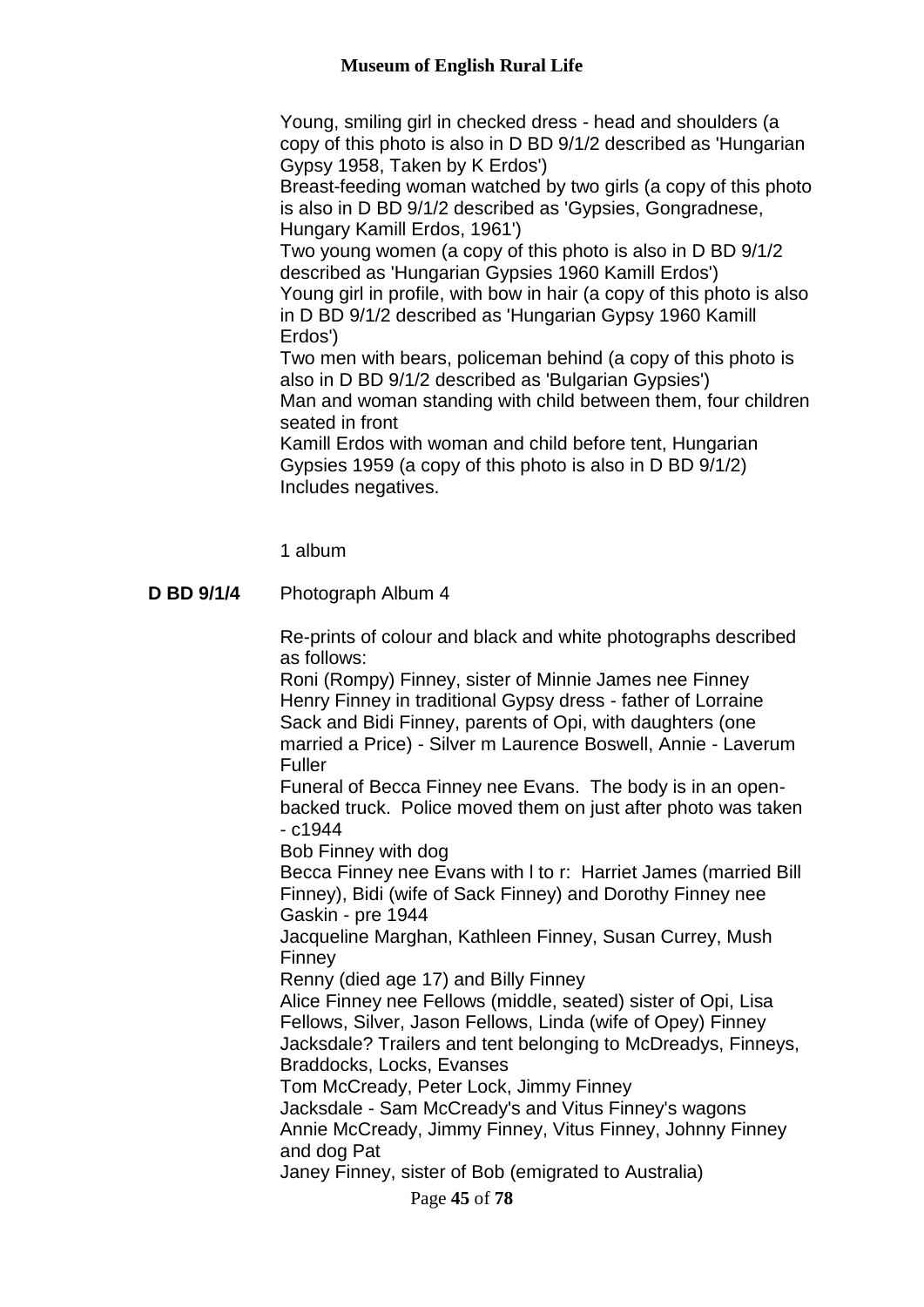Tom McCready jun on Corbriggs (trailers) Sam McCready in WW2 Johnny and Susie McCready Tom McCready sorting rags Tom McCready, Big and Little John Ayres at Wakefield Julie, Tom and Tracy McCready with Pemberton trailer at **Selston** At Brym Awo, South Wales - trailers belonging to McCreadys, Ayres, Vareys and Prices Tom McCready, Ann Lock, Charlie Varey, Sam Lock Tom & Tracy McCready, with Susie and Johnny Sam and baby Tom McCready Julie McCready nee Bath Sam and Annie McCready with Tom and Tracy John, Susue, Tracy and Tom McCready - mid 1960s Tom McCready Tom and Julie McCready Rodney Shaw outside duruking tent Rodney Shaw and daughter Reni at Coalville c1945 Emily Shaw nee Smith with cousins Old Rodney Shaw and sister Aggie (married a Boswell), Rodney's mother, his son Percy and Aggie's children ?Peter Booth (according to Julie nee Booth), Jimmy Shaw cousin of Percy (according to Diane nee Shaw) Percy Shaw as a baby Emily Shaw's (nee Smith) trailer Percy Shaw Show wagon made by Rodney Shaw. He also made a bow-top 'The Bonny Bunch of Roses, gold leaf and maroon, which was made from a four wheel cart which was haunted. The 'Bonny Bunch' was eventually burned in consequence Rodney Shaw Percy Shaw's bus Marlene, Mizelli and Diane Shaw - Newark c1958 **Percy** One of the first trailer caravans, a Beverley, owned by the Shaws Molly Lamb (Ruby Shaw's sister-in-law's sister) (Jane Shaw married a Lamb) Diane Shaw as a baby Percy Shaw as a baby Renny Shaw Walter Stocks, brother of Ruby who married Percy Shaw Renny Shaw, a fine musician who died in a fire at Newark, daughter of Rodney Rodney Shaw Emily Shaw on steps of a Morris car Emily Shaw duruking Rodney Shaw at Goose Fair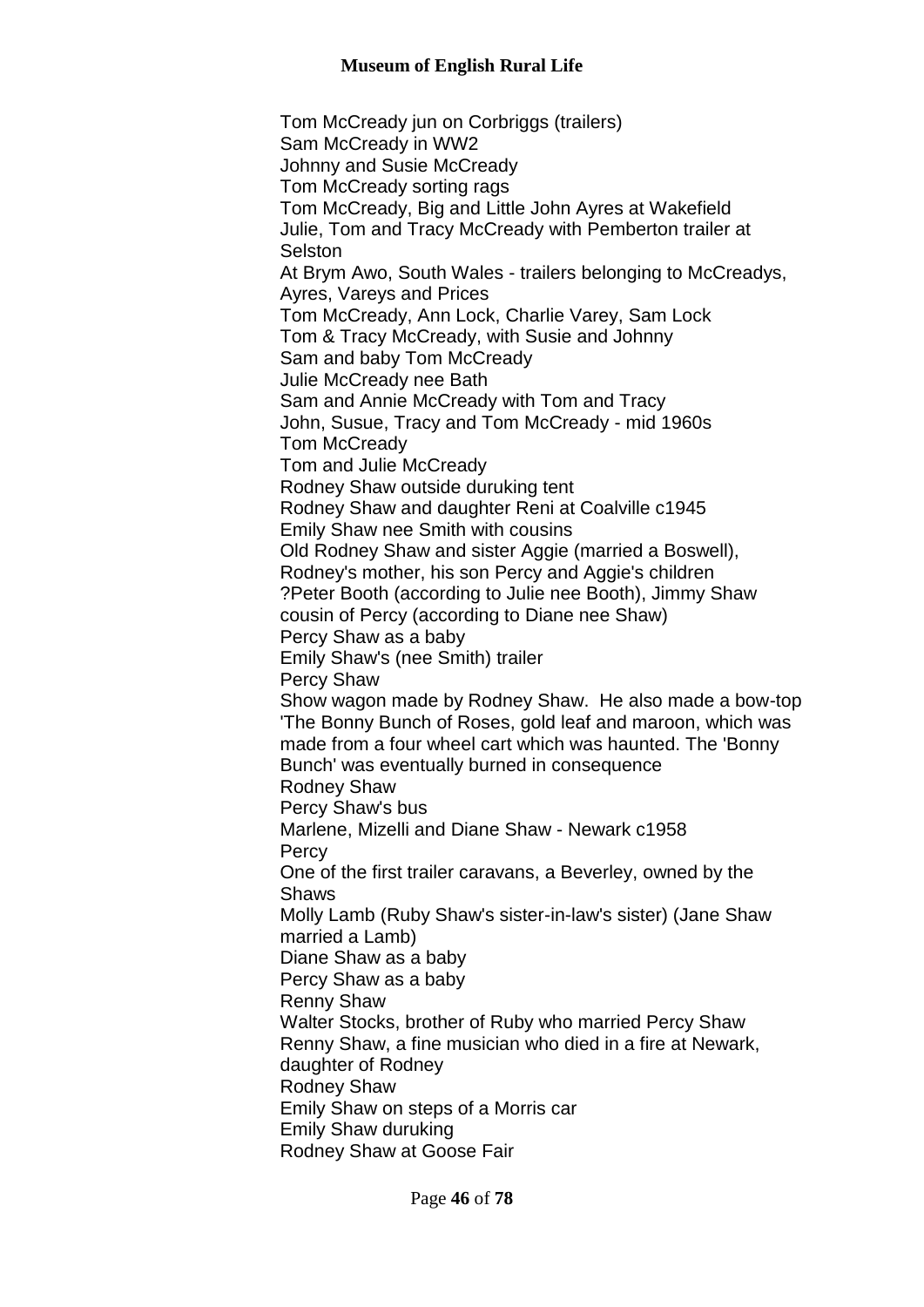Emily Shaw (seated), Dumpy Price, Rhoda May (married Johnny Winter). Emily had just returned from hawking) Jimmy Winter Martha, Annie and Jimmy Winter, WW2? Jimmy Winter Dolly Booth Dolly Booth Dolly Booth Dennis Booth c1988 Ronnie Booth c1985 Ronnie Booth 1980s Dennis Booth Dave, Dolly, Pat and Dennis Booth at Dave's wedding - 1970s? Dave and Dennis Booth - 1980s Annie, Dennis, Peni and Dennis Booth Dennis Booth Annie Booth nee Taylor picking strawberries Annie Booth telling fortunes, Temple Normanton 1989 Dolphus or Nathan Smith, brother of Emily Henry Smith (old man) father of Emily Smiths, relatives of Emily Dolphus or Nathan Smith, brother of Emily Dolphus or Nathan Smith, brother of Emily Bietie Smith, sister of Emily Bietie Smith Ruby Smith Emily Smith Emily Smith's mother Emily Smith (married Rodney Shaw) Ernie Smith and wife with Annie Ernie Smith and wife with Annie stawberry picking: colour photo Ernie Smith, father of Annie: colour photo Nathan Gaskin, son of Star May Gaskin with children Maria, Beryl, Agnes, on Strawberry Hill Lane between Newark and Lincoln Peni (Kenneth) Price Maurice Doe, brother of Alice Ishmael James c1939 Darklis Edwards Johnny James, Canada Sam Lock c1936 Ishmael James, Hugh Steele, Minnie James, Newark 1994 Wagons of Sam Lock and Sam McCready L to R: Mizelli McCready, Bob Dawson, Selina Steele, Ishmael James, ?, Roy Taylor Opie Finney, Ishmael James, ---- Steele, 1990: colour photo Rhea Gaskin, granddaughter of Dennis Booth: colour photo Ishmael James, Bob Dawson, Minnie James, Newark 1994: colour photo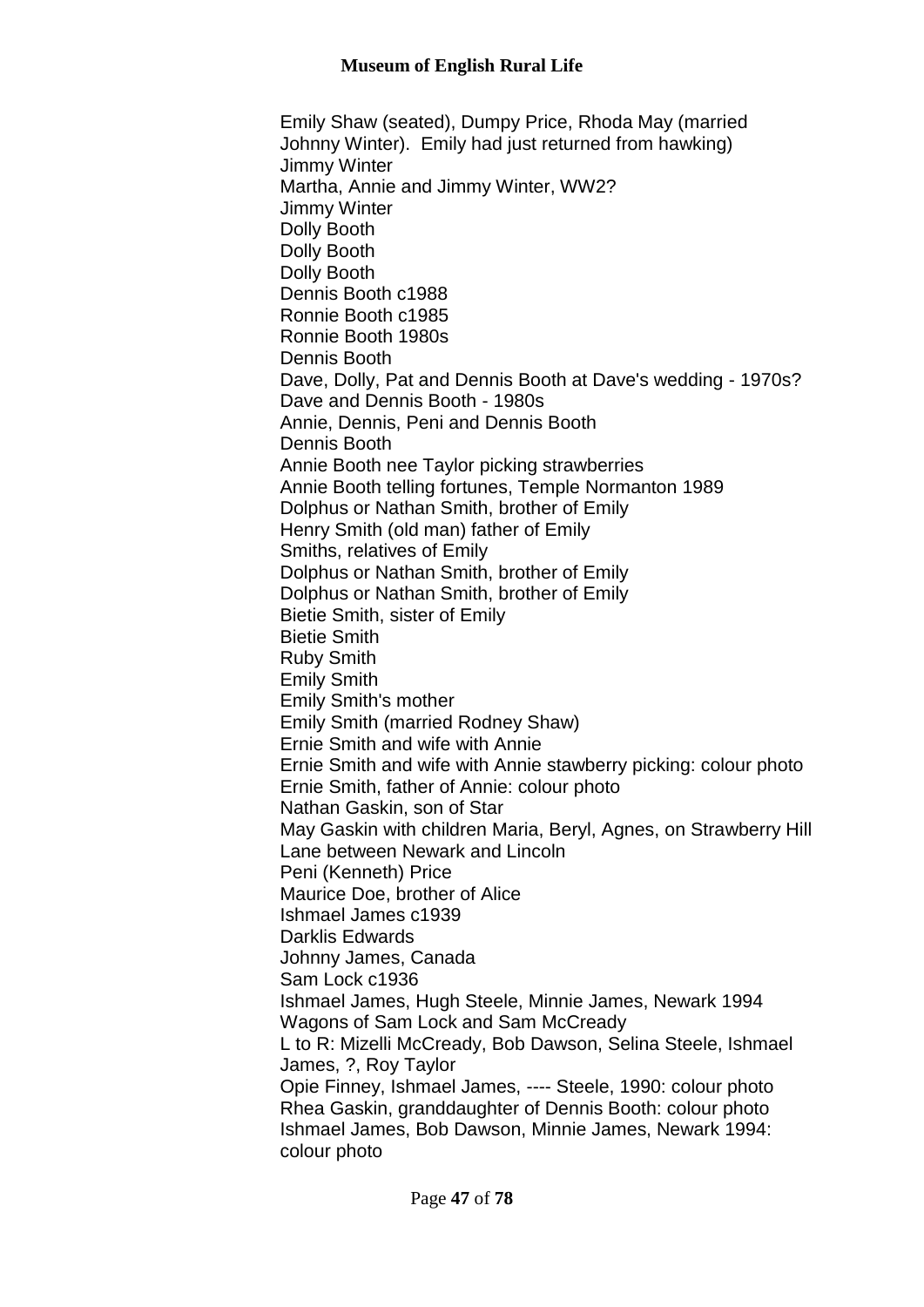Wagon of Peter Shallcross (descended from Finneys): colour photo

L to R: Ambrose Gray, Arthur Elston (Gajo), Tom Gray Leberina Barron nee Gray with son Clarence, and Charles Bonnett in backgound - 1898 at wedding of Nellie to Holly? Hope: sepia photo

Lavinia Gray: sepia photo

Nidd & Span Spencer 1994: colour photo

Gipsy Coronation Group: sepia photo

Gypsies as Land Army girls WW2

Bella Finney (married Edward James), Bidi Finney (sister of Opie), Maureen (married Sam Price), Loomi James (married Edward Finney, Maureen (married George Finney) Skegness 1945

Mrs Castle nee Cooper

Two women holding babies: colour photo

Two men, one on back of truck: colour photo

Man and woman outside prefab: colour photo

Three men, one shoulder-carrying another: colour photo

Two men, one on back of truck: colour photo

Three men, two of them horse-playing: colour photo Man at door of prefab: colour photo

Three men, one on knees with blacked-up face: colour photo Man in trilby: colour photo

Cradoc Price 1963 - photocopy of photo by David Pickett Mrs Cradoc Price, daughter of Horace Taylor of Birkenhead photocopy of photo by David Pickett

Stranger Price with horse, his daughter and Reuben Taylor photocopy

Credoc Price's Wagon - photocopy

Geraldine Price (with her vardo and jugs) - photocopy Fred Bowers with wife and family

Rosina Smith and her family, Harold and Gerald Smith and Dinah - photocopy

Mrs Eli or Jerry Burton with Delia and Peggie seated, Mrs Dan Burton nee Olive Lee

Everelda Smith, H J Francis, Drusilla's husband, Drusilla nee Smith, Spears Smith, Somersham 1953 - photo by Ivor Evans Ernest Smith and family 1912

Young Ernie Smith c1912

Alfred Smith, Walton Down, Surrey 3rd Jun 1922

Rowland Smith, Old Radford 4th Oct 1923

Ernest Smith and wife c1912

Bishton the 3rd Burton and his children - photo D Stevens All the girls except one with the baby (Peggie Burton) are daughters of Major (Yorkie) Herne. Boy a Rafferty Bishton the 3rd Burton, his wife Gina (nee Bryan) and children - John and Derek on horse, Maia with mother, Morris on left (married a cousin of his mother)

Peggy Burton 1935

Page **48** of **78**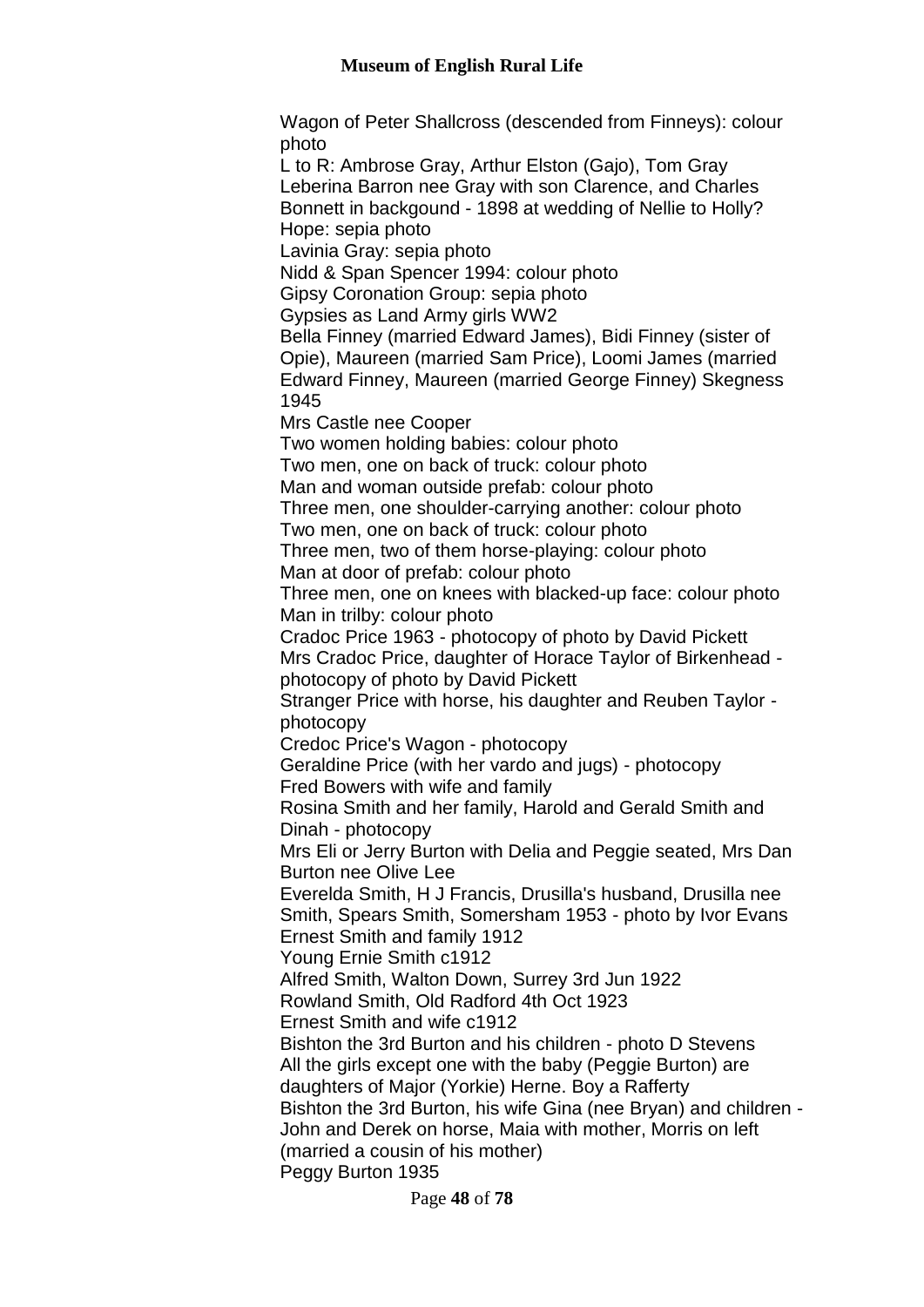Bishton the 3rd Burton. His uncle is Richard Burton of Newport Peggy Burton's dog with her grandfather's wagon (Eli Ayres als Jerry Burton) S Wales 1936 - photo D Stephens Nukes Burton and George Hearn, son of Moti Hearn Rosie and Rachel Page, Shemley? Heath 16th May 1921 Daniel Burton, wife of Olivine, and daughters. Delia Olivine daughter of Silas Lee Group of five boys and one small girl - fair haired boy Yorkie Birmingham Mollie Boswell with little Mollie Boswell, Jennie Boswell age 2, and relation. Father Bollis died age 35. Their aunt married Jack Burton, Dorwydd, Buryport, Carmarthenshire Six of Major Herne's daughters - 1935 South Wales Major Herne's wagon with two of his three daughters & Charity. S Wales Mrs Jones snr with baby, Peggy Mochan (nee Burton), Harry Jones. 1950 - Photo by Mrs Stephens Mrs Rosie Sherwood nee Castle Sweetheart Mary Heron, Brough Horse Fair 20 Sep 1913 Woman with hands on hips in front of wagon, man and two children seated, man reclining and man peg-making Thought to be members of GLS 1904 Two men, small child, two benders - Staffs 1904 Longden? Ripon Fair 1904 Longden Staffs 1904 Staffs 1904 ?Longden One Arm Jenny Price 1904, Longden Staffs Edwards family 1904

1 album

**D BD 9/1/5** Photograph Album 5 - photographs by Barrie Law 1960s-1980s Black and white photographs pasted into a scrapbook. Dawson has annotated some of the photographs with names, dates and places. Photographs showing Gypsies and their encampments.

1 album

**D BD 9/1/6** Photograph Album 6 - photographs by Barrie Law 1980s Colour photographs pasted into a scrapbook. Dawson has annotated some of the photographs with names, dates and places. Photographs showing Gypsies and their encampments.

1 album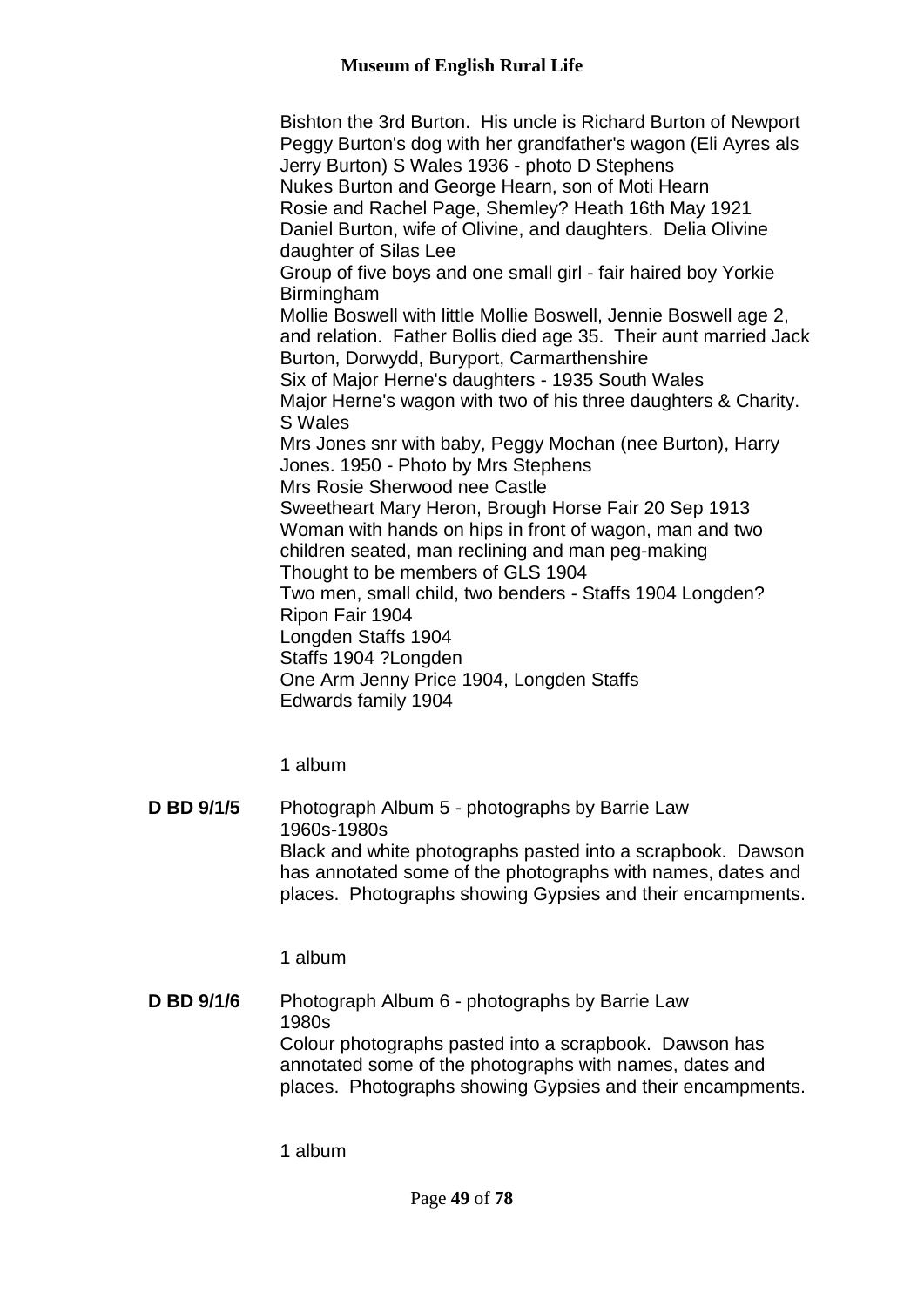**D BD 9/1/7** Photograph Album 7 - Births, Marriages, Deaths (weddings, christenings & burials) 1990-1992 Colour photographs pasted into a scrapbook. Dawson has annotated some of the photographs with names, dates and places.

1 album

**D BD 9/1/8** Photograph Album 8 - The Corbriggs Site, Derbyshire - the Residents 1992 Colour photographs pasted into a scrapbook. Dawson has annotated some of the photographs with names, dates and places.

1 album

**D BD 9/1/9** Photograph Album 9 - The Corbriggs Site, Derbyshire - the Residents 1992 Colour photographs pasted into a scrapbook. Dawson has annotated some of the photographs with names, dates and places.

1 album

**D BD 9/1/10** Photograph Album 10 - The Corbriggs Site, Derbyshire - the Site and Trailers 1992 Colour photographs pasted into a scrapbook.

1 album

**D BD 9/1/11** Photograph Album 11 - Robert Dawson's Visit to Appleby June 1997 Colour photographs recording Dawson's visit to Appleby Fair, and his stay with Amaletta and Johnboy.

1 album

Page **50** of **78 D BD 9/1/12** Photograph Album 12 - Various c.1990s Colour and black and white photographs showing Gypsy encampments, wagons and events. Dawson has annotated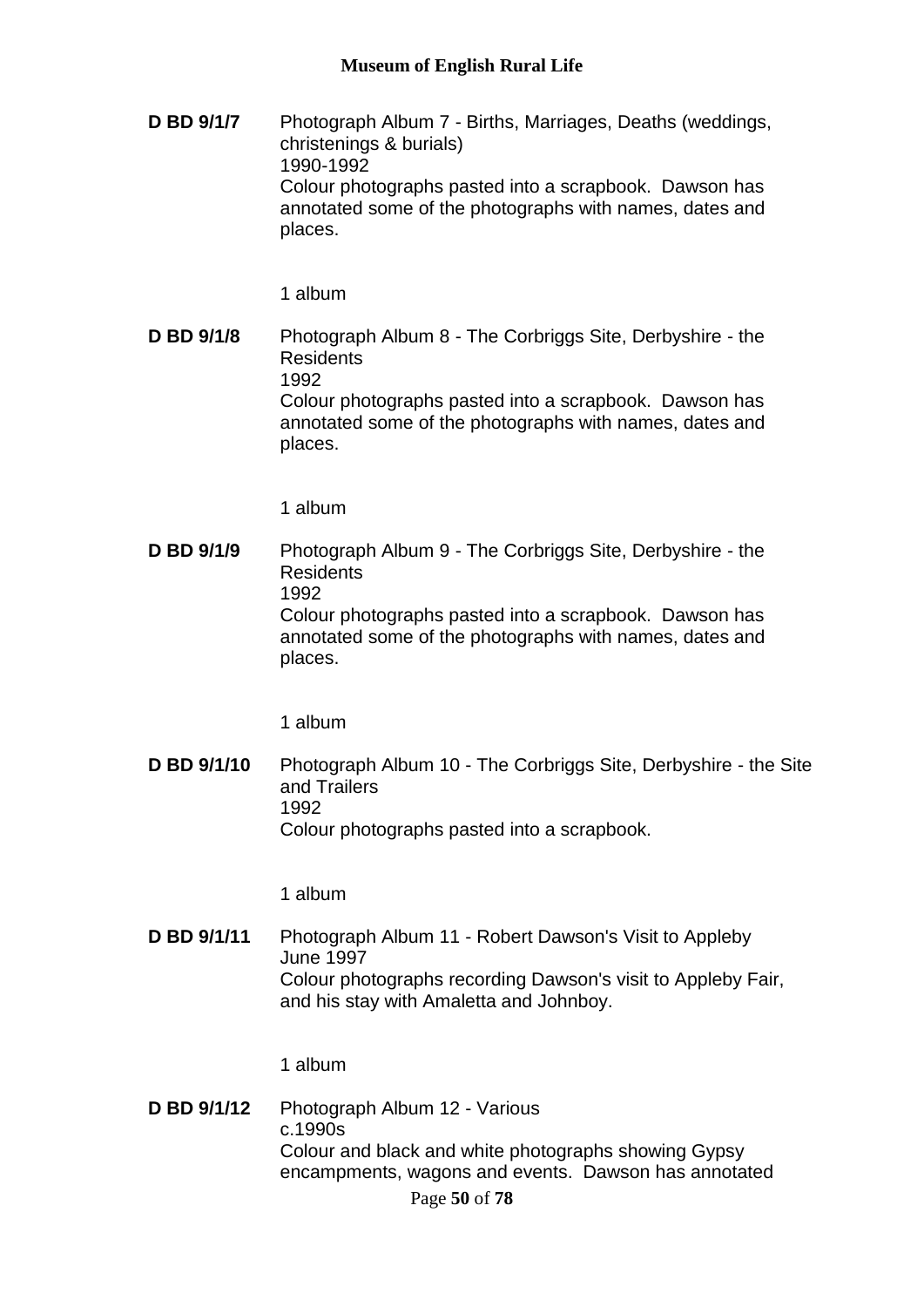some of the photographs. Includes pictures of John Harwood and family and Cocker Smith ("Sir Montague") and family.

1 album

**D BD 9/1/13** Photograph Album 13 - Various 1997-1998 Colour photographs showing Amaletta and Johnboy and Fleur, at Atching Tan, March 1998 and photographs of Amaletta's Summer exhibition. Photographs of the Pleasley Site, North-East Derbyshire, Summer 1997.

1 album

**D BD 9/1/14** Photograph Album 14 - Problems at Corbriggs Site 1990s Colour photographs.

1 album

**D BD 9/1/15** Photograph Album 15 - Holocaust Commemorations at Chatsworth and Matlock Spring 1995 Dawson's own colour photographs of the tree planting ceremonies.

1 album

**D BD 9/1/16** Photograph Album 16 - Pictures by Robert McDougall 1995 Colour photographs purchased by Dawson from McDougall. The photographs are of wagons; Gypsy fortune tellers and Gypsy royalty.

1 album

**D BD 9/1/17** Photograph Album 17 - Christenings 1995 Colour photographs

1 album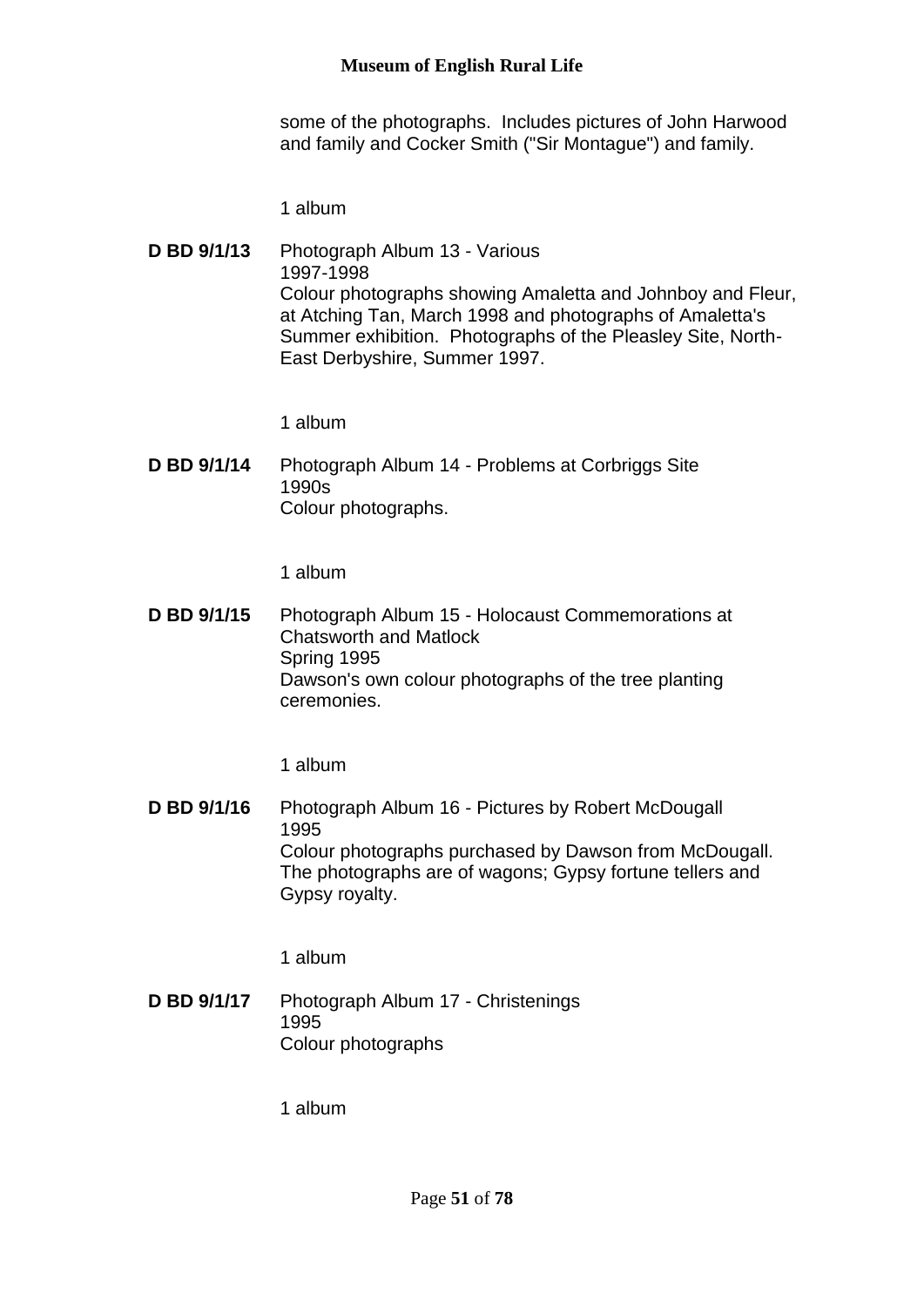**D BD 9/1/18** Photograph Album 18 - Appleby Fair 1990s

Colour photographs

1 album

**D BD 9/1/19** Photograph Album 19 - Various 1990s Dawson has annotated some of the photographs with names, dates and places including: Kirsby Lonsdale en route to Appleby (2) Julie McCready in Jubilee Trailer Tom McCready on Dinnington Common, also Sam Lock & Vitus Finney Irish Travellers, Derbys 1992 Irish Travellers, Derbys 1990 Corbriggs from the rear Eccles Alert Trailer c1954 Beverley Trailer Typical shed on Gypsy site Irish Travellers Derbys 1990 (2) Epsom, late 1950s Gypsy Martha, Bridlington Fortune Teller: colour photo Gypsy site at Newark 1994 (2): colour photo Harold the Donkey Man (gorjer) A Bite to Eat: colour photo Time for Gypsy Cake: colour photo Gypsy Exhibition (30): colour photo Appleby Fair 1990: colour photo Colour and black and white photographs

1 album

**D BD 9/1/20** Photograph Album 20 - Unofficial Burial Sites 1990s Colour photographs, Dawson has annotated some of the photographs with names, dates and places.

1 album

**D BD 9/1/21** Photograph Album 21 - Gypsy graves, official and unofficial 1990s Colour photographs which Dawson has annotated.

1 album, 60 photographs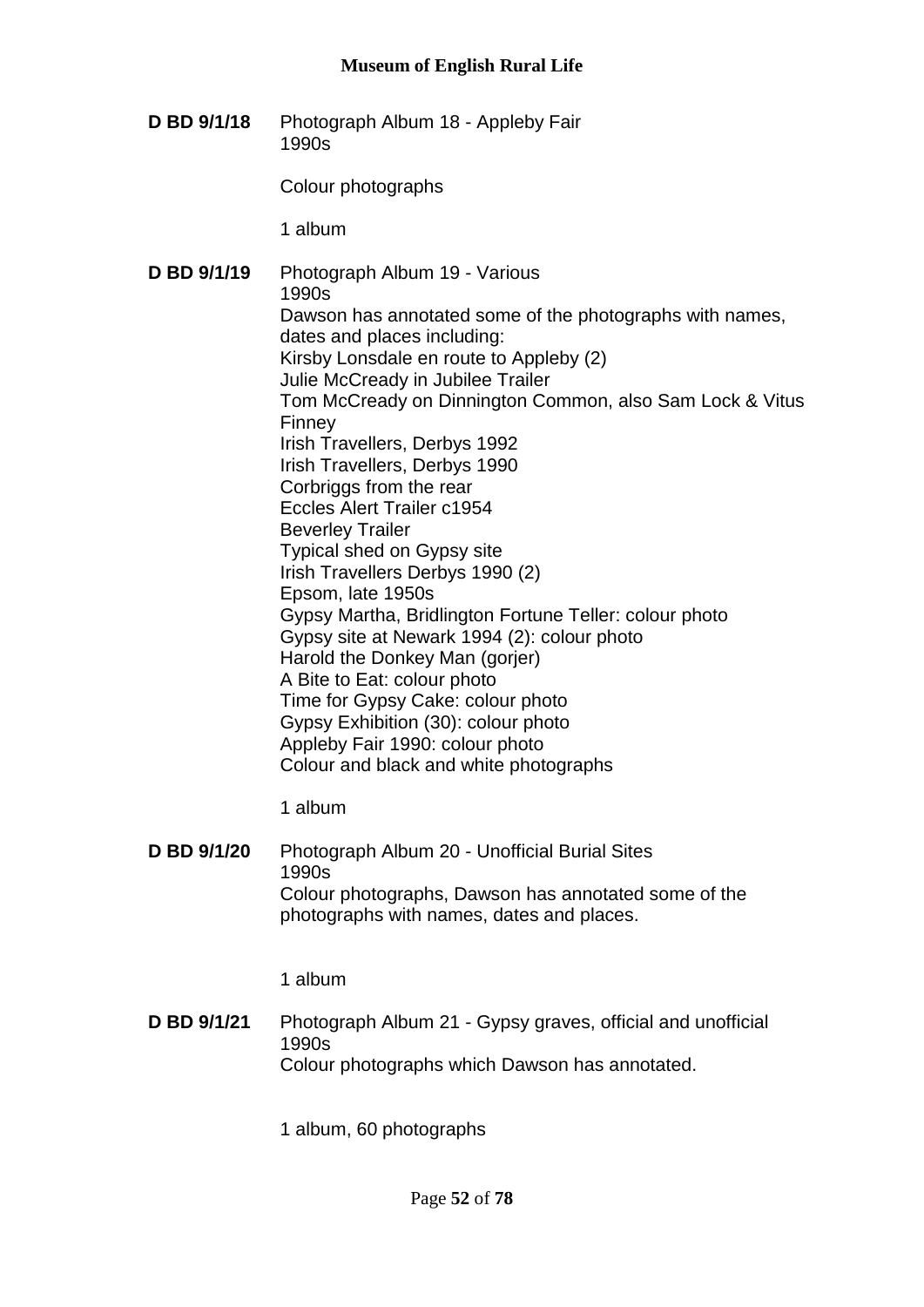**D BD 9/1/22** Photograph Album 22 - Burials and old stopping grounds 1990s Colour photographs which Dawson has annotated.

1 album, 62 photographs

**D BD 9/1/23** Photograph Album 23 - Gypsy graves 1990s

Colour photographs

1 album, 30 photographs

**D BD 9/1/24** Photograph Album 24 - Historical Photographs 1990s

Re-prints of older photographs pasted into a scrapbook. Dawson has annotated many of the photographs with names, dates and places as follows:

- 1 Kick up Grinders Barrow, Colour
- 2 Elizabeth, Lizzy (nee Varey) and Billy Finney (b. 1911), Sepia
- 3 Annie McCready (nee Finney) and Lizzie Finney, Sepia
- 4 Annie & Sam McCready 1932, Sepia
- 5 Martha Finney, wife of Isaac Rowles with daughter Ellen 1937, B/W
- 6 Lizzie Finney, sister of Annie, c1930, Sepia

7 Sam & Tom McCready, either Rodney Yard or Potteries, Chesterfield, 1937, Sepia

8 Isaac Rowles and daughter Ellen, wife Martha as sister to Anna, Lizzie, Lina, Frances and Louie Finney, 1937, Sepia

9 Louie Finney, Christiayna Varey, Lizzy Finney (Mother) Lizzie Jnr, Lina Finney, 1941, Sepia

10 Sam McCready in Royal Pioneer Corp, 1939-45, Sepia

11 Frances Varey (nee Finney) and daughter Lizzy,

Stockport, 1939-45, Sepia

12 James Varey (husband of Frances, father of Charlie) Believed 8th Army, 1939-45 Sepia

13 Louie Varrey (nee Finney), 1944, Sepia

14 Sam Lock, Louisa, Lina, Ann and Peter, 1947, B/W

15 Sam Lock, Louisa, Lina, Ann and Peter Lock, Notts., 1947 , B/W

16 Tom McCready Snr, Anne Lock, Charlie Varey, Sam Lock and dogs, Skegby Sands 1952, B/W

17 Tom McCready sorting rags, Dinnington common, 1952, Sepia

18 Peter Lock and Mother Lina Lock, Dinnington common, 1953, B/W

19 Trout and Amelia (nee Price) Taylor with the oldest son of Henry Taylor (also Henry), nr Macclesfield 1952, B/W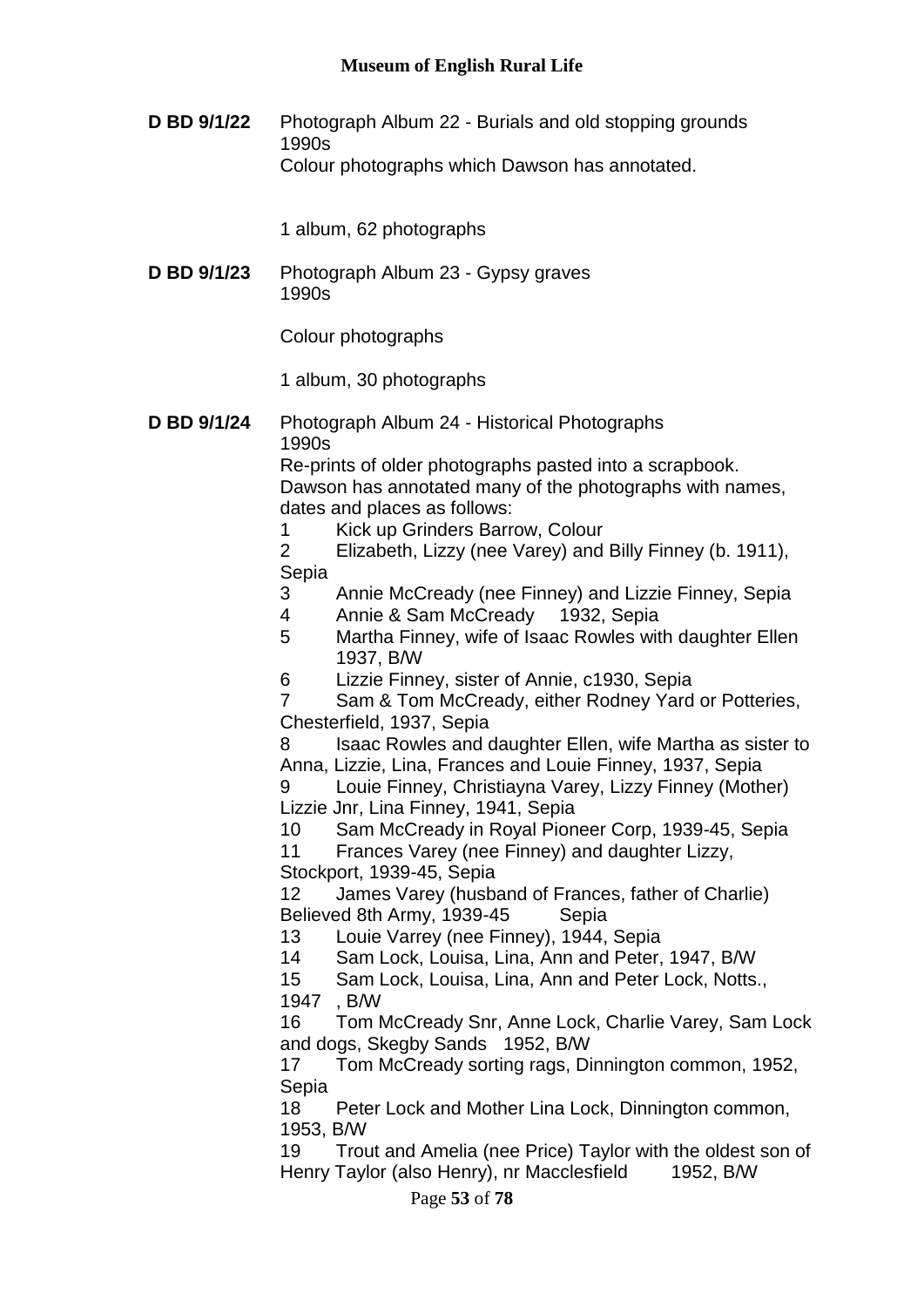20 Louie Varey (nee Finney), 1953-4, B/W

21 Cousins Bill and Joe Varey, sons of Dora and Louie respectively. Saltbox site, 1954, B/W

22 Jacksdale. Locks, Braddocks and Evanses, 1954, B/W

23 Julie McCready (nee Booth). Jacksdale 1954, Sepia

24 Jacky Varey's wagon, and Vitus Finney's wagon, Jacksdale, 1956, B/W

25 Vitus Finney Jr (grandson), brother Jimmy Finney, aunt Annie McCready and Johnny Varey. Jacksdale, 1956, B/W

26 Vitus Finney, Eva Varey and Anne Lock. Jacky Varey's trailer, Tom McCready's lorry, trailer and tent. Jacksdale, 1956, B/W

27 Brammer Brown, John Gallagher, Henry Beigthon, Johnny Rook and Dennis Booth in The Apollo Arms, Sutton, Ashfield, 1956, B/W

28 Jim Monks, Lizzie (nee Varey) and daughter Kathleen. B/W

29 Tom McCready Jnr and Lina Lock, Portland Fields, Selston, 1960, B/W

30 Lina Lock, daughter of Peter, Portland Fields, Selston, 1960, B/W

31 Julie McCready and Hilda Varey (nee Taylor) Devonham, Cheshire, having tea with a Home-dweller 1961, Sepia

32 Julie, Tom and Tracey McCready, Chatsworth Road, Chesterfield 1961, Sepia

33 Sam and Lina Lock's daugther Louie and husband Jacky Evans, 1962, B/W

34 Sam McCready and Annie (nee Finney) with grandchildren Tom and Tracey. Boundary Wood, Sheadle, Staffs. 1952, Sepia

35 Louie Varey (nee Finney) and Jacky Varey with baby Jim. Potteries, 1963, Colour

36 May Gasken (nee Booth) with Agnes, Beryl and Maria Gaskin, Strawberry hill Lane, Newark, 1965, Colour

37 Ivy (gorjer) and Billy Finney, Staffs/Derbys border, 1965, **Colour** 

38 Julie, Tommy Johnny and Susie McCready, Tank Lane Dinnington, 1968, B/W

39 Julie McCready 1968, B/W

40 Sam McCready, High Hazels Park Sheffield, 1969, B/W

41 Bryn Mawr, South Wales, 1969, B/W

42 Johnny McCready, Lina Lock, Susie, Tracey and Tom McCready, Johnny and Kathleen Evans, on a dray used to make a miniature wagon, Old Dog Track Sheffield, 1969, B/W

43 Penny Snape (Traveller Teacher) with son, daughter and pupils Tom McCready Jnr, Susie McCready, Caroline, Enire and Francis Varey, Joe and Johnny McCready. High Hazels Park Sheffield, 1970, Sepia

44 Gerralino Taylor (nee Booth) and children Peni, Izzy, Geralline herself. 1973, B/W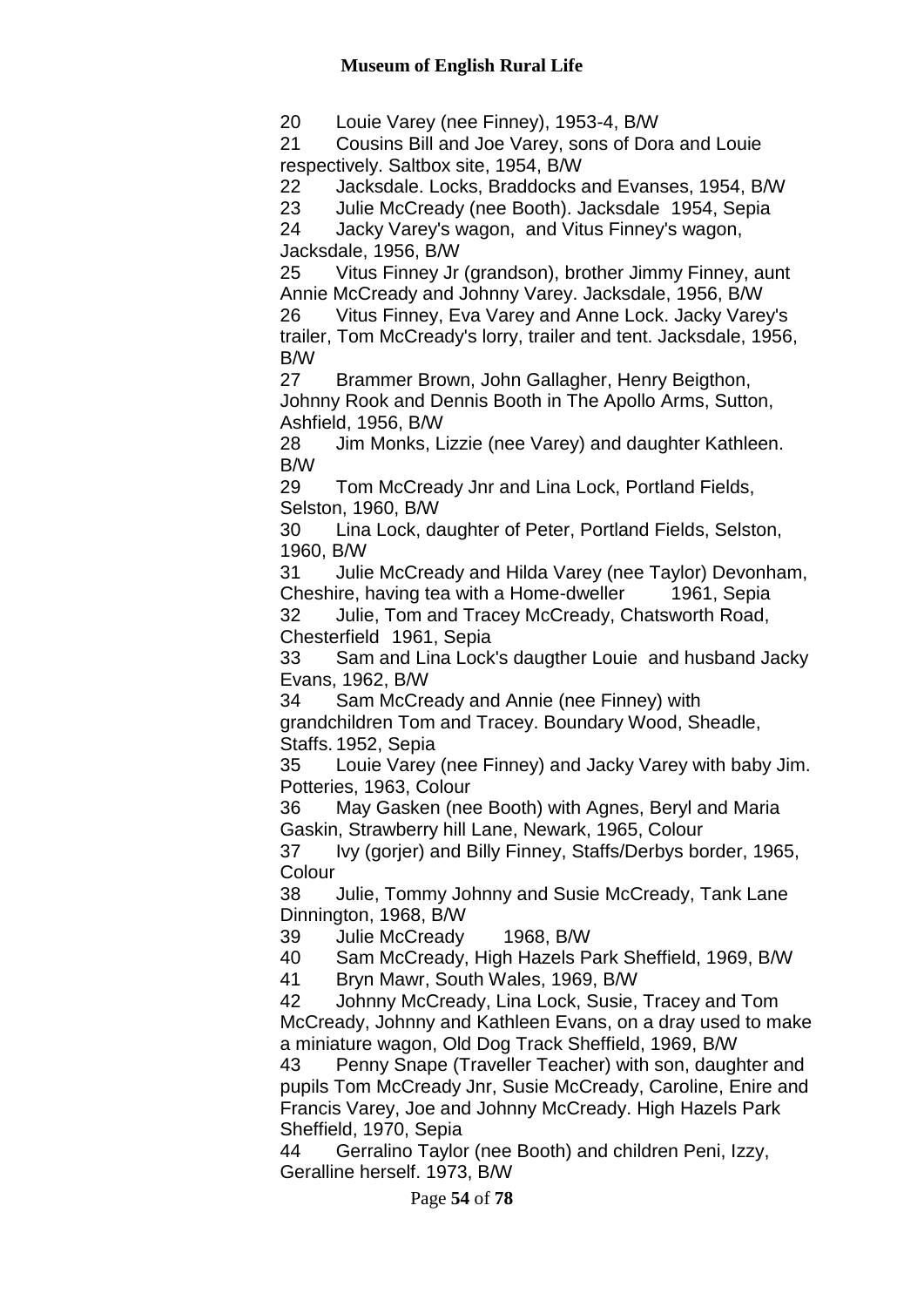- 45 Annie and Sam McCready at Bulwell, 1975, Colour
- 46 Amelia Taylor (nee Price) wife of Trout, Derby, 1973, B/W<br>47 Julie McCready at Appleby 1976, Colour
- Julie McCready at Appleby 1976, Colour
- 48 Dennis Booth painting a miniature wagon, 1984, Colour

49 Tracey McCready's caravan, with daughter Mary in Boughton, Sheffield 1985, Colour

50 The McCready Children of Tom and Mizelli - Sadie, Kelly, Mizelli and Tom Tom Colour

51 Travellers at Wolverhampton. Foreground - John Ayers, Seth Price, Tracey McCready and English Gypsies. Background - Irish Travellers. 1990, Colour

1 album

| D BD 9/1/25 | Photograph Album 25 - Photographs of Derbyshire Gypsies<br>given to Bob Dawson by their relatives.<br>1992                                                                                                                                                                             |
|-------------|----------------------------------------------------------------------------------------------------------------------------------------------------------------------------------------------------------------------------------------------------------------------------------------|
|             | Colour photographs mainly unidentified but some thought to be<br>Finneys and Vareys. Dawson has stated at the start of the<br>album "I think the Proctor's (circus people) are off Smiths".<br>Three young girls, two young boys by trailer (174)<br>Two women by opening of tent (47) |
|             | Bow-top wagon. Notice on back 'Pass Quietly - Driver Sleeping)                                                                                                                                                                                                                         |
|             | (14)<br>Woman peeling vegetables inside trailer (63)                                                                                                                                                                                                                                   |
|             | Waggon and horse to foreground. Waggon to right, buildings<br>behind (48)                                                                                                                                                                                                              |
|             | Trailers in field, woman with hands on hips, girl & woman in<br>foreground (96)                                                                                                                                                                                                        |
|             | Three waggons with horses by side of road (19)                                                                                                                                                                                                                                         |
|             | Waggon driving along road (153)                                                                                                                                                                                                                                                        |
|             | Goat beneath waggon, car alongside (16)                                                                                                                                                                                                                                                |
|             | Young woman - 'Bidi' written on back (26)                                                                                                                                                                                                                                              |
|             | Old Proctor woman seated with young boy by knee, flanked by<br>two men (180)                                                                                                                                                                                                           |
|             | Old Proctor woman seated with young boy by knee, flanked by<br>two men (183)                                                                                                                                                                                                           |
|             | Proctor's Variety Circus (189)                                                                                                                                                                                                                                                         |
|             | Proctor's Variety Circus (181)                                                                                                                                                                                                                                                         |
|             | Proctor's Star Circus. Waggons with a number of individuals<br>lined up in front of buildings (190)                                                                                                                                                                                    |
|             | Swingboats and attendants in front of fairground ride (7)                                                                                                                                                                                                                              |
|             | Travelling fair being erected or dismantled (176)                                                                                                                                                                                                                                      |
|             | Proctor's Empire & Circus with audience (192)                                                                                                                                                                                                                                          |
|             | Group of Circus people (185)                                                                                                                                                                                                                                                           |
|             | Circus Big Top with girls and men in front (188)                                                                                                                                                                                                                                       |
|             | Circus performers with audience (187)                                                                                                                                                                                                                                                  |
|             | Circus performers with audience (191)                                                                                                                                                                                                                                                  |
|             | Circus clowns with young boy (186)                                                                                                                                                                                                                                                     |
|             | Page 55 of 78                                                                                                                                                                                                                                                                          |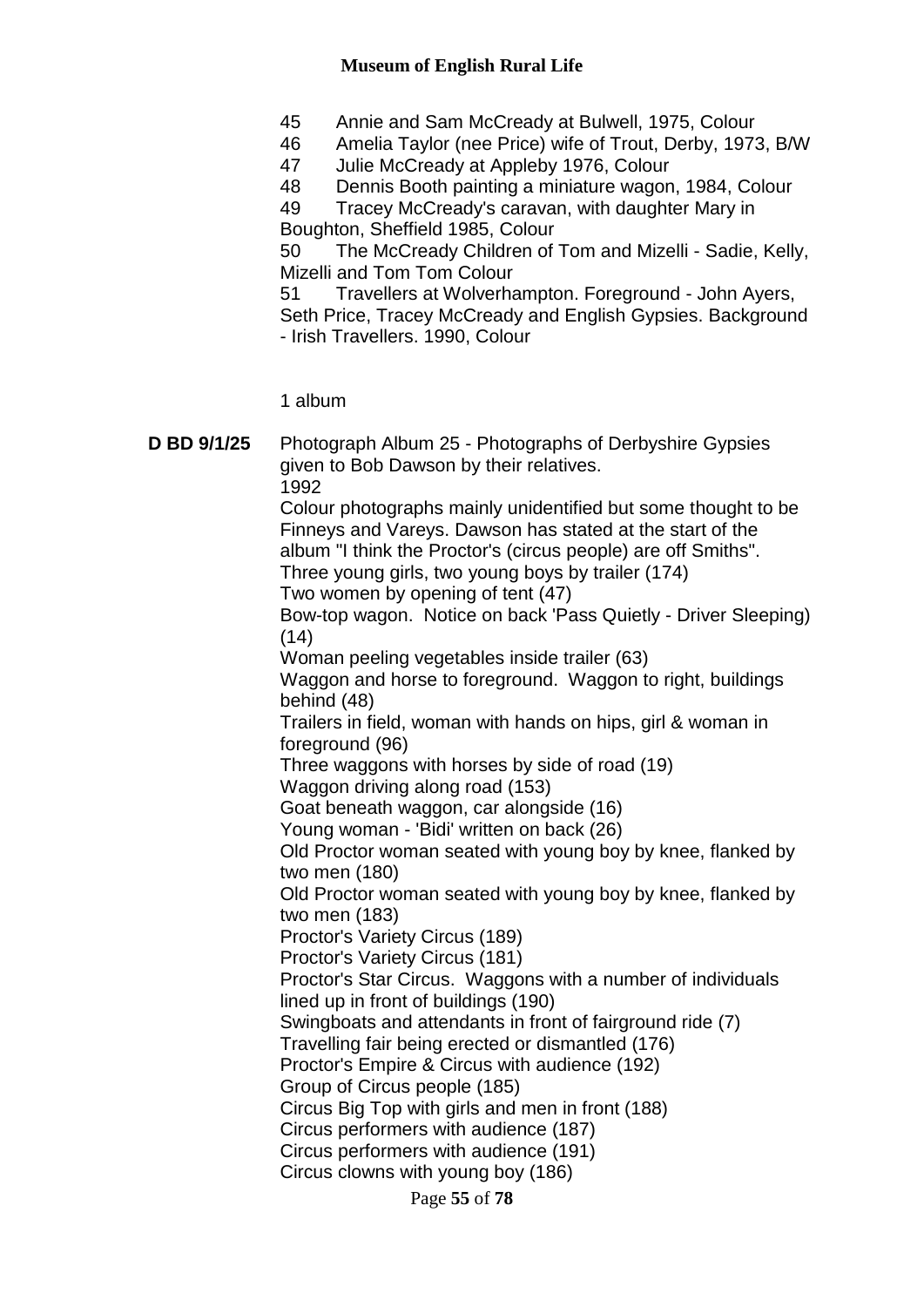Gallpers with attendants (177) Gallpers with attendants (178) Waggon with two men, five women, two young children. Possibly circus/showmen (182) Woman equestrian dressed 'western' style, with horse (184) Waggon with two men, a number of women and child. Possibly circus/showmen (72) Woman equestrian dressed 'western' style, with horse (179)

1 album

**D BD 9/1/26** Photograph Album 26 - Appleby Trip June 1997 Colour photographs taken by Dawson during a trip to Appleby Fair: Fortune teller's trailer 'Gypsy Rose Lee': colour photo Horses grazing by road bridge: colour photo Traveller site, square top in foreground: colour photo Waggon, horse & car: colour photo Bow top travelling through town: colour photo Bow top travelling along road, man alongside: colour photo Two bow tops: colour photo Bow top: colour photo Unofficial Traveller site: colour photo Bow top travelling along road, man alongside: colour photo James Petulengro - International Clairvoyant': colour photo Bow top and trailer: colour photo Bow top with hores behind: colour photo Bow top travelling the road: colour photo Trailer: colour photo Bow top on road, square top in background: colour photo Bow top travelling the road: colour photo Bow top travelling the road: colour photo Bow top travelling the road: colour photo Bow top travelling the road: colour photo Bow top on road, trailer on verge: colour photo Bow top, horses on verge: colour photo Bow top, horses on verge: colour photo Two bow tops on verge: colour photo Bow top on verge: colour photo Bow top and horses on road: colour photo Bow top with horse: colour photo Notice in shop window 'Water - £2 large churn, £1 small churn': colour photo Roadside site, bow top, four men by fire: colour photo Horse drawn trade vehicle. 'House Clearance Centre': colour photo Waggon and horse on road, man driving: colour photo Distant shot of waggon on road: colour photo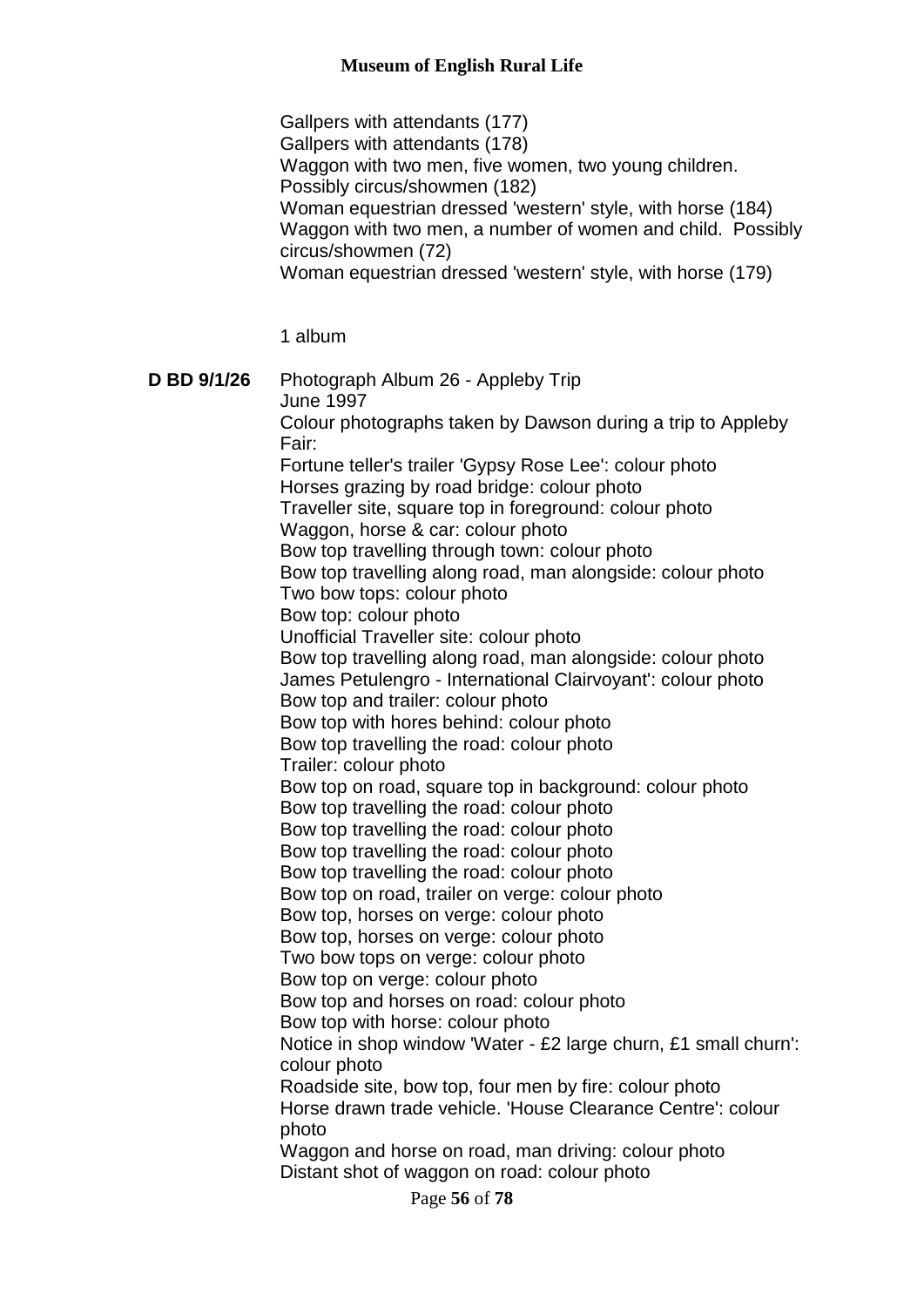1 album

| D BD 9/1/27 | Photograph Album 27 - The Steel Family<br>1990s<br>Colour photographs: |
|-------------|------------------------------------------------------------------------|
|             | L to R: Hughie, Shani & Little Hughie Steele 1990 (101)                |
|             | A Royal wave from Diane Steele (née Shaw) 1990 (122)                   |
|             | Wooden flowers made by Davon (117)                                     |
|             | Hughie Steele and fine Hobby (111)                                     |
|             | Hughie Steele and fine Hobby (111) second copy                         |
|             | Little Hughie, Big Hughie & Shani Steele (113)                         |
|             | Little Hughie, Big Hughie & Shani Steele (113)                         |
|             | Hughie, Shani & Hughie Steele 1990 (129)                               |
|             | Little Hughie, Shani & Big Hughie Steele (116)                         |
|             | Shani, Hughie & Hughie Steel 1990 (128)                                |
|             | Little Hughie, Big Hughie & Shani Steele 1990 (113)                    |
|             | Little Hughie, Big Hughie & Shani Steele 1990 (128)                    |
|             | Little Hughie, Big Hughie & Shani Steele 1990 (114)                    |
|             | Hugh Steele 1960 (116)                                                 |
|             | L to R: Bob Dawson, Billy Steele, Selina Steele, Roy Taylor,           |
|             | Mouse Steele, Annie & Rosie Booth (104)                                |
|             | Peter Johnson, Terry (son in law of the daughter of Ish James)         |
|             | Hughie Steele (121)                                                    |
|             | Ishmael & Clonus Steele, Hugh Ellis, Diane Steelr jnr 1990 (119)       |
|             | Hugh Steele and hawk (277): colour photo                               |
|             | Ishmael James, Hugh Steele, Minnie James, Newark 1994                  |
|             | (273): colour photo                                                    |
|             | Ishmael James in hat, Clonus Steele by fire 1999 (196): colour         |
|             | photo                                                                  |
|             | Hughie Steele & Naomi Spencer making flowers 1990 (200):               |
|             | colour photo                                                           |
|             | Shani Steele and hawk 1994 (281): colour photo                         |
|             | Hughie Steele shows Naomi Spencer how to make flowers                  |
|             | (205): colour photo                                                    |
|             | Hughie Steele and London Travellers (127)                              |
|             | Hughie Steele and London Travellers (22)                               |
|             | Hughie Steele and London Travellers (130)                              |
|             | Hughie Steele and London Travellers (131)                              |
|             | Hughie Steele and London Travellers (112)                              |
|             | Annie & Hughie Steele's son Hughie: colour photo                       |
|             | Annie Steele née Smith (30): colour photo                              |
|             | Bob Dawson (31): colour photo                                          |
|             |                                                                        |

1 album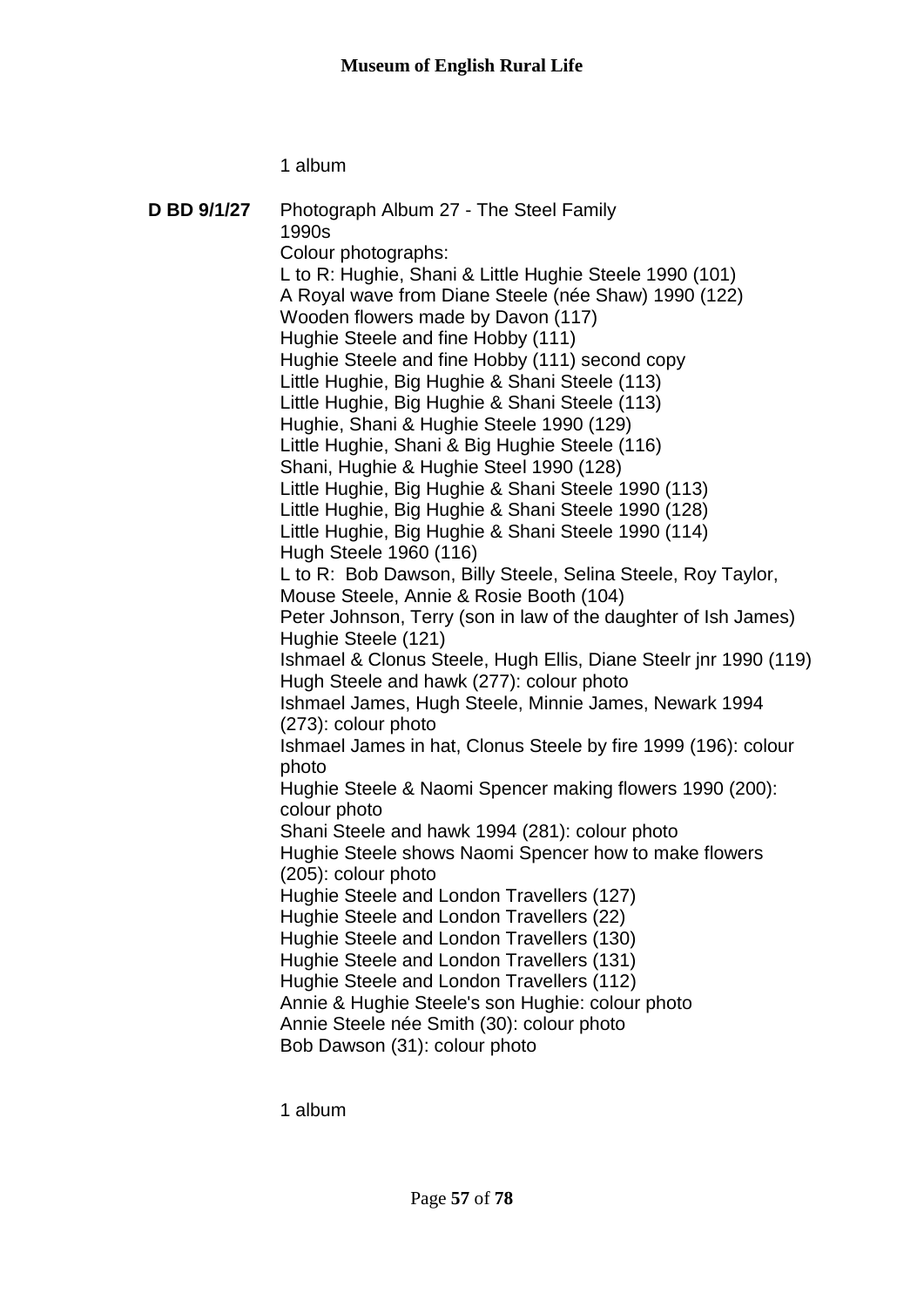**D BD 9/1/28** Photograph Album 28 - The Taylor Family undated Colour and black and white photographs: Annie Taylor wife of Danny Booth (155) Annie Taylor (78) Sid Taylor at Ollerton Gerral Taylor (née Booth) and children Peni, Sixpence, Buller (67) Ginny Evans née James, mother of Jacky, & Edward son of Amy & Harriet Taylor (17) Cyril Taylor and baby Rita (46) Annie Taylor at Ollerton (110) Gypsy Exhibition 1990. Includes Roy Taylor, Ish James, Siobhan Spencer, Minnie James, Sybil Finney (199): colour photo Sid Taylor's horses (75) Sid & Annie Taylor (103) Sid & Annie Taylor (99) Annie Taylor (96) Amelia, Dovel and Ezzy Taylor at Derby (86) Lena, Mushy, Alice Taylor, Lena Johns (née Taylor), Roy, Annie, Alice (née Doe), Sid Taylor, Barrum Johns (92) L to R: Annie Booth née Taylor, Sis Taylor (baby), Olive Taylor, Adoline Taylor at back (76) At Sutton St James, Roy & Ronnie Taylor (106) Annie Taylor's family: Rosie, Peni at Corbriggs (91) Adeline, Lucy and Annie Taylor (89) Didi and Mary Ann Taylor (159) Sid Taylor, Alice Taylor (née Doe), wife of Ronnie, Roy Taylor's lorry (169) Sid Taylor (97) Alice Taylor née Doe (83) Cyril Taylor (49) Isa Fellows, Lisa Finney, Roy Taylor, Laverum Fellows (95) Roy & nephew Ezzy Taylor (93) Roy Taylor, Minnie James 1990 (202): colour photo Roy Taylor and cousin Dora née Finney. Appleby Fair 1990 (258): colour photo Roy Taylor, Rosie and Annie Booth singing 1990 (102) L to R: Bob Dawson, Hughie Steele, Billy Steele, Selina Steele, Roy Taylor, Annie & Rosie Booth (108) Roy Taylor singing 1980 (100) Roy Taylor as a boy (98) The Big Man - Roy Taylor 1990 (107) Becky Taylor 1990 (109) Becky Taylor c1991 (105) Becky Taylor c1991 (98) Sid Taylor & Annie (née Finney) at Ollerton shortly before Sid's death (88) Amelia Taylor, grandmother of Julie Booth (38)

Page **58** of **78**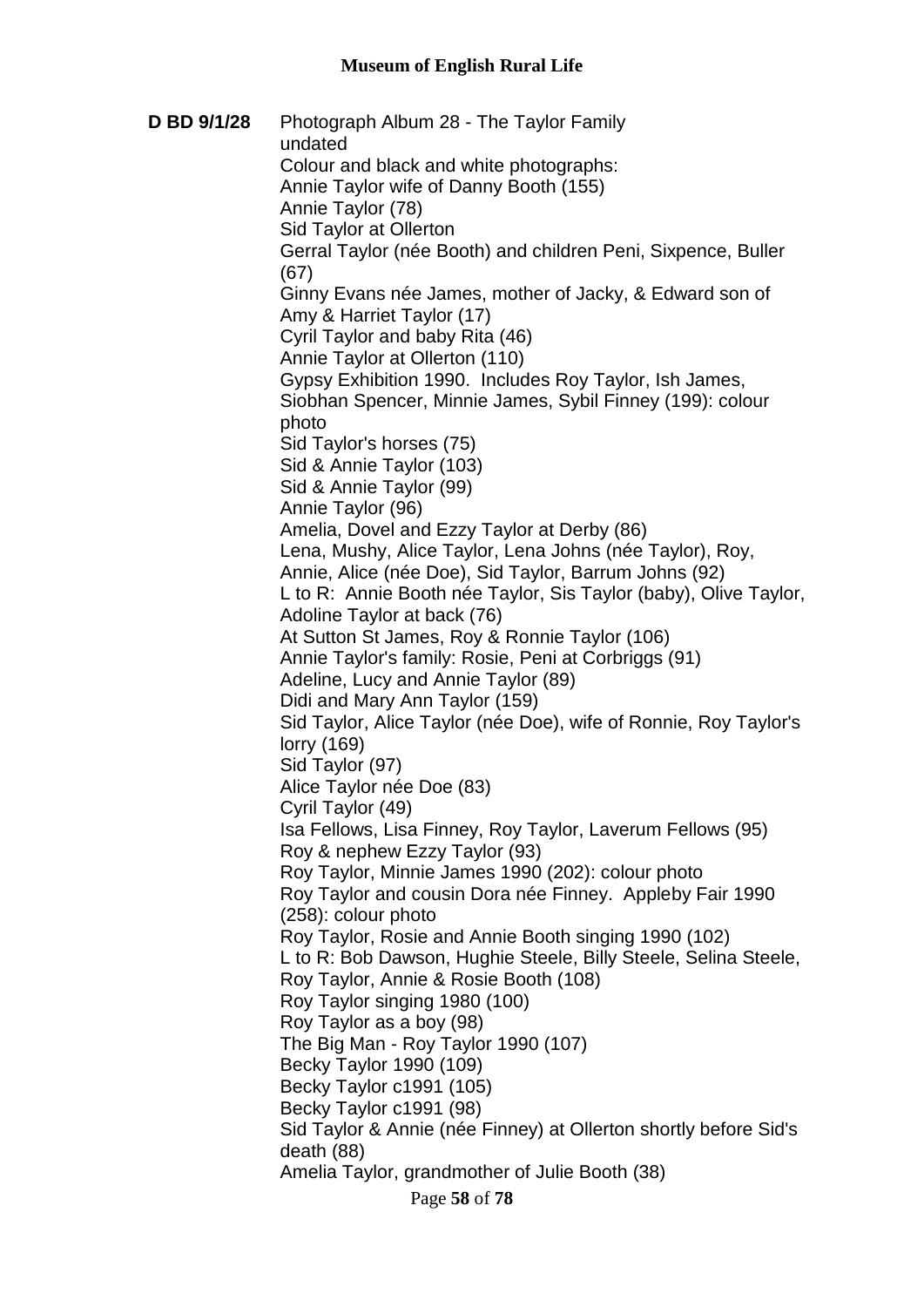Ronnie Taylor & wagon (77)

1 album

**D BD 9/1/29** Photograph Album 29 - Photographs of the Steele, Webster, Burnside, McCready, Varey and Taylor Families with Bob Dawson 1990-1996 The photographs have been annotated by Dawson. Colour photographs

1 album

**D BD 9/1/30** Photograph Album 30 - Sundry Photographs 1990s Colour photographs which Dawson has annotated including: Laurence Boswell: colour photo Ellis James brother of Ishmael Riley Boswell immediately behind barrow: sepia photo Peni Taylor (buries as Kenneth) with grinding garrow

1 album

**D BD 9/1/31** Photograph Album 31 - Various undated Colour photographs which Dawson has annotated including: William Lee, Epsom 1931 (21) Sam Lee & Nukes 'Cocky' Burton, Peggy & Delia Burton née Ayres (9) Oliver Lee's daughters, Nellie & Lily. Mitcham, Surrey (28) Julia, wife of Oliver Lee, daughter of Bui Boswell, with daughter Kizzie. Burton Lonsdale 22 Jun 1916 (29)

1 album

**D BD 9/1/32** Photograph Album 32 - Wagons undated Colour and black and white photographs of wagons annotated by Dawson, including: Model Bill Wright's wagon Harry Bircumshaw's open lot Harry Bircumshaw's cart

1 album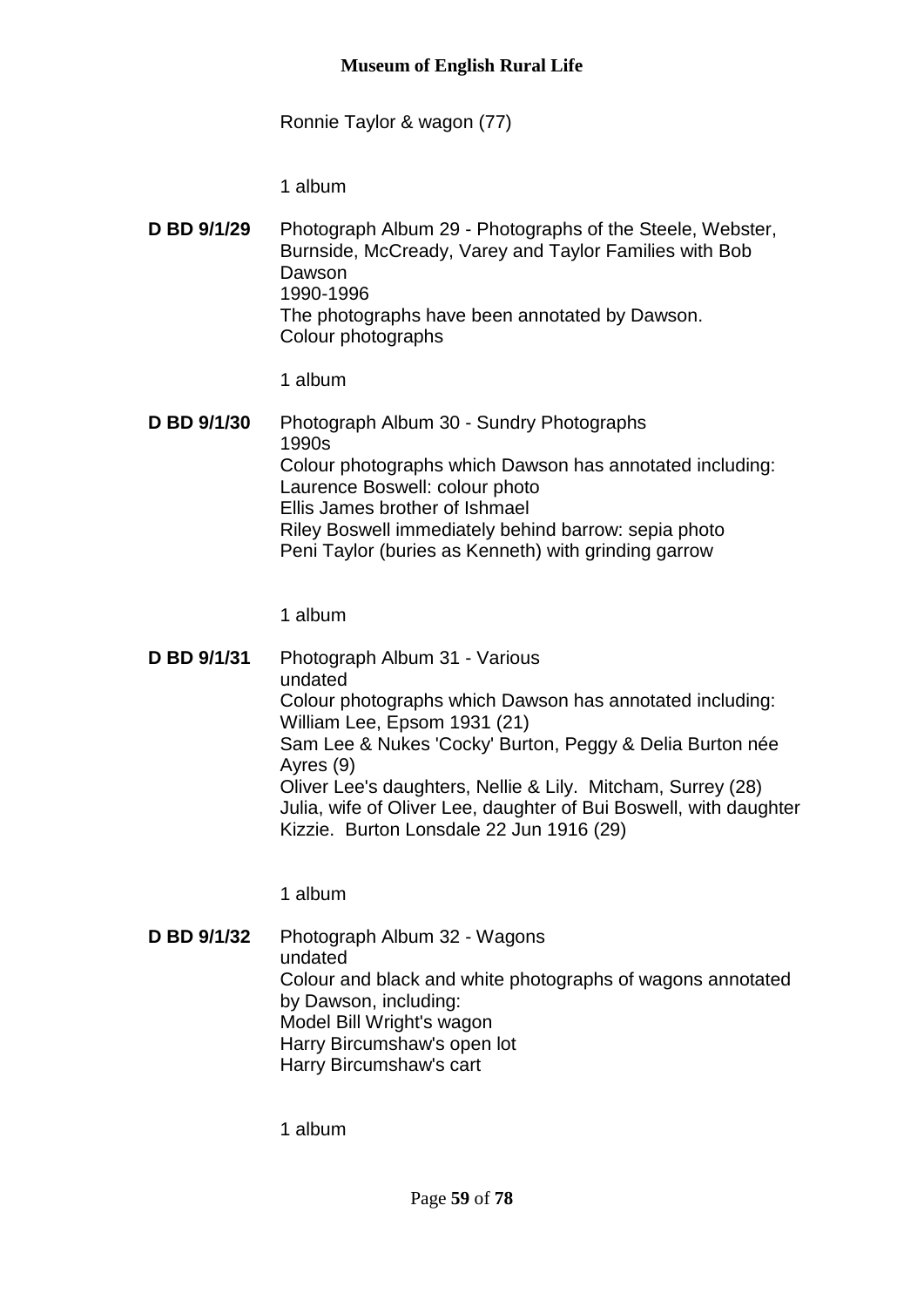**D BD 9/1/33** Photograph Album 33 - The Pleasley Site (Shirebrook End) c.1997 Colour photographs pasted into a scrapbook. Dawson has annotated some of the photographs.

1 album

**D BD 9/1/34** Photograph Album 34 - The Pleasley Site (Approach/entrance) 1997 Colour photographs pasted into a scrapbook. Dawson has annotated some of the photographs.

1 album

**D BD 9/1/35** Photograph Album 35 - The Pleasley Site (Pleasley End) 1997 Colour photographs pasted into a scrapbook. Dawson has annotated some of the photographs.

1 album

**D BD 9/2** Loose Photographs 1909-2000 Packets of photographs some with their accompanying negatives arranged by Robert Dawson

18 files

**D BD 9/2/1** Photographs showing repairs at the Corbriggs site 1990s Packets of photographs some with their accompanying negatives arranged by Robert Dawson colour photographs; negatives

c. 49 photographs and negatives

- **D BD 9/2/2** Photographs showing a Holocaust Memorial ceremony 1990s Packets of photographs some with their accompanying negatives arranged by Robert Dawson colour photographs; negatives
	- c. 21 photographs and negatives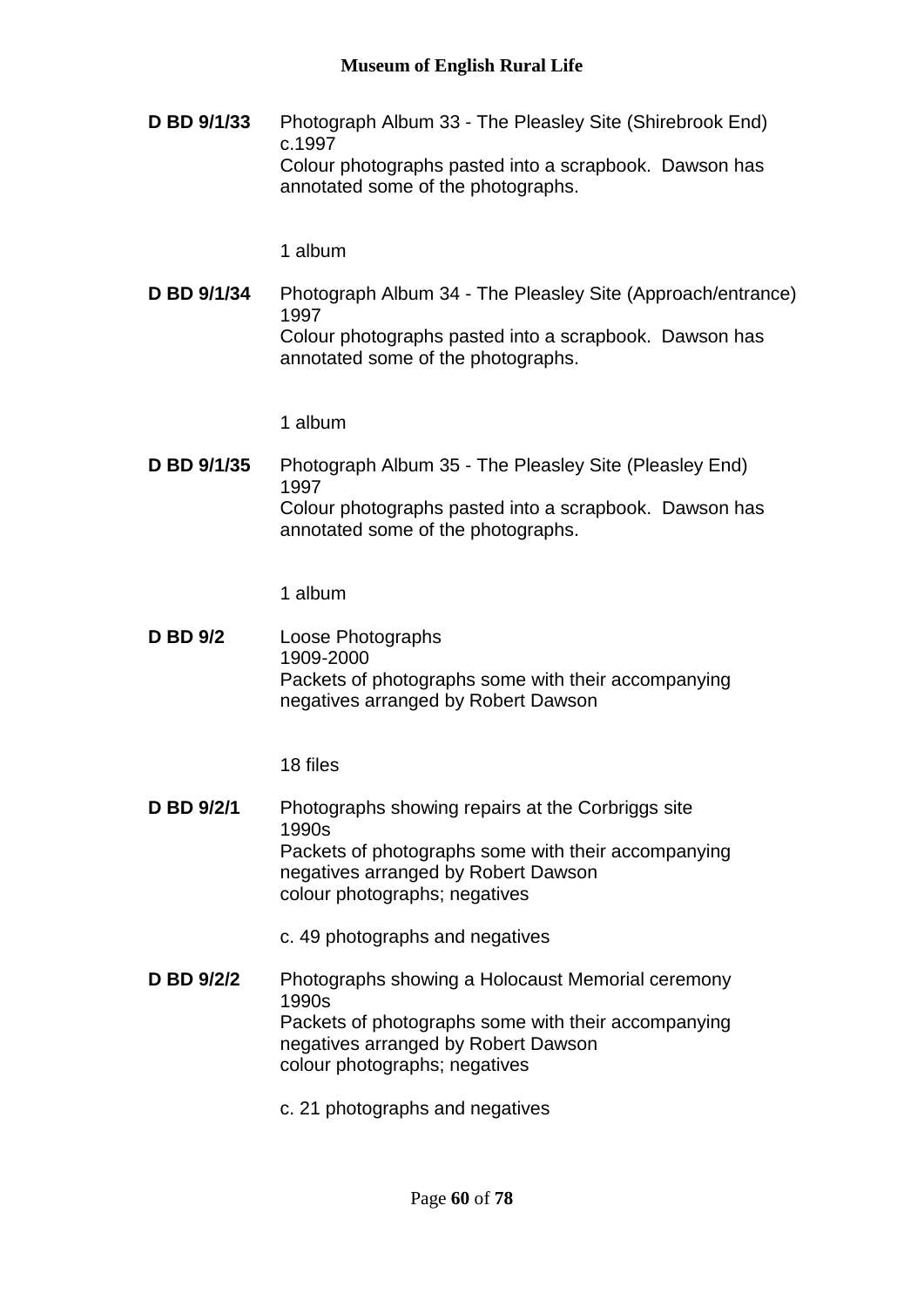- **D BD 9/2/3** Photographs showing Bosnian, Rumanian, Australian and Italian **Gypsies** 1990s Packets of photographs arranged by Robert Dawson - Bosnian Gypsies in Derbyshire, a Gypsy violinist in Bucharest, (June 1994); some photographs have been annotated. Includes annotated photocopies of photographs of Bulgarian Gypsies. colour photographs; negatives
	- c. 43 photographs and negatives
- **D BD 9/2/4** Photographs showing Faw locations in North Yorkshire 1990s Packets of photographs some with their accompanying negatives arranged by Robert Dawson colour photographs
	- c. 44 photographs
- **D BD 9/2/5** Photographs showing various Traveller sites 1990s Packets of photographs some with their accompanying negatives arranged by Robert Dawson, including Coalville, Leicester colour photographs; negatives
	- c. 48 photographs and negatives
- **D BD 9/2/6** Photographs showing Corbriggs' Residents 1992-1998 Packets of photographs some with their accompanying negatives arranged by Robert Dawson colour photographs
	- c. 45 photographs
- **D BD 9/2/7** Photographs showing Appleby Fair 1997 Packets of photographs some with their accompanying negatives arranged by Robert Dawson colour photographs
	- c. 48 photographs
- **D BD 9/2/8** Photographs showing the aftermath of Irish Travellers at a site and lay-by at Pleasley, North East Derbyshire 1997-1998 Packets of photographs some with their accompanying negatives arranged by Robert Dawson colour photographs; negatives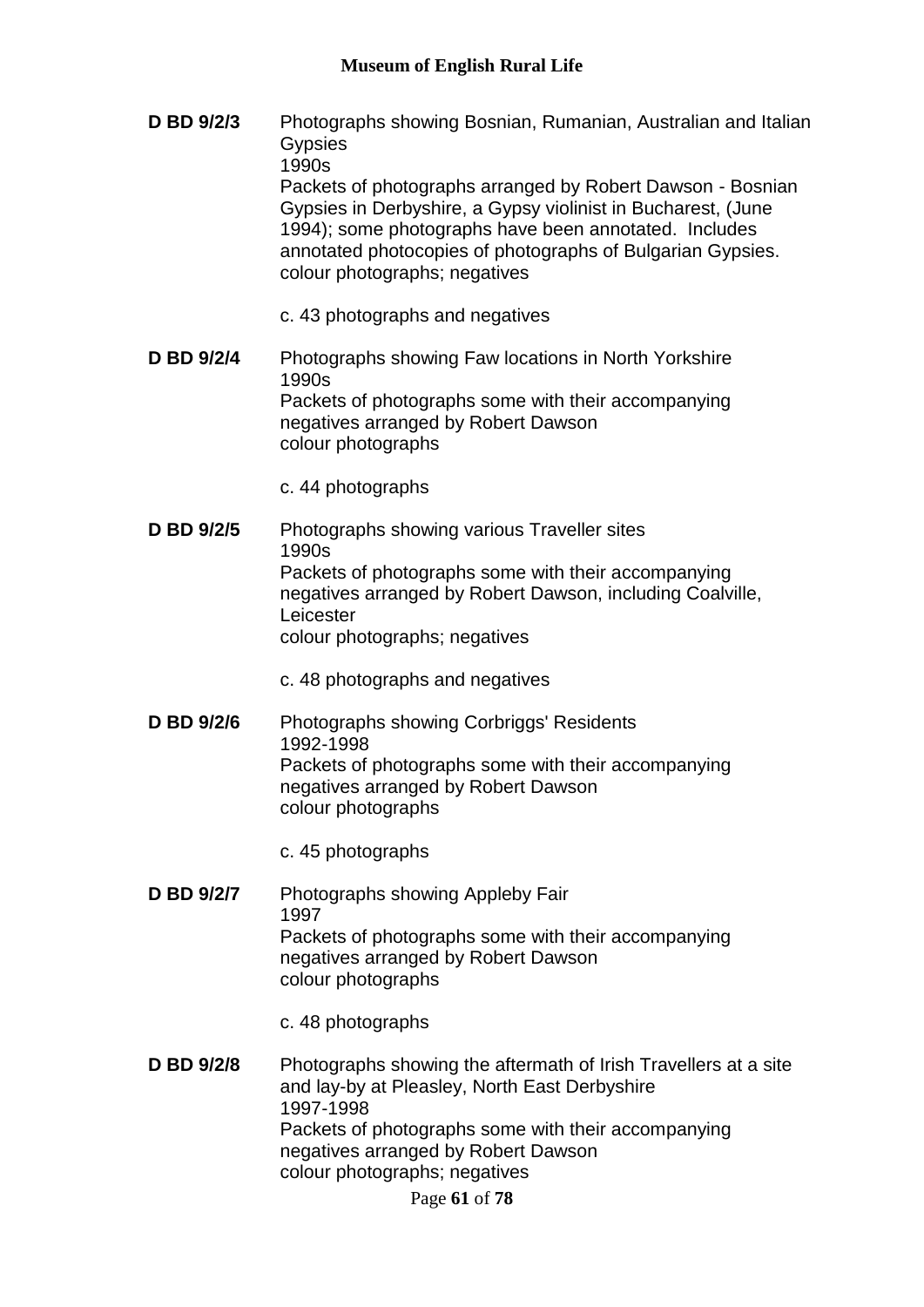- c. 111 photographs and negatives
- **D BD 9/2/9** Photographs showing members of the Steele's, Shaw's and Webster families 1990s Packets of photographs arranged by Robert Dawson colour photographs
	- c. 54 photographs
- **D BD 9/2/10** Photographs showing old stopping places, graves and funerals 1990s Packets of photographs arranged by Robert Dawson. The headstones record the following families: Calladine, Lee, Herring, Gascoyne, Taylor, Price, Buckley, Booth and: Headstone: Margaret Price: colour photo Headstone: Emily & Samuel Young: colour photo Headstone: James & Ruby Nicholson: colour photo Headstone: Joseph, Edna, Patrick Lee: colour photo Headstone: Grace Ann, Alexander Millar: colour photo Headstone: James Smith: colour photo Headstone: Patrick O'Neill: colour photo Headstone: Abraham, Amy Lee: colour photo Headstone: Annie Evelyn, Tom Nicholson: colour photo Headstone: Fred, Emily, Emily Nicholson: colour photo Headstone: Bob, Arrie, May Townsend: colour photo Headstone: Duncan Ross h/o Gertrude Paterson: colour photo colour photographs; negatives
	- c. 63 photographs and negatives
- **D BD 9/2/11** Photographs showing the Pleasley Site, Summer 1996 1996 Packets of photographs some with their accompanying negatives arranged by Robert Dawson colour photographs; negatives
	- c. 43 photographs and negatives
- **D BD 9/2/12** Photographs showing Spanish Gypsies: sites and dancing 1990s Packets of photographs arranged by Robert Dawson colour photographs
	- c. 15 photographs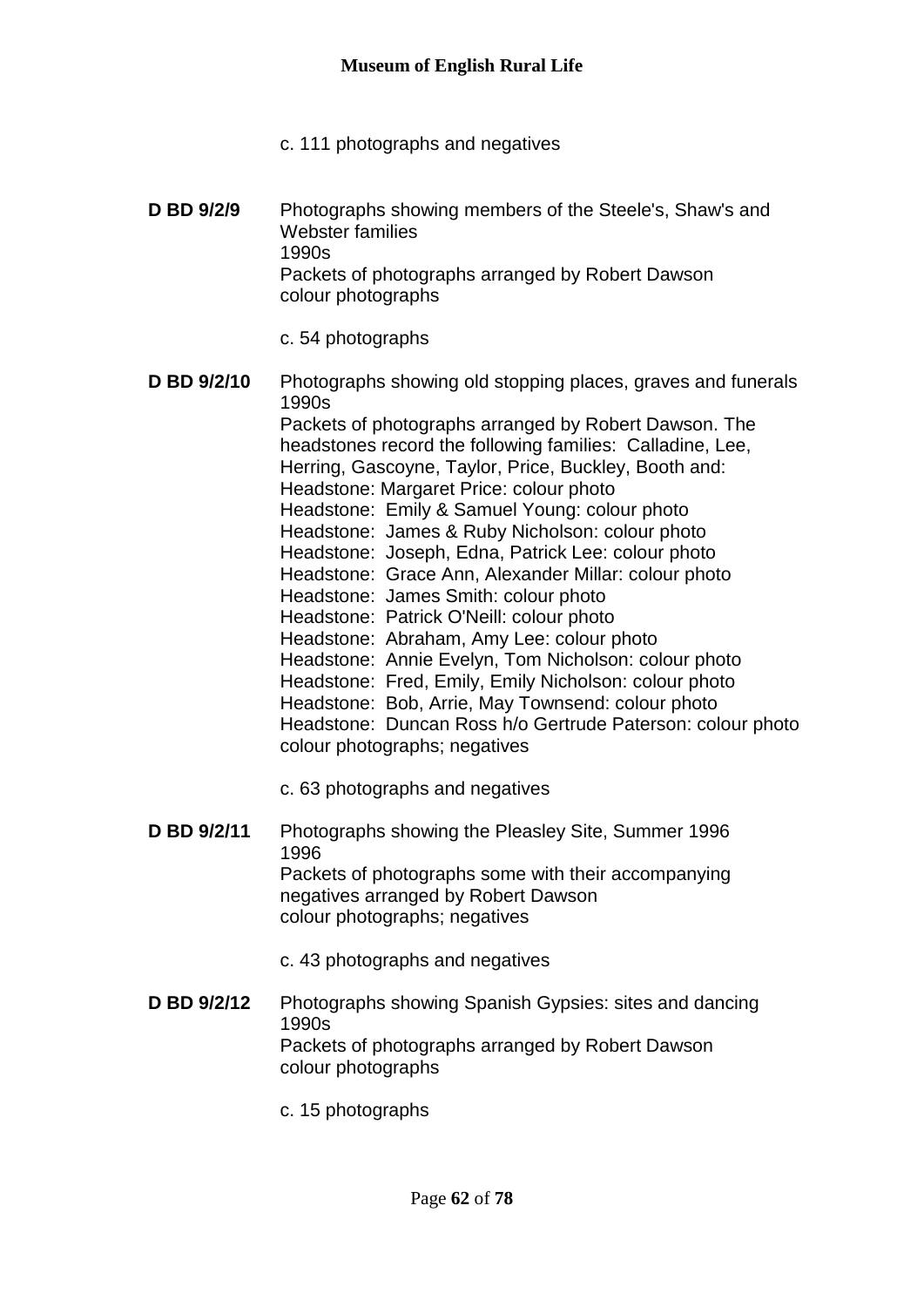- **D BD 9/2/13** Photographs taken near the Pleasley Site, for planning application to extend site 1997-1998 Packets of photographs arranged by Robert Dawson colour photographs
	- c. 12 photographs
- **D BD 9/2/14** Photographs of Kirk Yetholm 1992 Packet of photographs possibly taken by Robert Dawson of the village of Kirk Yetholm including the church and graveyard and the Gypsy Palace. colour photographs
	- c. 72 photographs
- **D BD 9/2/15** Photographs of wagons and caravans 1930s-1990s

Photographs (many are copies of originals), collected by Robert Dawson featuring wagons and caravans including: Norfolk Gypsy family, The Grays with ex Belgian Army horses harnessed to their wagon; Edward James & Ginny (née Evans) relative of Shivering Jack Evans, taken at Five Mile Town, about Dungannon, Northern Ireland, also featuring a unique "Bill Wright's wagon" with 4 windows c1930 (2 copies); Three families with their wagons; Photograph of a painting, wagon's in a snowy landscape (2 copies); colour drawing of a wagon printed on a change of address notification; black and white photograph of a dog "Buttons" sitting on a Gypsy caravan, Sep 1967; colour photograph inscribed "Our 'Atchin Tan', Edenbridge, Ricksey Lane, Somerton, Sep 2000 colour and black and white photographs

c. 11 photographs

# **D BD 9/2/16** Photographs of sporting events

c.1911-c.1946

Photographs collected by Robert Dawson featuring sporting events including original sepia photographs of the 1930 Epsom Derby horse race, won by the Aga Khan's horse, Blenheim, ridden by Harry Wragg (3 photographs); sepia photograph of an engraving of a prize fighting match, from "National Sports of Great Britain, dated 29 September 1911, stamped "Daily Mirror Library"; sepia photograph from a boxing match between Freddie Mills and Ken Shaw, showing Mills delivering a right upper cut, dated 9 February 1945, stamped "Daily Mirror Library"; sepia photograph from a boxing match between Lewis and Ratner, stamped "Daily Mirror Library, 31 Jul 1928"; sepia photograph showing a boxing match between Gus Lesnevich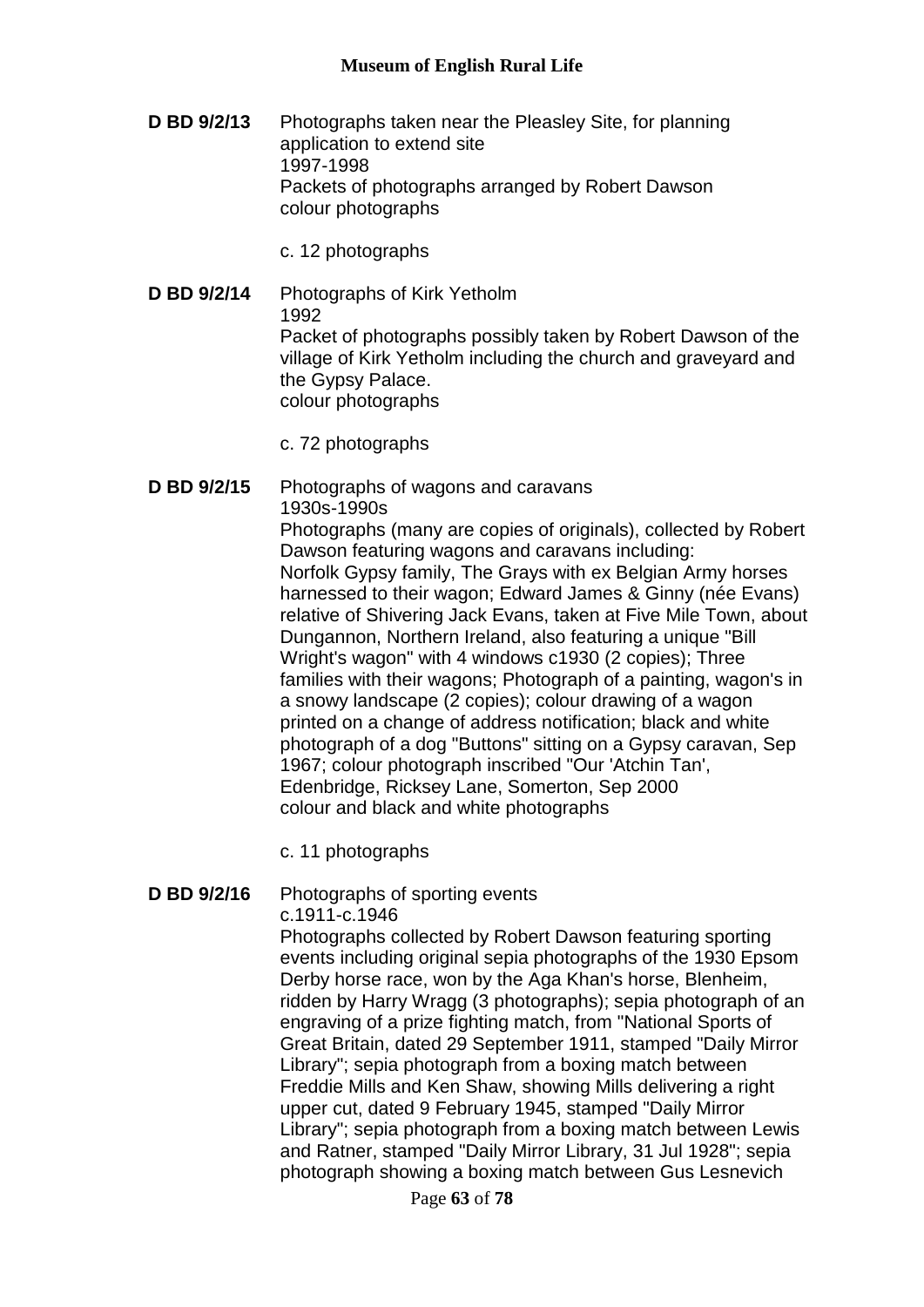and Mills, World Light Heavyweight championship at Harringay. The photo shows Mills down on the mat for a count of 9 in the 9th round, dated 14 May 1946. B&W photographs

c. 7 photographs

- **D BD 9/2/17** Photographs of Gypsies and individuals dressed in traditional Gypsy clothing c.1920-c.1998 Photographs collected by Robert Dawson showing Gypsies, people with Gypsy links and individuals dressed in traditional costume. Some of the photographs have been annotated including: Ezzy Taylor; Robert Dawson; Ruth MacDonald Blackwell; Dennis, Anne, Dennis Jnr, Penni & Rosie Booth (Chesterfield), c.1992;copy of a sepia photograph inscribed "German Gipsies at Greenlaws, 31 August 1906; Blackpool Gypsies, Golden Mile, 1930's; Ishmael James and wife Selina Marshall, with others; autographed photo of Anthony Hopkins; autographed photo of Jean Kent. colour, B&W and sepia photographs
	- c. 19 photographs
- **D BD 9/2/18** Photographs of Gypsies at work 1909-1987 Photographs collected by Robert Dawson including photographs of Kent Hop Pickers, c.1909; Gypsy Lee, Fortune teller outside her tent, c.1920; Fortune teller with her birds featured in London Life; colour photographs of Flamenco dancers from Tivoli World, Costa Del Sol, 1987. colour, B&W and sepia photographs

c. 8 photographs

**D BD 9/3** Negatives 1990s

negatives

4 files

**D BD 9/3/1** Negatives described as "Diane's wedding" 1990s

negatives

1 envelope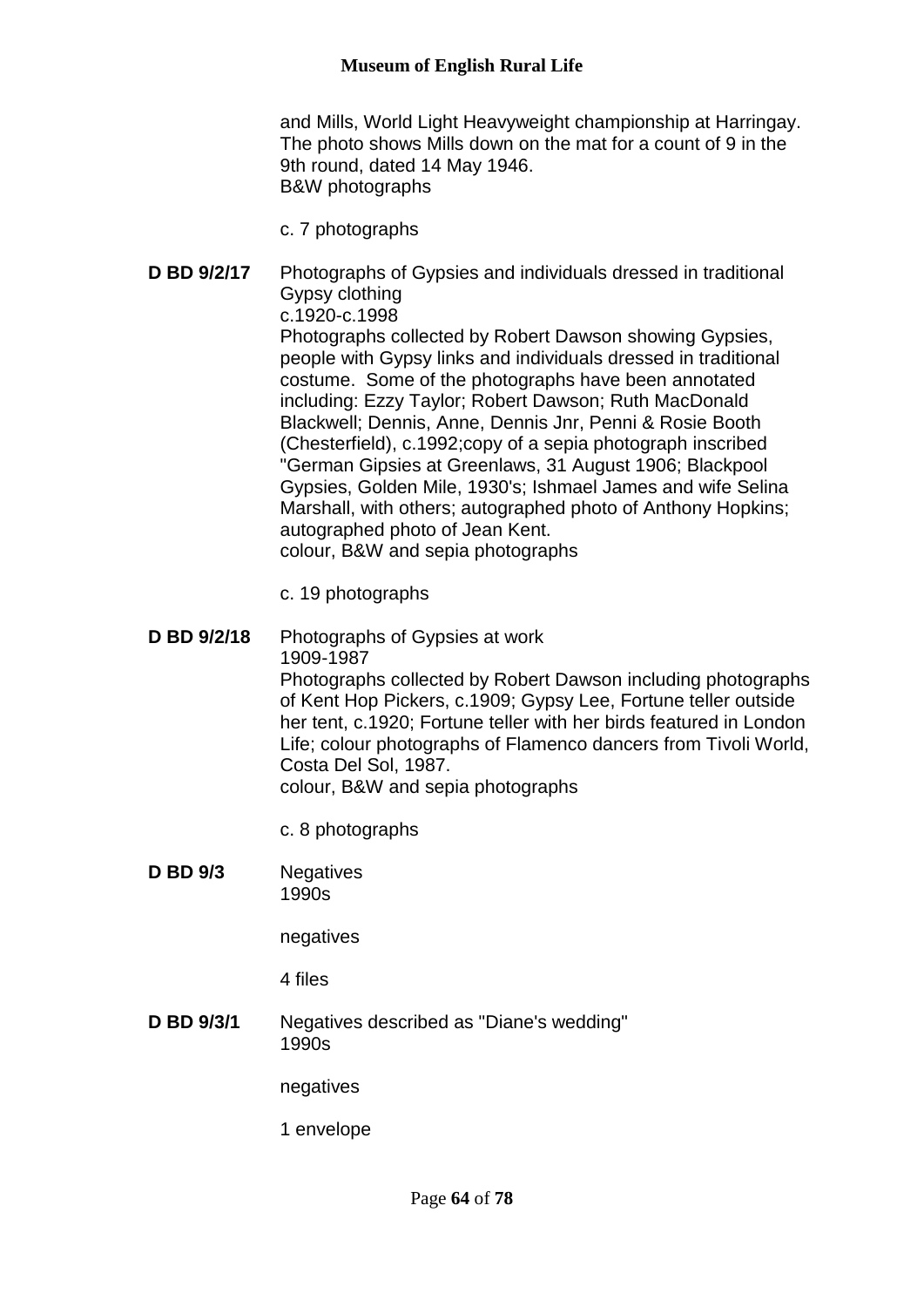**D BD 9/3/2** Negatives described as "Exhibition, Chesterfield, May 1991" May 1991

negatives

1 envelope

**D BD 9/3/3** Negatives described as "Finneys, Vareys" 1990s

negatives

1 envelope

**D BD 9/3/4** Unidentified negatives 1990s

negatives

1 envelope

**D BD 9/4** Lantern Slides undated, early 1900s

glass

7 slides

**D BD 9/4/1** Lantern slides showing Gypsy families in Staffordshire, outside their tents and wagons 1900s possibly created by Thomas Clarke negatives

2 items

**D BD 9/4/2** Lantern slide showing the St Wilfrid Saturday parade, Ripon 1903 There is a Gypsy wagon in the background of the picture negatives

1 item

**D BD 9/4/3** Lantern slide showing pond hunting near Berkswell 1900s

negatives

1 item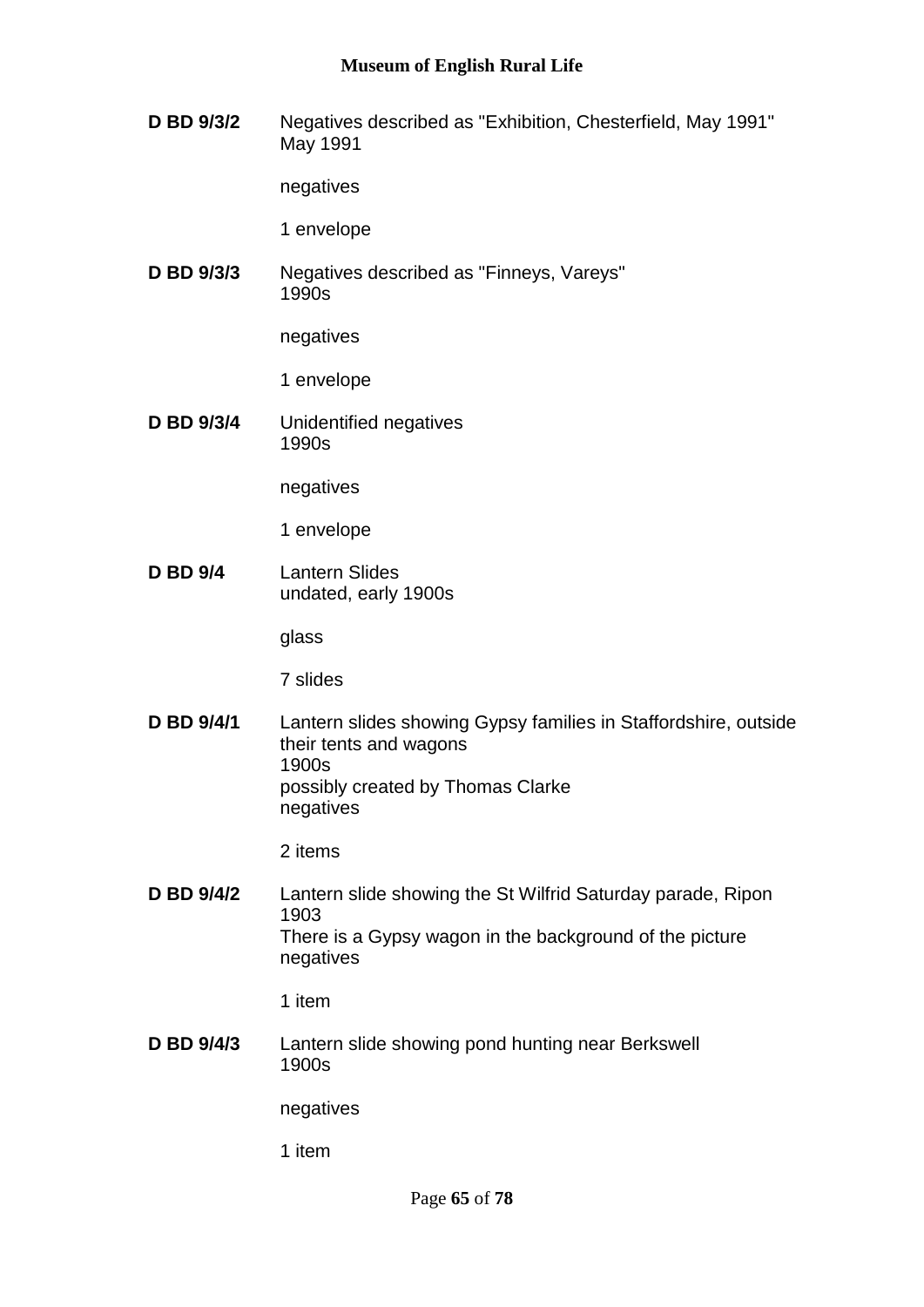**D BD 9/4/4** Lantern slide showing Gypsy families doing their washing outisde their tents 1900s

negatives

1 item

**D BD 9/4/5** Lantern slides showing Gypsy families outside their tents and wagons 1900s

negatives

2 items

**D BD 10** Original Paintings and Drawings 1930s-1960s Original drawings by Robert Dawson and by other artists.

6 files

- **D BD 10/1** Original Paintings by Robert Dawson 1966 - 1968 Paintings titled by Dawson: 1 - Town at Dusk, 1966 2 - Sky, 1966 3 - Two Fields, 1966 4 - River Aire, 1966 5 - Rocks and Sky, 1966
	- 6 Calvary, 26 January 1968
	- 7 Open Lot Wagon, 1966
	- 8 Tree at Sunset, 1966
	- 9 The Wall, 22 October 1966

Painting on paper

1 file (9 drawings)

**D BD 10/2** Pencil sketch by Rose Lodge depicting a man in front of a caravan c.1961 Inscription in ink on the back, written by Dawson, "Sketch by Rose Lodge of one of the Taylors. Painted at Silsden or thereabouts c.1961". Pencil on paper

1 file (1 item)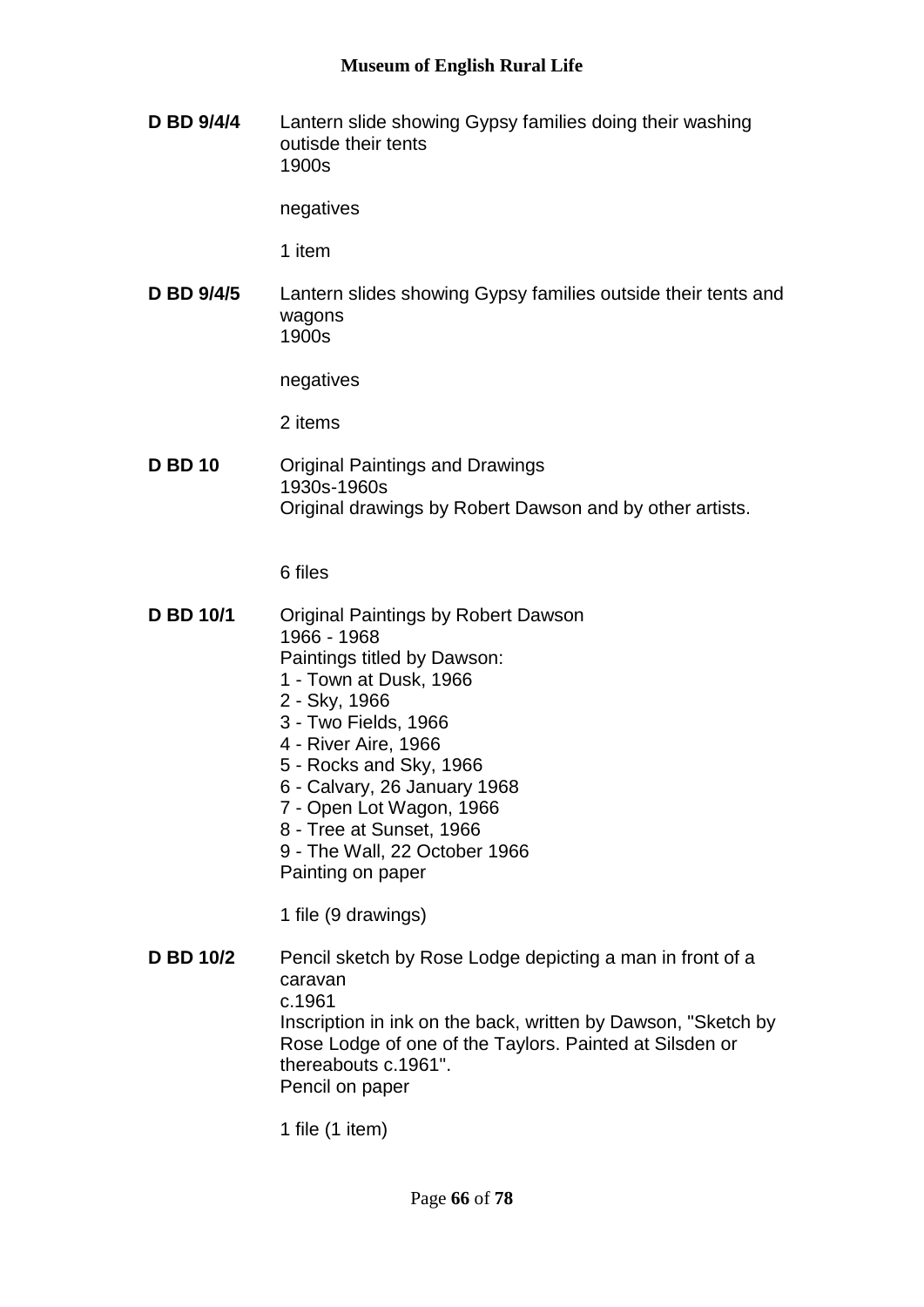**D BD 10/3** Paintings by Bridie Page undated One drawing is of a child picking blackberries and the other is of two children dancing. Paint on paper

1 file (2 items)

**D BD 10/4** Paintings by Amaletta undated Two paintings by Amaletta, one showing a caravan being pulled along a road by a horse and the second shows the caravan set up in a camp. Paint on paper

1 file (2 items)

**D BD 10/5** Paint and pencil drawing of some flowers undated Drawing of some flowers, one of the flowers has been painted a blue colour, the others are in pencil. The drawing is mounted as part of a card and the inscription inside reads, "Get Well Soon, Love from Gill". Penciland paint on paper

1 file (1 item)

**D BD 10/6** Hand painted card featuring a female figure with a tambourine c.1930s-1940s

1 item

**D BD 11** Advertising and other illustrative material depicting Gypsies and their way of life 1870-1990s Includes posters; calendars; stickers; ephemera; prints; cigarette cards and greeting cards

24 files

**D BD 11/1** Posters advertising various Circus shows c.1960s Contains three posters advertising Chipperfield Brothers Circus shows, at Burnham on Sea; Cheddar Football ground and Dagenham central park; and one poster advertising Delta Mini Circus. The colour posters are of varying size ranging from A4 to A2.

1 file (4 items)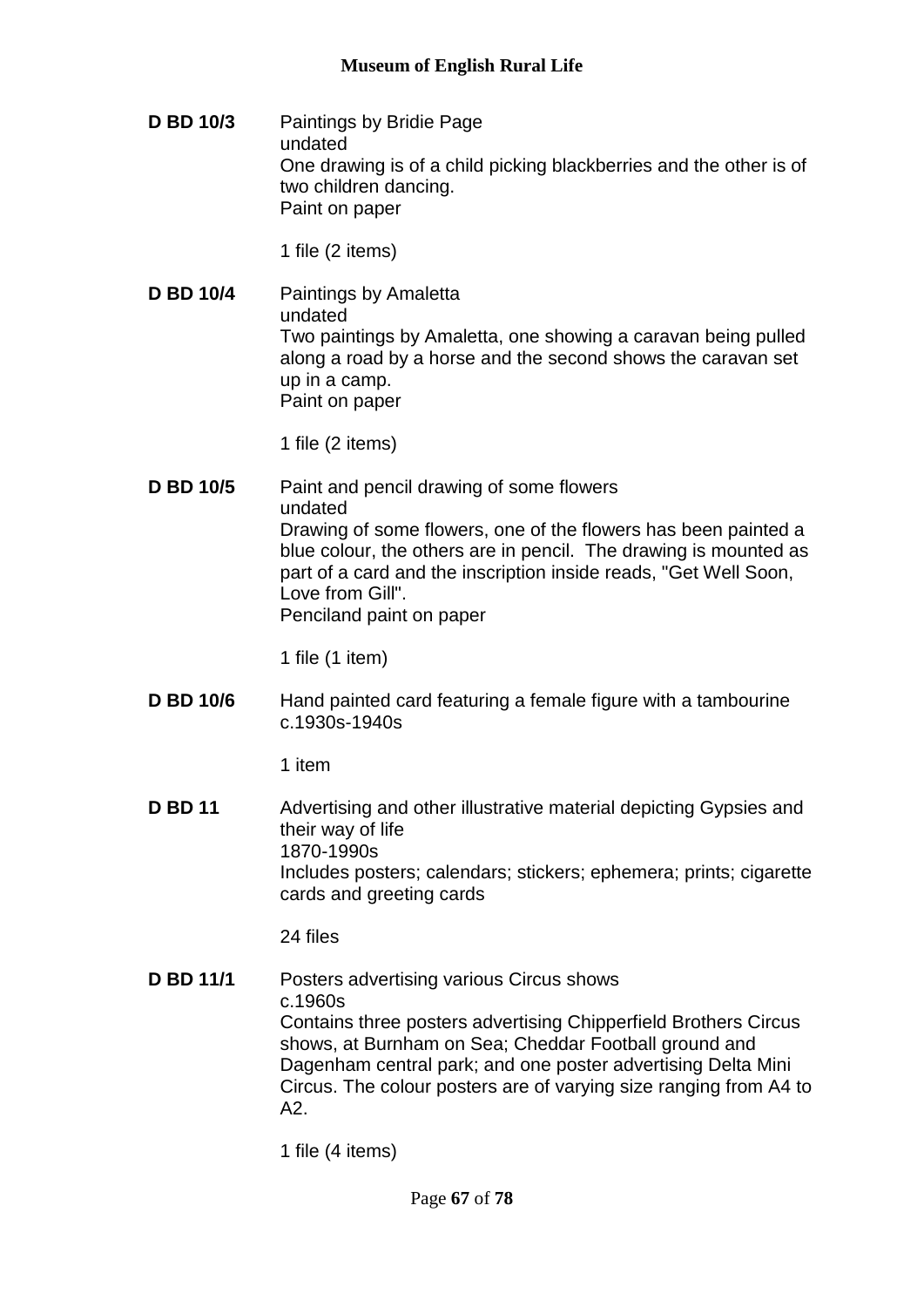**D BD 11/2** Posters advertising Tivoli World at Benalmadena on the Costa Del Sol 1989 Large colour posters advertising the acts at Tivoli World, which featured daily shows of Western, Flamenco, Circo and Follies' Acts.

1 file (2 items)

**D BD 11/3** Cigarette Cards - Palmistry Series c.1933 A complete series of 50 cigarette cards used to advertise the art of palmistry or palm reading. These coloured cards would have been included in packs of Carreras Ltd cigarettes. On one side of the card are pictures of hands against a dark blue background with relevant markings demonstrating aspects of palm reading while the reverse of the card provides an explanation of the

1 file

**D BD 11/4** Reproduction Cigarette Cards - Boxing Personalities Series c.1990

A complete set of 50 cigarette cards depicting photographs of boxing personalities including many Gypsy boxers. The original sepia coloured cards were printed in 1938 and would have been included in packs of Churchman cigarettes. On one side is a photograph of the boxing personality and on the reverse is a personal history of the boxer. Some of the personalities featured include: Jimmy Braddock, Al Delaney, Jim Driscoll, Tommy Farr, Johnny King, Ted (Kid) Lewis, Jimmy Walsh and Billy Wells.

image and the meanings of lines and markings on the palm.

1 file

**D BD 11/5** Reproduction Cigarette Cards - Famous Boxers Series c.1992 A complete set of 35 cigarette cards depicting photographs of boxing personalities including many Gypsy boxers. The original black and white cards were printed in 1930 and would have been included in packs of Singleton & Cole cigarettes. On one side is a photograph of the boxing personality and on the reverse is a personal history of the boxer. Some of the personalities featured include: Jimmy Wilde, Ted (KId) Lewis, Jimmy Jeffries, Mickey Walker and Billy Wells.

1 file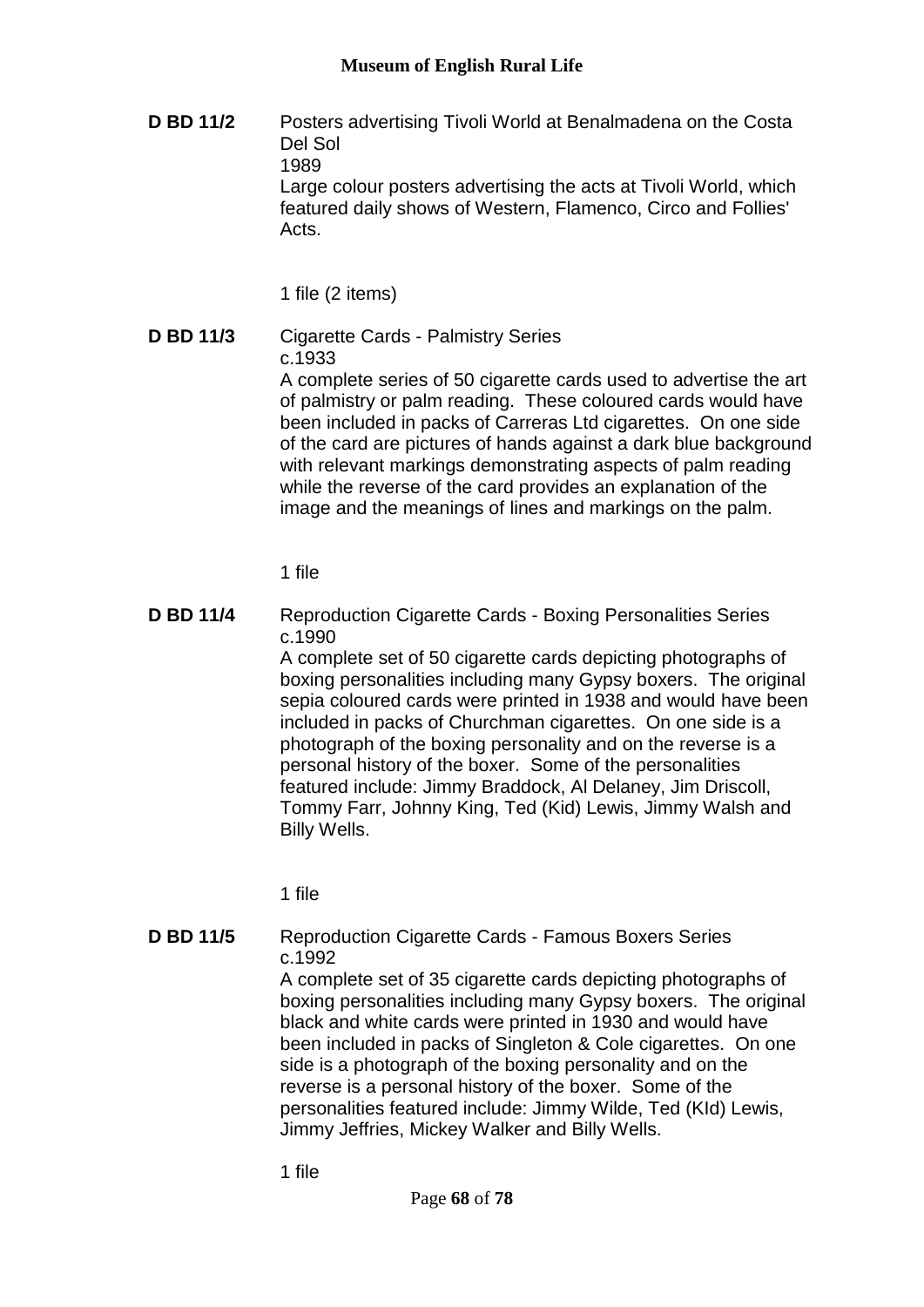**D BD 11/6** Reproduction Cigarette Cards - Famous Boxers Series c.1992 A complete set of 25 cigarette cards depicting photographs of boxing personalities including many Gypsy boxers. The original black and white cards were printed in 1927 and would have been included in packs of Hudden cigarettes. On one side is a photograph of the boxing personality. Some of the personalities featured include: Harry Lewis, Jim Driscoll, Joe Young, Packey Mahoney, Freddy Welsh, Billy Wells, Digger Stanley.

1 file

**D BD 11/7** Reproduction Cigarette Cards - Boxing Greats First Series c.1990s A complete set of 25 colour cigarette cards, produced by Ideal Albums, depicting drawings of boxing personalities including many Gypsy boxers. On one side is a drawing of the boxing personality and on the reverse a biography of the boxer. Some of the personalities featured include: Jimmy Wilde; Johnny Sullivan; Jem Mace; Jimmy Jeffries and Jim Driscoll. Also Daniel Mendoza, the Jewish boxer, beaten by Tobias Smith.

1 file

**D BD 11/8** Reproduction Cigarette Cards - Boxing Champions Second **Series** 

c.1991

A complete set of 21 colour cigarette cards, produced by Victoria Gallery, depicting drawings of boxing personalities including many Gypsy boxers. On one side is a drawing of the boxing personality and on the reverse a biography of the boxer. Some of the personalities featured include: Randolp Turpin and Mickey Walker.

1 file

# **D BD 11/9** Reproduction Cigarette Cards - Ringlords Series 1991

A complete set of 40 colour cigarette cards, produced by Players International, depicting photographs of boxing personalities including many Gypsy boxers. On one side is a photograph of the boxing personality and on the reverse a biography of the boxer. Some of the personalities featured include: Tommy Hearns; Roberto Duran and Meldrick Taylor.

1 file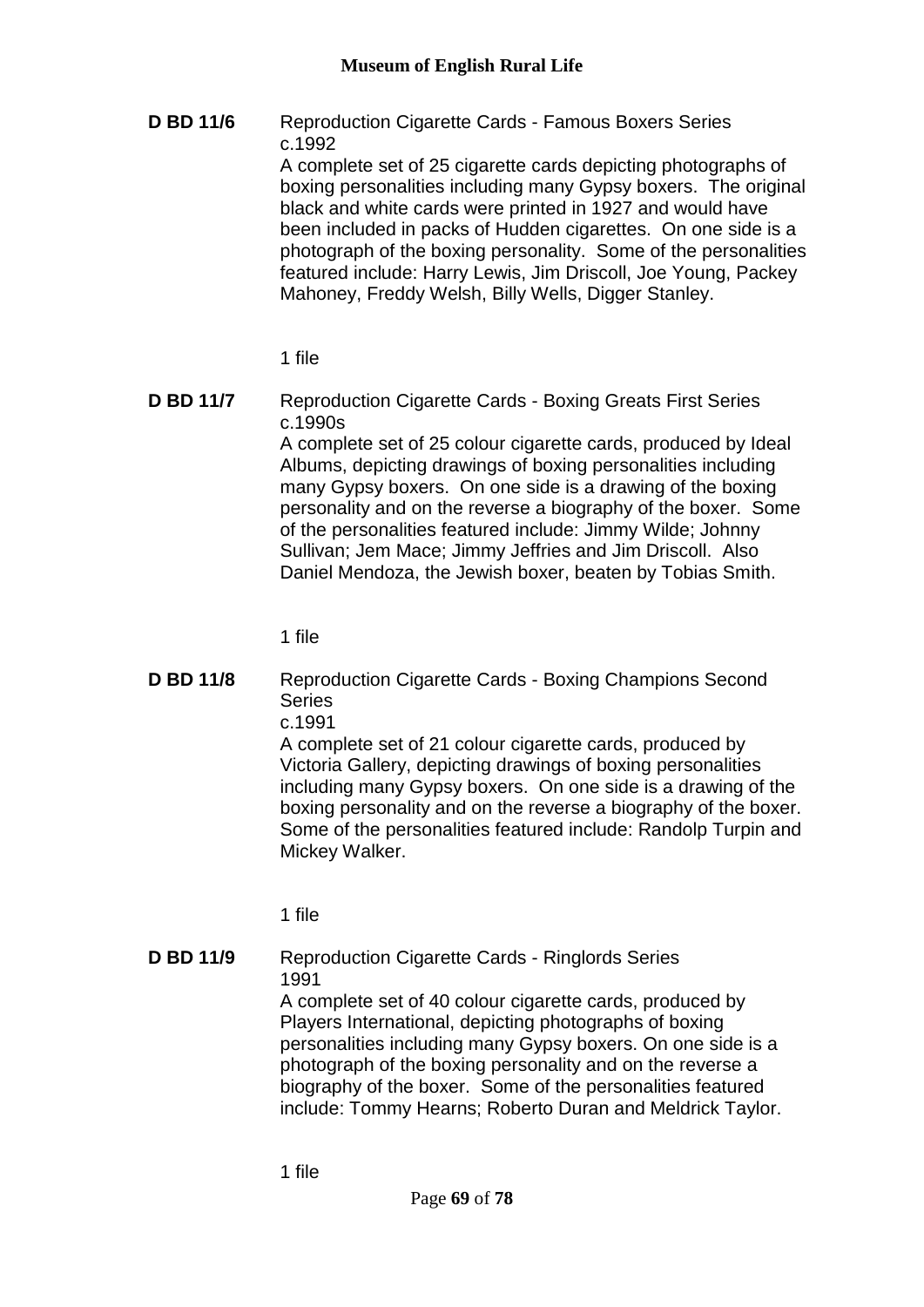# **D BD 11/10** Cigarette Cards - The Science of Boxing Series c.1914

A set of 26 cigarette cards depicting colour drawings of boxing moves. The cards were printed in 1914 and would have been included in packs of Black Cat cigarettes produced by Carreras Limited. On one side is a drawing of the boxing position and on the reverse is the description of the move. The cards either say Black Cat cigarettes or Carreras Limited High-Class cigarettes The original set would have contained 50 cards. This set includes numbers: 3; 4; 5; 7; 9; 10 (2 copies); 11; 13; 14; 16; 19; 22; 26; 27; 29; 32; 33; 34; 35; 36; 40; 43; 44; 46; and 47.

1 file

#### **D BD 11/11** Cigarette Cards - Boxing Series c.1924

A set of 8 cigarette cards depicting drawings of boxing moves. The colour cards were printed in 1924 and would have been included in packs of Franklyn's cigarettes. On one side is a drawing of the boxing position and on the reverse is a description of the move. The original set would have contained 25 cards. This set contains numbers: 10; 12; 13 (2 copies); 14 (2 copies); 15 and 17.

1 file

# **D BD 11/12** Cigarette Cards - Incomplete series c.1886-1937

Original cigarette cards from a number of different series and producers.

British Sporting Personalities: card number 6, J.Walsh, issued with Will's Embassy cigarettes in 1937. Has a photograph of Walsh on one side and a biography about the boxer on the reverse.

A Series of 100 interesting personalities: card number 47, Mickey Walker, issued by United Services Manufacturing Co. Ltd, c.1937. Has a photograph of Walsh on one side and a short biography on the reverse.

Pugilists in Action: card number 50, Fred Young, issued by Ogden's cigarettes, c. 1928. Has a photograph of Fred Young on one side and a biography of Young on the reverse.

Famous Knock-Outs: Presented with "The Rocket" - cards 2 and 4. Card no. 2, presented with The Rocket on 24 February 1923, features a photograph of a scene from the Bloomfield-Wells Fight which took place on 12th October 1921. Card no. 4, presented with The Rocket on 10 March 1923, features a photograph of a scene from the Goddard-Wells Fight which took place on 27 May 1922.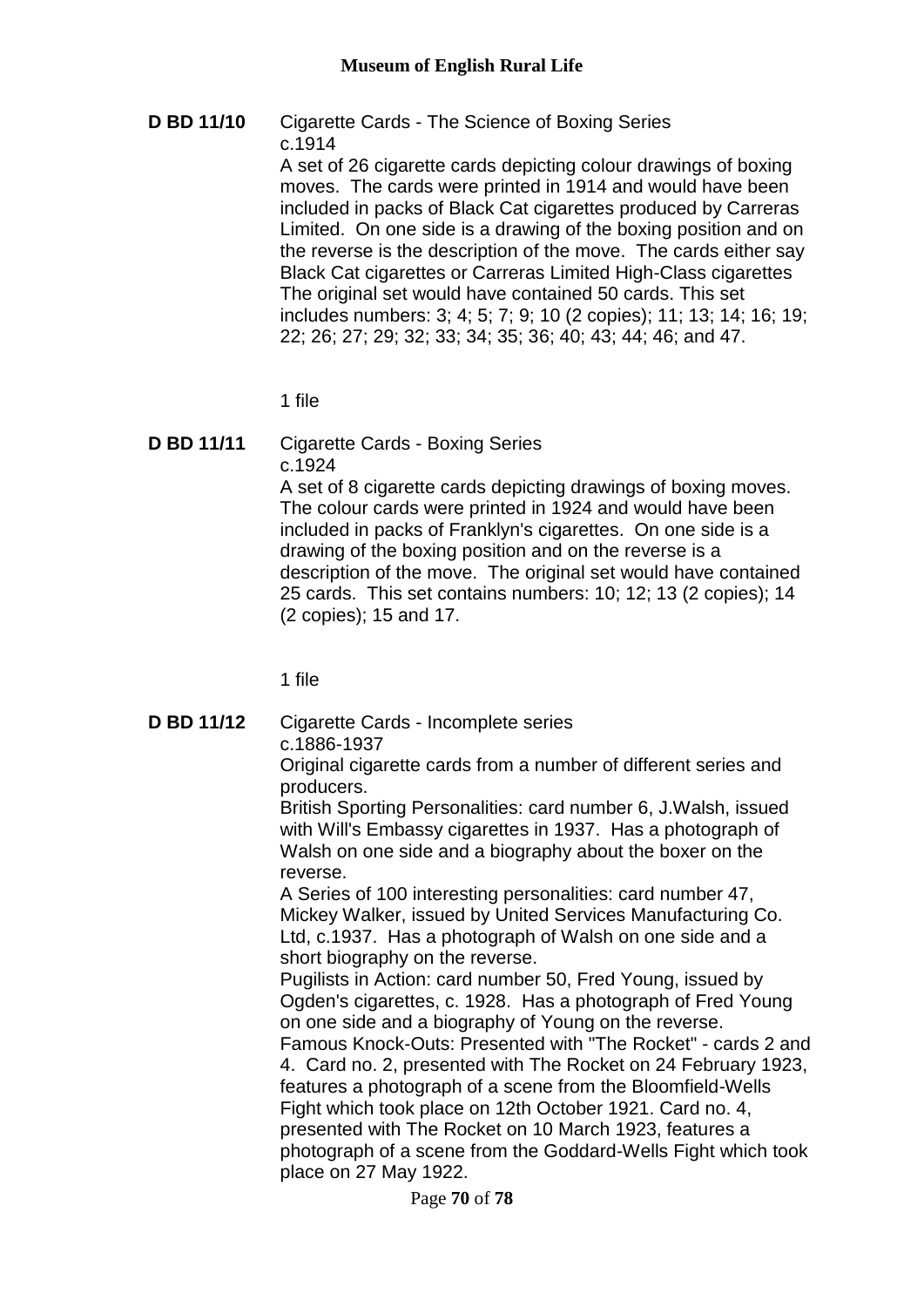Portraits of Our Leading Actors and Actresses in the costume of all Nations from 600 BC to the present time: Louise Paulin, Fligate Gypsy Woman of Persia. From a set of 50 cards, (Series 2) originally issued with Duke's Cigarettes, c.1889 Two large cards featuring ladies originally issued with Gypsy Queen Cigarettes, produced by Goodwin & Co., New York, dated c.1886

1 file (8 cards)

**D BD 11/13** Promotional cards produced by the company C H Gervais undated

A set of promotional cards with drawings of various types of street entertainers, from different geographical regions and different periods of history. The cards are numbered and titled, (in French) as follows: No 1 Fakirs hindous (Hindu Fakirs, India); No 2 Equilibristes chinois (Chinese equilibrists); No 3 Jongleur japonais (Japanese juggler); No 4 Avaleur de sabres (Sword swallower, France); No 5 Montreurs d'ours (Bear tamers, German). The company C H Gervais was a French company producing dairy products.

1 file (5 items)

**D BD 11/14** Promotional cards produced by the company Gartmann **Schokolade** 

c.1920s

A set of promotional cards given out with Gartmann Chocolate products. The colour drawings feature scenes of Travellers with wagons and entertaining crowds. The cards are from Series 373 and are numbered and titled (in German) as follows: No 1 Zigeuner (Gypsy); No 2 Kesselflicker (tinker); No 3 Bärenführer (Bear tamer); No 4 Seiltänzer (tight rope walkers); No 5 Dorfmusikanten (Village brass band); No 6 Korbmacher (basket maker).

1 file (6 items)

**D BD 11/15** Promotional cards produced by various chocolate manufacturers c.1930s Promotional cards given out by various French and German chocolate manufacturers including Chocolat Guérin-Boutron, Cacao Van Houten and Theodor Hildebrand & Sohn. The mainly coloured cards show scenes of Traveller communities either camping or on the road in wagons or entertaining on the street with bear taming and music and dancing.

1 file (5 items)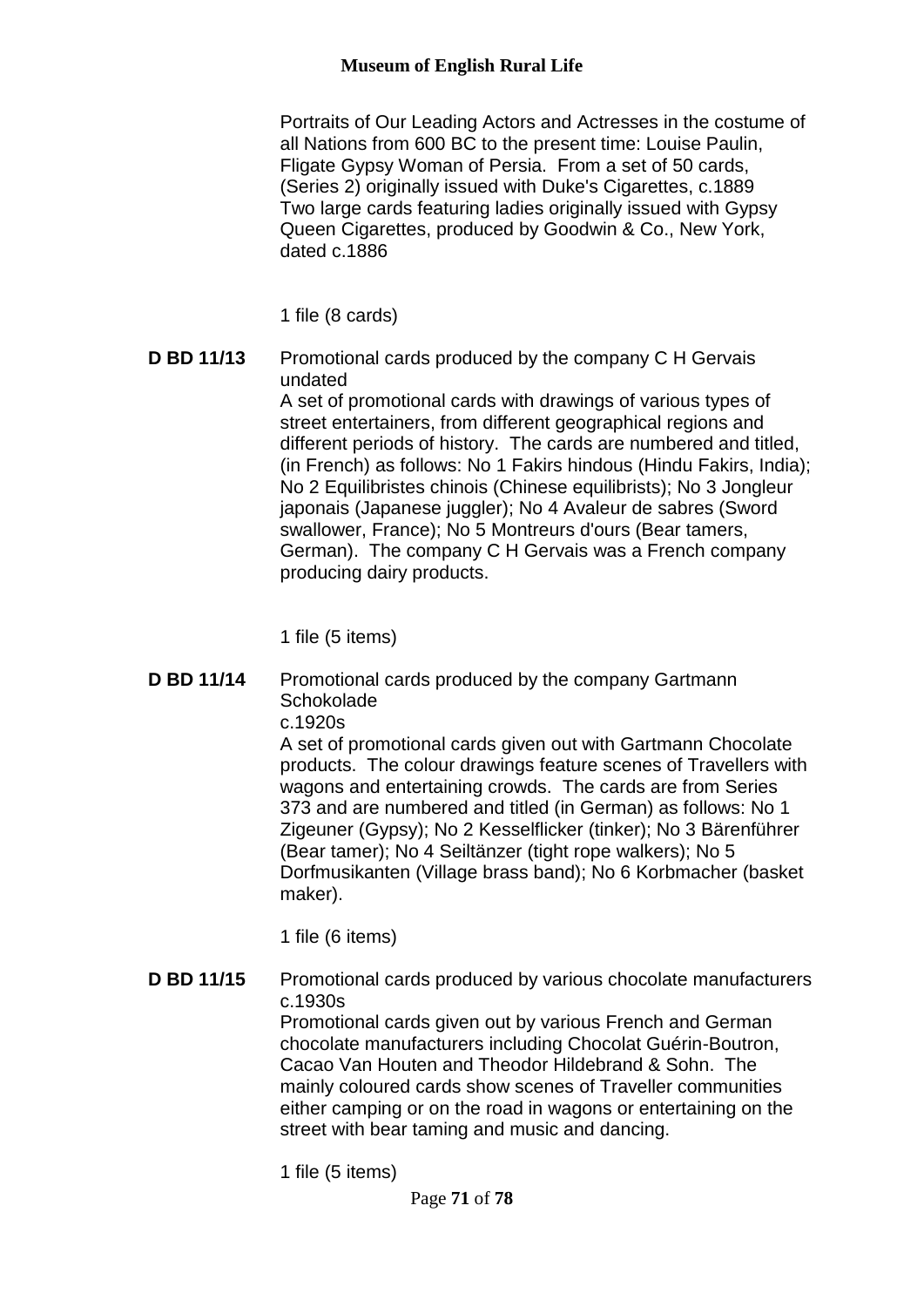**D BD 11/16** A pack of Gypsy Number Cards c.1997 Large playing-type cards numbered 1 to 10 with a drawing representing the number of the card for example the number 1 card has a drawing of 1 wagon; the number 4 card has a drawing of 4 dogs and the number 10 card has a drawing of a hand and 10 rings. There are four sets of the number cards each set is a different colour.

1 file

**D BD 11/17** Stickers illustrating the Romani flag undated Stickers designed by Robert Dawson including a sheet of stickers of the Romani flag and larger stickers with the Romani flag and the text, "Proud to be Romani, Proud to be me. My people are Gypsy The Gypsy is me." Another sticker advertises The Federation of Gipsy Associations of Catalonia.

1 file (5 items)

**D BD 11/18** File of Calendars

1986-1999

Includes: calendars produced by the International Romani Union for 1986 and 1988 in the Romani language; a family history calendar for 1996, produced by Lorenzo Barron and illustrated with images and information about members of his family; an Appleby New Fair Calendar for 1997-1998, produced by John G and illustrated with colour photographs of Gypsy horses and wagons; International Roma calendar for 1998, illustrated with poems, drawings and photographs; Moving Times, Old Seasons calendar for 1999, produced by the Derbyshire Gypsy Liaison Group and is about Gypsies of Romany origin and Irish Travellers, illustrated with photographs, drawings and poems; a large poster calendar for 1997, produced by Rromani Baxt, a community group situated in Albania, illustrated with a drawing by F Koci.

1 file (7 items)

- **D BD 11/19** Posters by Tony Boxall undated Posters depicting close up sepia coloured photographs by Tony Boxall of Traveller children, one shows a girl holding a chicken and the other shows a boy in a cowboy hat holding a guinea pig. posters are tightly rolled
	- 1 file (2 rolled items)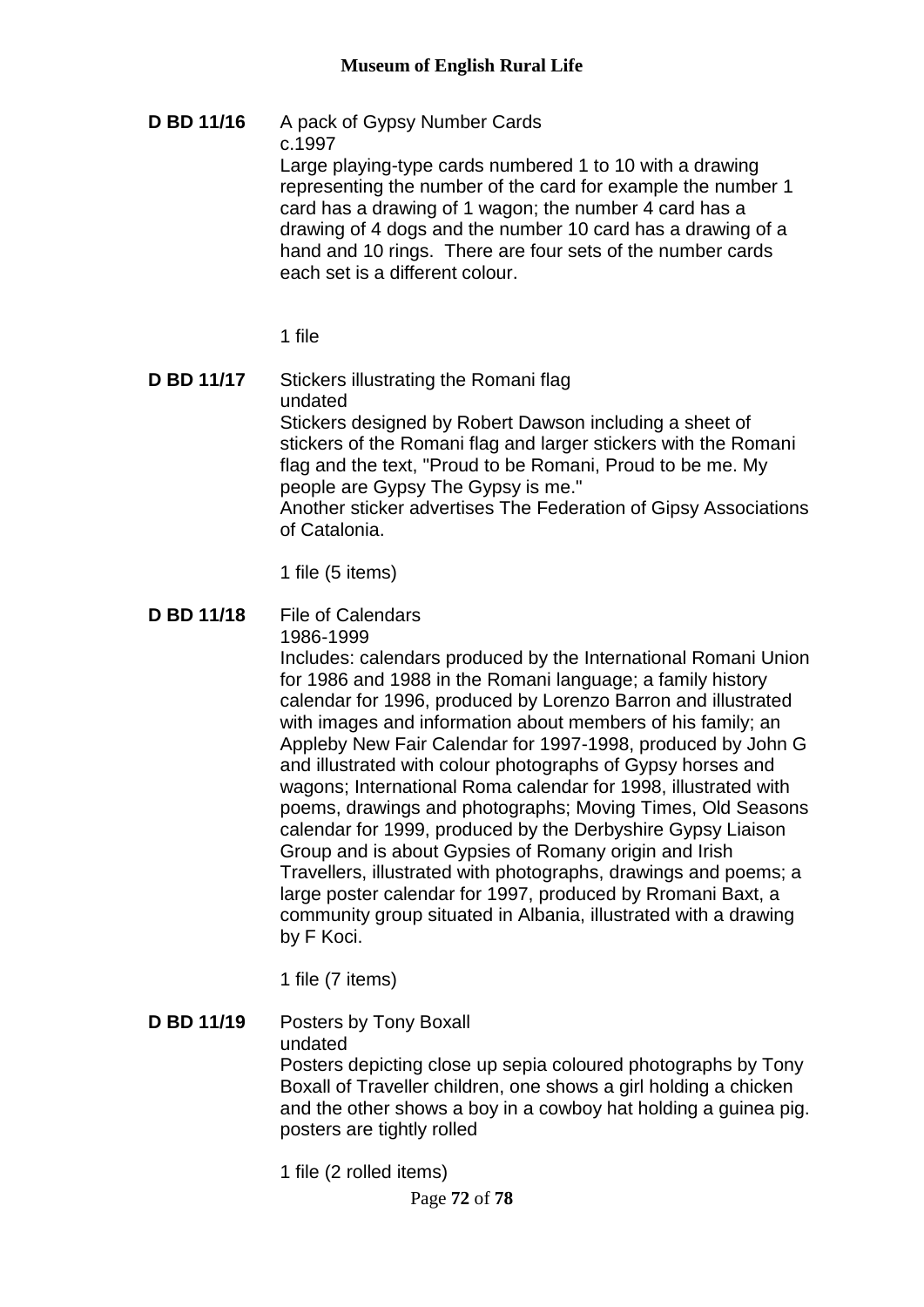**D BD 11/20** File of illustrations taken from magazines and newspapers 1870-1954 Includes black and white and colour drawings and cartoons, and photographs on various subjects including the Lincoln Horse Fair, street vendors, a weed collector, coconut shies, a firewood seller, a thirst quencher, stool makers, bear tamers, drawings from a story entitled "The Gorse and The Briar" by Patrick A McEvoy, London 1940, featuring Gypsy children and camp; "The Gypsy Queen", supplement to the Auckland Weekly News, Christmas Number 1905.

1 file and 1 rolled item

**D BD 11/21** File of Greeting cards depicting Gypsies and their way of life c.1920-c.1990s The cards are both colour and black and white, feature copies of photographs, drawings and paintings, The original images come from various sources including the Romany Gypsy Photograph Collection. Some of the artists' featured include Jim Hayward, Stewart Pearson, Vincent Haddelsey, Julie Claire and Gordon Lees. The cards feature scenes of Gypsy life, camps, wagons, occupations and scenes at Appleby Horse Fair. There is one postcard featuring a self-portrait by Augustus John. One of the Birthday cards includes an illustrated short story entitled, "Lottie and the Gipsies".

1 file

Page **73** of **78 D BD 11/22** File of prints 1935-1990s Includes black and white and colour prints on various subjects including: Gordon Boswell in a Bow-top wagon; Barrow Lane, nr Derby, by G. Turner, this image was reproduced in British Gypsy & Traveller History through Art, on page 102, Note from RTFHS "This isn't Barrow Lane, it's a little bylane near Bakewell that takes you to Pilsbury in the Peak. The people in the picture must be Boswells, because this is where the Boswells always stopped"; Hop Pickers from an original by Dame Laura Knight; drawings of wagons by Jim Hayward including a hand-coloured print (limited edition No.22) by Jim Haywood; Taro Fair, Petersfield, c.1930 by Flora Twort; The House on Wheels by unknown; The Gypsy Round Up by B Harding; The Horse-Dealer by G Walker, 1812; engraving of the boxer Jem Mace, 1935; designs for writing paper with drawings by G.E.C. Webb;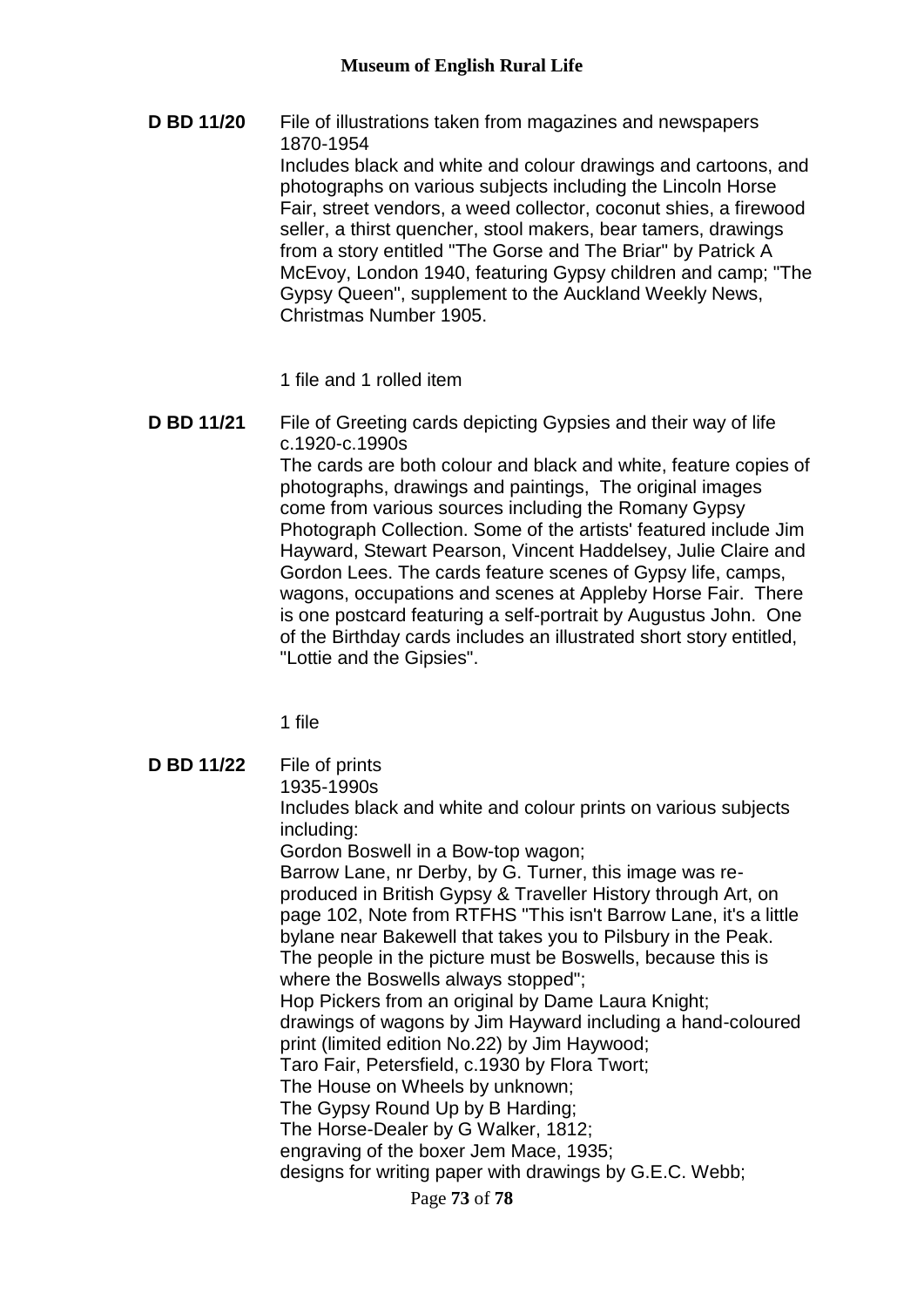## **Museum of English Rural Life**

Black and white print of a camp of 3 Gypsy families and their wagons, undated;

small colour print entitled, "Gipsy Encampment near Wilford Bridge":

colour print of a female figure in Gypsy dress.

1 file

**D BD 11/23** File of ephemera c.1987-c.1993 Includes: a flyer for Taberna Flamenca Pepe Lopez, (2 copies); a circular for Tivoli World; a flyer for mobile sharpening; a flyer for Roberts Brothers Super Circus.

1 file

**D BD 11/24** Cut out images of Gypsies produced for use in srapbooking undated, possibly late 1800s - early 1900s Cut outs produced for the Victorian past-time of scrapbooking, featuring a depiction of a knife grinder; a Gypsy in a tent by a camp fire and an cut out female figure annotated, "Victorian scrap book item described as Spanish Gypsy but almost certainly Italian Tarantela dancer"

1 file (3 items)

**D BD 12** Postcards 1900s-2001

4 boxes; 1 folder Acc.DX1944 **D BD 12/1** Postcards from the Romany Gypsy Photograph Collection by Barrie Law 1960s-1990s Sepia and colour postcards of various sizes covering aspects of Gypsy everyday life including Appleby Horse Fair; wagons/caravans; encampments; occupations; fairs and the "burning of the waggon" ceremony.

c.180 postcards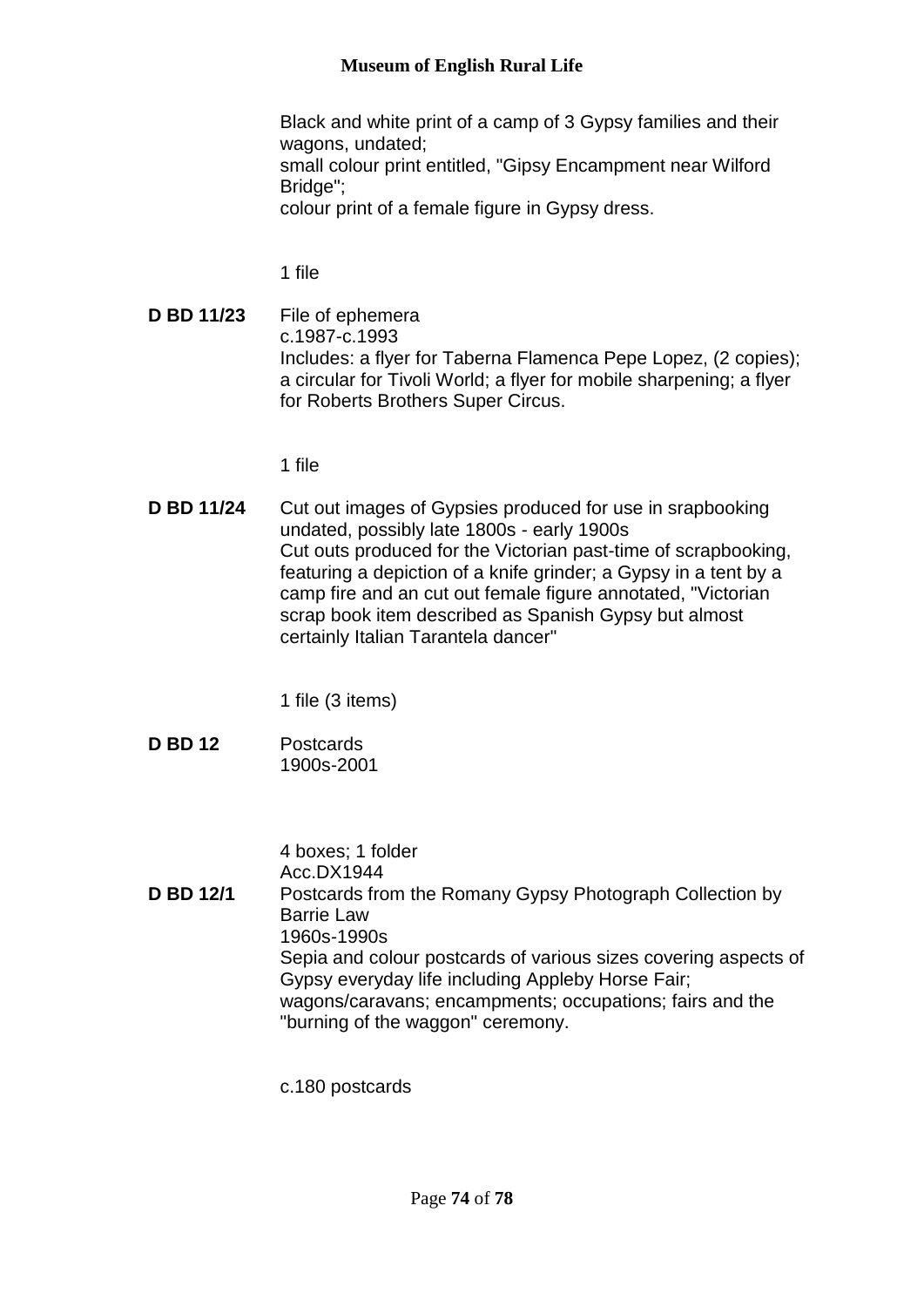**D BD 12/2** Postcards occupations and work undertaken by Gypsies including Hop-picking and Hop-pickers c.1905-c.1996 Colour, black and white and sepia postcards the majority featuring hop-picking, hop-pickers, oast houses, hoppers encampments and hop fields and gardens in Hampshire, Kent and Whitbread's Hop Farm, Paddock Wood. Other occupations include fruit pickers; donkey rides/fairs, snake charmers; turf cutters; basket makers; charcoal burners; sharpeners/grinders; tailors; seal engraver; artists (canal art); whitewashers; poultry and egg sellers; drink sellers; flower sellers; tin sellers; cane workers. The images are from the UK and other countries including India, Portugal and Russia.

c.102 postcards

**D BD 12/3** Postcards illustrating Gypsy encampments 1901-1999 Black and white, sepia and colour postcards and panel cards featuring paintings or original photographs of Gypsy camps. Camps featuring wagons and tents and also cave dwellers, ghettos and Gypsy quarters from around the UK and other countries including Spain, Russia, Netherlands, Macedonia, Greece, and Romania. Some feature Kirk Yetholm, Roxburghshire and the King and Queen of the Gypsies and their Palace.

c.253 postcards

**D BD 12/4** Postcards illustrating the Gypsy People including named individuals c.1900-c.1990s Black and white, sepia and colour postcards featuring illustrations and original photography of Gypsy people, including some named individuals, from the UK and other countries. Named individuals include Gypsy Petulengro, Gypsy Tillie Evans, Gypsy Smith, Brusher Mills, the New Forest Snake Catcher, images of the Swaffham Pedlar, Reverend George Bramwell Evans, the King of Yetholm Gypsies, Charles Faa Blyth, "Bomber Billy Wells", one time Heavyweight Boxing Champion and Henry Cooper, pictured as an amateur boxing champion. Some of the individuals may be non-Gypsies dressing in Gypsy costume.

c.342 postcards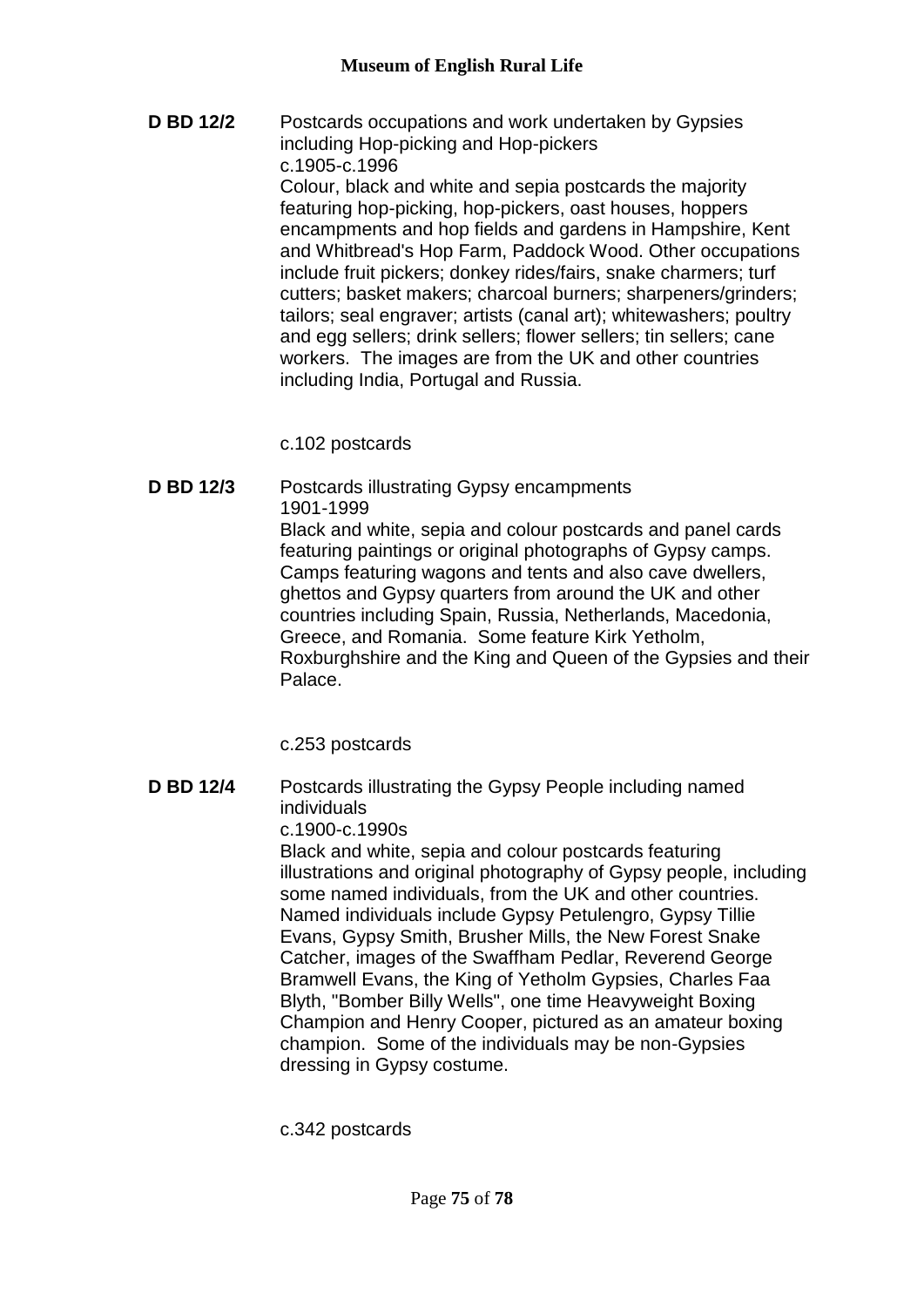**D BD 12/5** Postcards illustrating fortune tellers and fortune telling 1900s - 1940s Black and white, sepia and colour postcards of original photographs, paintings and cartoon images of Gypsy fortune tellers from the UK and other countries including Egypt. Illustrating the art of fortune telling using tea leaves, palmistry, the use of caged birds, cards and horoscopes. Includes a series entitled "Your Fortune", a number featuring "The Gypsy's Warning"and some of a "pop-up" card design.

c.148 postcards

**D BD 12/6** Postcards illustrating Wagons and Caravans 1900s-1990s Black and white, sepia and colour postcards of drawings, models and original photographs of wagons and caravans, from the UK and other countries. Includes some that are museum exhibits, or situated at theme parks or holiday parks.

c.207 postcards

**D BD 12/7** Postcards illustrating fairs and fairgrounds including the Appleby Horse Fair c.1900's-2001 Black and white, sepia and colour postcards of original photographs and paintings of fairs and fairgrounds, in the UK and other countries, including dancing bears, Appleby Horse Fair and Brough Hill Fair.

c.86 postcards

**D BD 12/8** Postcards illustrating Gypsies dancing, playing musical instruments and singing c.1900-1990s Black and white, sepia and coloured drawings and original photographs of Gypsies dancing and entertaining. Many feature Flamenco and Tarantulla dancers and Gypsy bands including, Don Rico and His Gypsy Girls Band, Joshua Dyson's Gipsy Choir, The Gypsies and their Jester. A number of cards have the flamenco costume embroidered onto the card or embellished with material. Many feature women, men and children in Gypsy costume holding various musical instruments.

c.290 postcards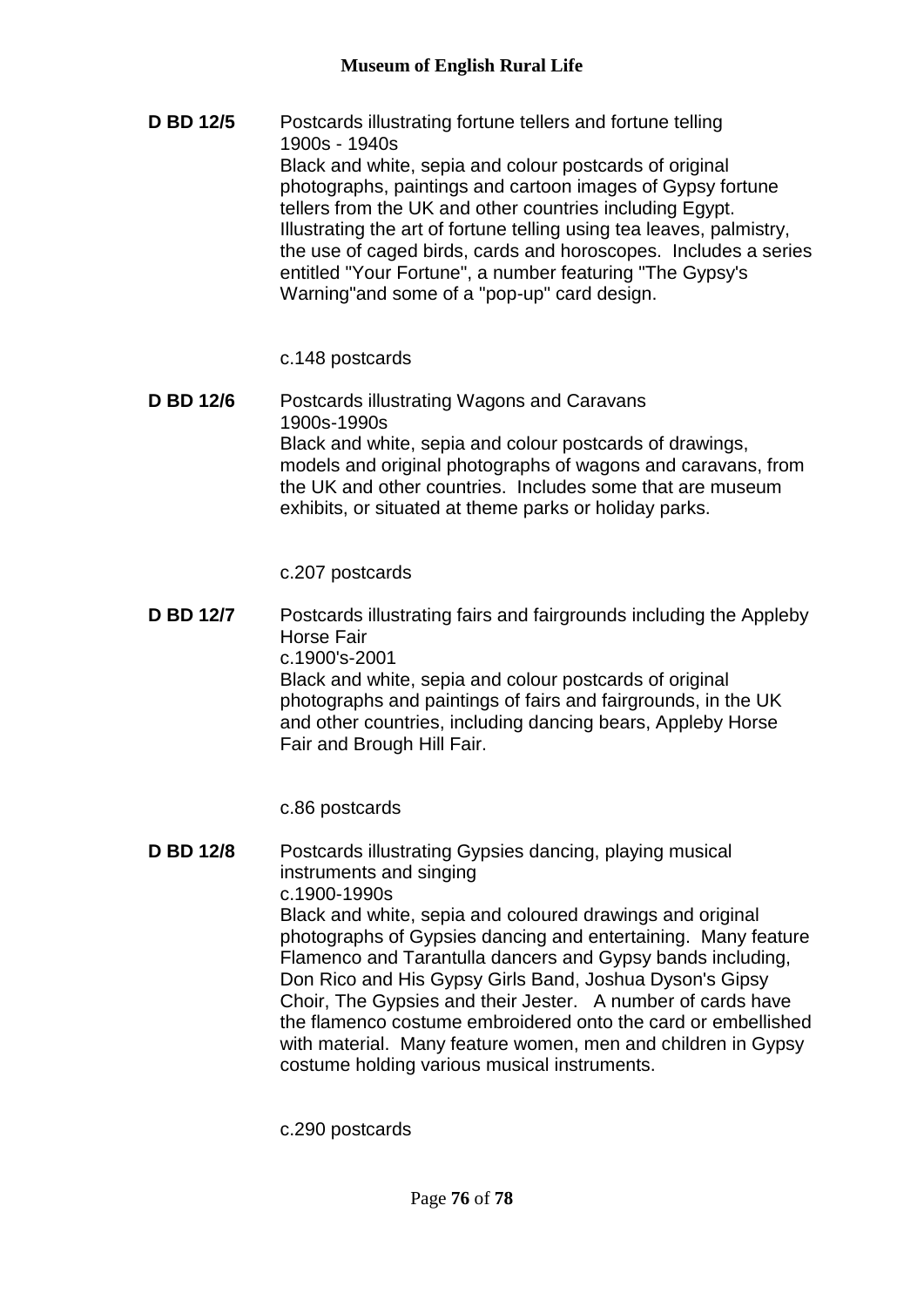**D BD 12/9** Postcards produced for Birthday and Seasonal occasions illustrated with images of Gypsies c.1911-c.1961 Black and white, sepia and coloured drawings and original photographs of Gypsies and Gypsy encampments.

## c.30 postcards

**D BD 12/10** Postcards produced by Robert Dawson c.1990s Black and white, sepia and coloured drawings and original photographs covering aspects of Gypsy everyday life and including wagons/caravans; encampments; occupations; and Gypsy recipes. Many of the cards have been re-produced from historical postcards in Dawson's own collection and his own photographs.

c.52 postcards

**D BD 12/11** Various Series' of Postcards c.1980s-1990s Black and white, sepia and coloured drawings and original photographs of Gypsies and Gypsy life. The series include reproductions of Circus posters; "Olde Romany Plant Remedies", featuring a remedy and an image of a miniature caravan; Robert McDougall's "Romany Gypsies Series"; a series featuring drawings of horses and horse fairs; a series of images by Tony Boxall.

c.34 postcards

**D BD 12/12** Postcards illustrating the annual Roma pilgrimage at Saintes-Maries-de-la-Mer, France c.1930s-1990s Gypsies from all over Europe worship Sara the Black, their saint and patroness, for one week in Saintes-Maries-de-la-Mer, every year. A statue of the Saint which is situated in the crypt of the church is carried by the Gypsies to the sea. Black and white, sepia and coloured drawings and original photographs of this pilgrimage.

c.51 postcards